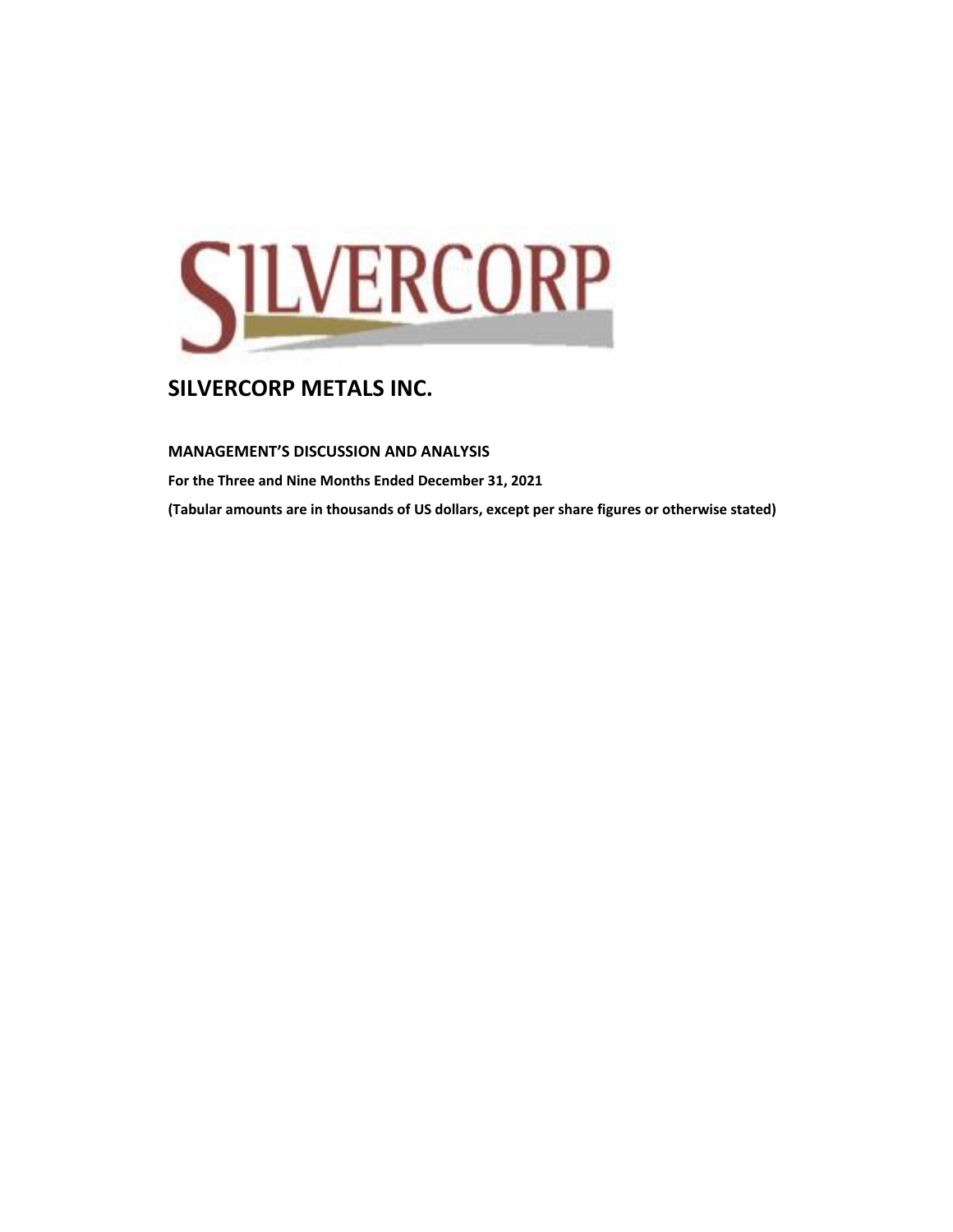## **Table of Contents**

| 1.  |                                                                        |
|-----|------------------------------------------------------------------------|
| 2.  |                                                                        |
| 3.  |                                                                        |
| 4.  |                                                                        |
| 5.  | Fiscal 2023 Production, Cash Cost, and Capital Expenditure Guidance 14 |
| 6.  |                                                                        |
| 7.  |                                                                        |
| 8.  |                                                                        |
| 9.  |                                                                        |
| 10. |                                                                        |
|     |                                                                        |
|     |                                                                        |
| 13. |                                                                        |
|     |                                                                        |
| 15. |                                                                        |
| 16. |                                                                        |
|     |                                                                        |
| 18. |                                                                        |
|     |                                                                        |
|     |                                                                        |
|     |                                                                        |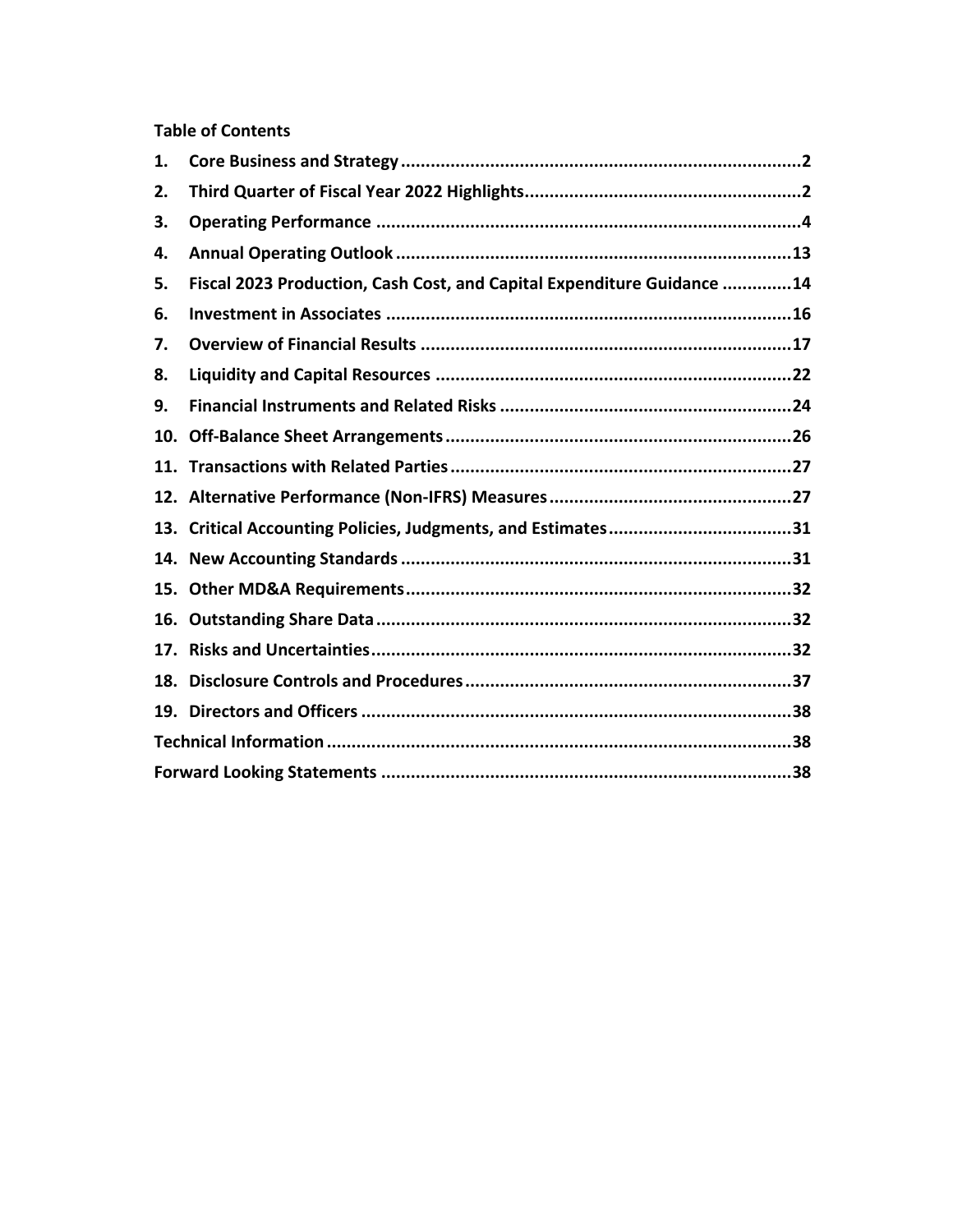## **Management's Discussion and Analysis For the Three and Nine Months Ended December 31, 2021 (Tabular amounts are in thousands of U.S. dollars, except per share data or unless otherwise stated)**

*This Management's Discussion and Analysis ("MD&A") is intended to help the reader understand the significant factors that have affected Silvercorp Metals Inc. and its subsidiaries' ("Silvercorp" or the "Company") performance and such factors that may affect its future performance. This MD&A should be read in conjunction with the Company's unaudited condensed consolidated interim financial statements for the three and nine months ended December 31, 2021 and the related notes contains therein. In addition, this MD&A should be read in conjunction with the Company's audited consolidated financial statements for the year ended March 31, 2021, the related MD&A, the Annual Information Form (available on SEDAR at www.sedar.com), and the annual report on Form 40-F (available on EDGAR at www.sec.gov). The Company reports its financial position, financial performance and cash flow in accordance with International Financial Reporting Standards ("IFRS") as issued by the International Accounting Standards Board ("IASB"). Silvercorp's significant accounting policies are set out in Note 2 of the unaudited consolidated interim financial statements for the three and nine months ended December 31, 2021, as well as Note 2 to the audited consolidated financial statements for the year ended March 31, 2021. This MD&A refers to various alternative performance (non-IFRS) measures, such as adjusted earnings and adjusted earnings per share, working capital*, *cash cost per ounce of silver, net of by-product credits, all-in & all-in sustaining cost per ounce of silver, net of by-product credits, production cost per tonne, and all-in sustaining production costs per tonne. Non-IFRS measures do not have standardized meanings under IFRS. Accordingly, non-IFRS measures should not be considered in isolation or as a substitute for measures of performance prepared in accordance with IFRS. To facilitate a better understanding of these measures as calculated by the Company, additional information has been provided in this MD&A. Please refer to section 12, "Alternative Performance (Non-IFRS) Measures" of this MD&A for detailed descriptions and reconciliations. Figures may not add due to rounding.*

This MD&A is prepared as of February 7, 2022 and expressed in thousands of U.S. dollars, except share, per share, unit cost, and production data, or unless otherwise stated.

## <span id="page-2-0"></span>**1. Core Business and Strategy**

Silvercorp is a profitable Canadian mining company currently producing silver, gold, lead, and zinc metals in concentrates from mines in China. The Company's goal is to continuously create healthy returns to shareholders through efficient management, organic growth and the acquisition of profitable projects. Silvercorp balances profitability, social and environmental relationships, employees' wellbeing, and sustainable development. Silvercorp operates several silver-lead-zinc mines at the Ying Mining District in Henan Province, China and the GC silver-lead-zinc mine in Guangdong Province, China. The Company's common shares are traded on the Toronto Stock Exchange and NYSE American under the symbol "SVM".

## <span id="page-2-1"></span>**2. Third Quarter of Fiscal Year 2022 Highlights**

- Mined 292,072 tonnes of ore and milled 304,772 tonnes of ore, up 5% and 17% compared to the prior year quarter.
- Sold approximately 1.7 million ounces of silver, 1,100 ounces of gold, 17.2 million pounds of lead, and 7.6 million pounds of zinc, representing increases of 4%, 38%, and 2% in silver, gold and lead sold, and a decrease of 15% in zinc sold, compared to the prior year quarter.
- Revenue of \$59.1 million, up 11% compared to \$53.3 million in the prior year quarter.
- Net income attributable to equity shareholders of \$5.1 million, or \$0.03 per share, compared to \$8.4 million, or \$0.05 per share in the prior year quarter.
- Adjusted earnings<sup>1</sup> attributable to equity shareholders of \$13.4 million, or \$0.08 per share, compared to \$13.8 million, or \$0.08 per share in the prior year quarter. The adjustments were made to remove impacts from non-recurring items, share-based compensation, foreign exchange gain/loss, impairment adjustments and reversals, gain/loss on equity investments and the share of associates' operating results.

<sup>1</sup> *Non-IFRS measures, please refer to section 12 for reconciliation.*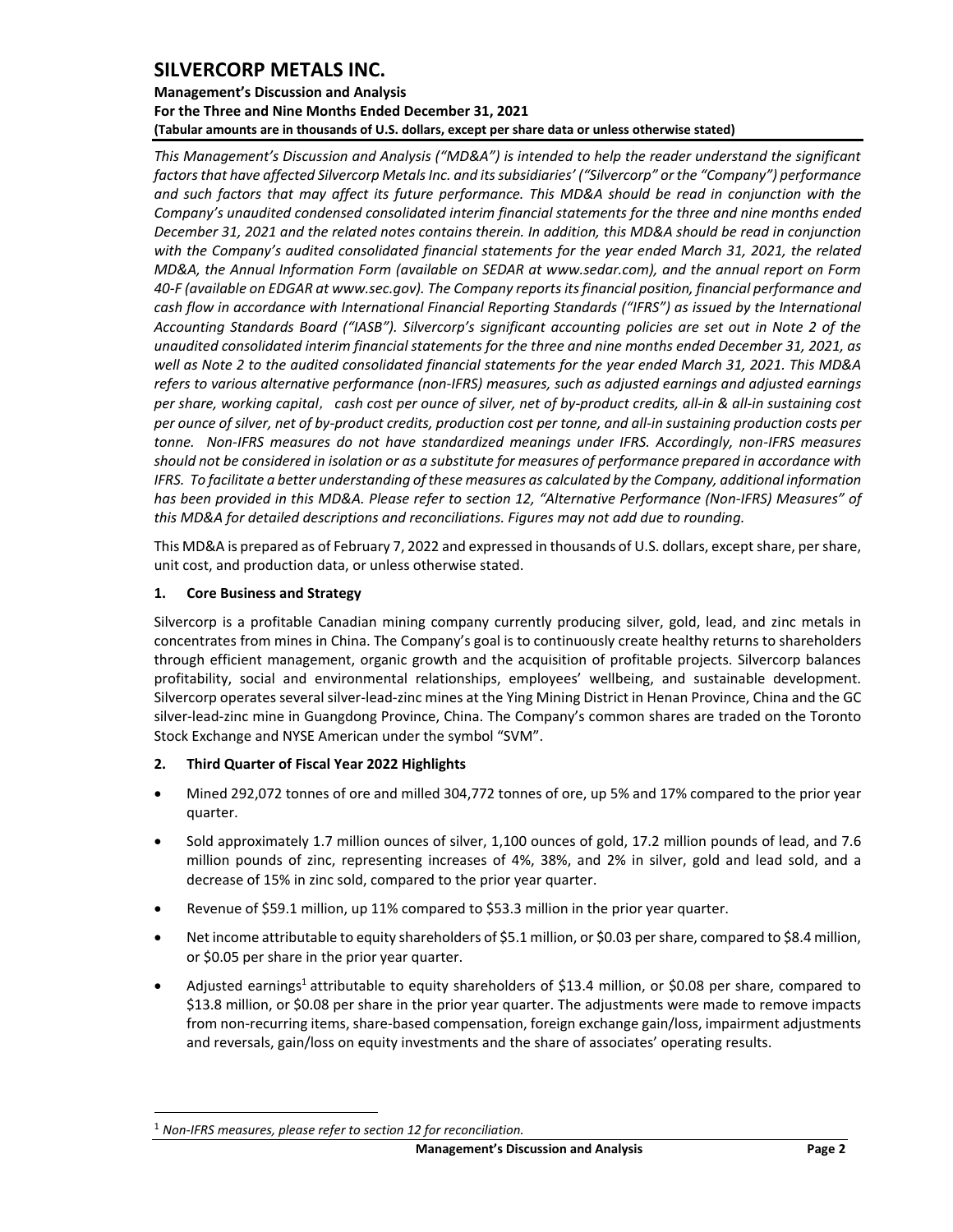**Management's Discussion and Analysis For the Three and Nine Months Ended December 31, 2021 (Tabular amounts are in thousands of U.S. dollars, except per share data or unless otherwise stated)** 

- Cash flow from operations of \$28.7 million, up 20% or \$4.7 million compared to \$23.9 million in the prior year quarter.
- Cash cost per ounce of silver<sup>1</sup>, net of by-product credits, of negative \$1.33 compared to negative \$2.76 in the prior year quarter.
- All-in sustaining cost per ounce of silver<sup>1</sup>, net of by-product credits, of \$8.82, compared to \$6.92 in the prior year quarter.
- Strong balance sheet with \$211.6 million in cash and cash equivalents and short-term investments, down \$9.5 million or 4% compared to \$221.1 million as at September 30, 2021. This does not include the investments in associates and equity investment in other companies, having a total market value of \$156.2 million as at December 31, 2021 (\$172.8 million as at September 30, 2021).

*<sup>1</sup> Non-IFRS measures, please refer to section 12 for reconciliation.*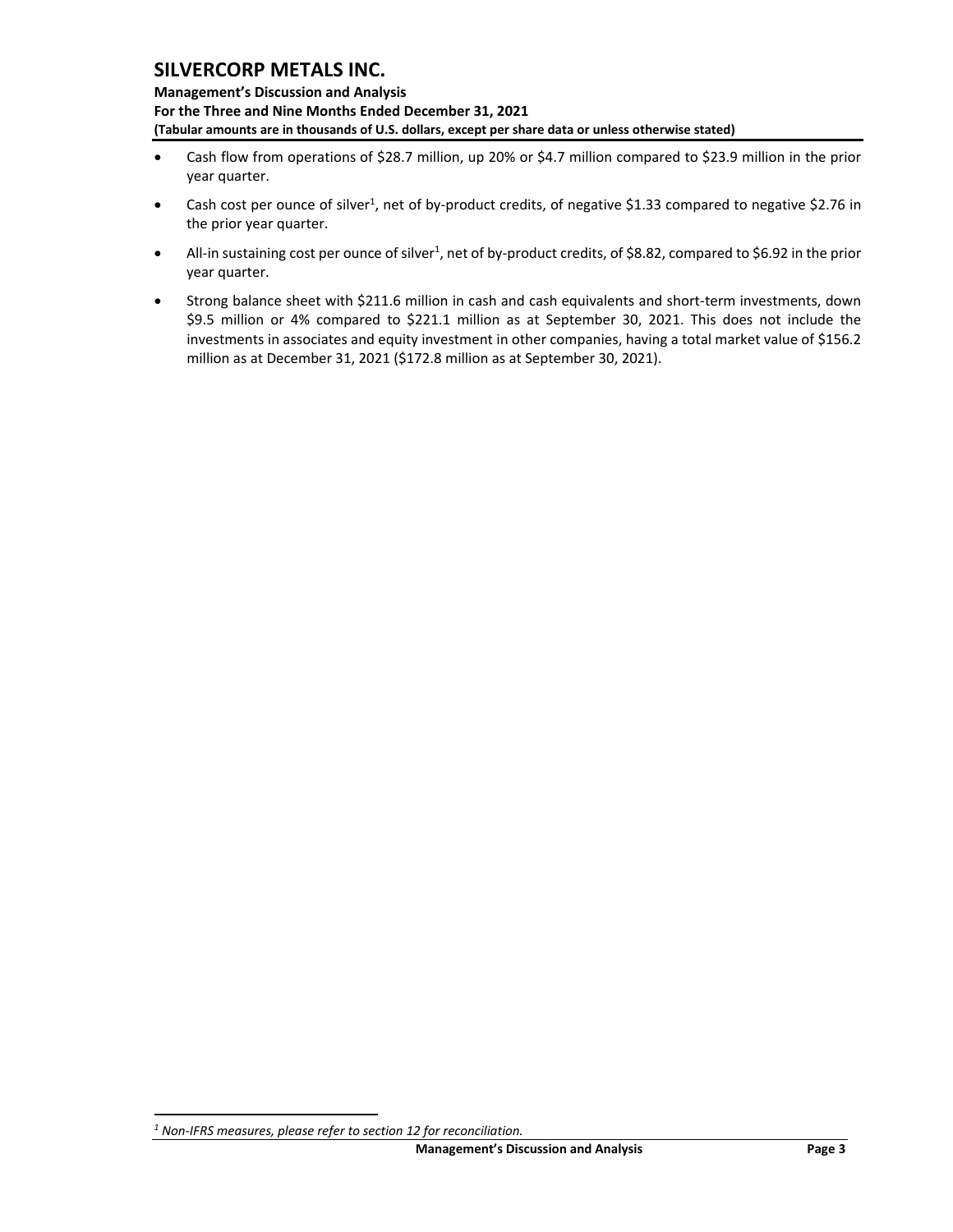**Management's Discussion and Analysis** 

**For the Three and Nine Months Ended December 31, 2021**

**(Tabular amounts are in thousands of U.S. dollars, except per share data or unless otherwise stated)** 

#### <span id="page-4-0"></span>**3. Operating Performance**

#### **(a) Consolidated operating performance**

The following table summarizes consolidated operational information for the three and nine months ended December 31, 2021 and 2020:

| <b>Consolidated</b>                                                                        | Three months ended December 31, |               |                |                  | Nine months ended December 31, |              |
|--------------------------------------------------------------------------------------------|---------------------------------|---------------|----------------|------------------|--------------------------------|--------------|
|                                                                                            | 2021                            | 2020          | <b>Changes</b> | 2021             |                                | 2020 Changes |
| <b>Production Data</b>                                                                     |                                 |               |                |                  |                                |              |
| <b>Mine Data</b>                                                                           |                                 |               |                |                  |                                |              |
| Ore Mined (tonne)                                                                          | 292,072                         | 279,445       | 5%             | 815,775          | 801,853                        | 2%           |
| Ore Milled (tonne)                                                                         | 304,772                         | 260,648       | 17%            | 819,665          | 786,907                        | 4%           |
| <b>Head Grades</b>                                                                         |                                 |               |                |                  |                                |              |
| Silver (gram/tonne)                                                                        | 205                             | 216           | -5%            | 208              | 222                            | -6%          |
| Lead (%)                                                                                   | 3.1                             | 3.2           | $-3%$          | 3.2              | 3.5                            | -9%          |
| Zinc (%)                                                                                   | 1.5                             | 1.8           | $-17%$         | 1.6              | 1.7                            | $-6%$        |
| <b>Recovery Rates</b>                                                                      |                                 |               |                |                  |                                |              |
| Silver (%)                                                                                 | 93.8                            | 92.3          | 2%             | 93.7             | 92.9                           | 1%           |
| Lead (%)                                                                                   | 94.4                            | 95.3          | $-1%$          | 94.5             | 95.1                           | $-1%$        |
| Zinc (%)                                                                                   | 80.1                            | 82.4          | $-3%$          | 80.0             | 79.9                           | 0%           |
| Cost Data                                                                                  |                                 |               |                |                  |                                |              |
| + Mining cost per tonne of ore mined (\$)                                                  | 93.58                           | 78.90         | 19%            | 90.54            | 76.66                          | 18%          |
| Cash mining cost per tonne of ore mined (\$)                                               | 69.76                           | 58.79         | 19%            | 67.87            | 57.18                          | 19%          |
| Depreciation and amortization charges per tonne of ore mined (\$)                          | 23.82                           | 20.11         | 18%            | 22.67            | 19.48                          | 16%          |
| Unit shipping costs (\$)<br>$\ddot{}$                                                      | 2.59                            | 2.59          | 0%             | 2.46             | 2.55                           | -4%          |
| Milling costs per tonne of ore milled (\$)<br>$+$                                          | 15.20                           | 13.23         | 15%            | 14.55            | 11.79                          | 23%          |
| Cash milling costs per tonne of ore milled (\$)                                            | 13.38                           | 11.66         | 15%            | 12.76            | 10.29                          | 24%          |
| Depreciation and amortization charges per tonne of ore milled (\$)                         | 1.82                            | 1.57          | 16%            | 1.79             | 1.50                           | 19%          |
| Cash production cost per tonne of ore processed (\$)<br>$\ddot{}$                          | 85.73                           | 73.04         | 17%            | 83.09            | 70.02                          | 19%          |
| All-in sustaining cost per tonne of ore processed (\$)<br>$\begin{array}{c} + \end{array}$ | 137.04                          | 129.09        | 6%             | 134.91           | 122.02                         | 11%          |
| Cash cost per ounce of Silver, net of by-product credits (\$)<br>$\ddot{}$                 | (1.33)                          | (2.76)        | 52%            | (1.47)           | (2.08)                         | 29%          |
| All-in sustaining cost per ounce of silver, net of by-product credits (\$)<br>$\ddot{}$    | 8.82                            | 6.92          | 27%            | 7.88             | 6.48                           | 22%          |
| Concentrate inventory                                                                      |                                 |               |                |                  |                                |              |
| Lead concentrate (tonne)                                                                   | 1,859                           | 1,153         | 61%            | 1,859            | 1,153                          | 61%          |
| Zinc concentrate (tonne)                                                                   | 610                             | 611           | 0%             | 610              | 611                            | 0%           |
| Sales Data                                                                                 |                                 |               |                |                  |                                |              |
| <b>Metal Sales</b>                                                                         |                                 |               |                |                  |                                |              |
| Silver (in thousands of ounces)                                                            | 1,721                           | 1,647         | 4%             | 5,092            | 5,259                          | $-3%$        |
| Gold (in thousands of ounces)                                                              | $1.1$                           | 0.8           | 38%            | 2.9              | 4.1                            | -29%         |
| Lead (in thousands of pounds)                                                              | 17,155                          | 16,806        | 2%             | 51,284           | 56,242                         | -9%          |
| Zinc (in thousands of pounds)                                                              | 7,588                           | 8,965         | -15%           | 22,469           | 23,334                         | $-4%$        |
| Revenue                                                                                    |                                 |               |                |                  |                                |              |
| Silver (in thousands of \$)                                                                | 31,739                          | 30,720        | 3%             | 98,538           | 89,951                         | 10%          |
| Gold (in thousands of \$)                                                                  | 1,504                           | 1,222         | 23%            | 4,198            | 5,717                          | $-27%$       |
| Lead (in thousands of \$)                                                                  | 15,814                          | 12,853        | 23%            | 45,624           | 41,614                         | 10%          |
| Zinc (in thousands of \$)                                                                  | 8,358                           | 7,923         | 5%             | 23,547           | 17,314                         | 36%          |
| Other (in thousands of \$)                                                                 | 1,664<br>59,079                 | 578<br>53,296 | 188%<br>11%    | 4,426<br>176,333 | 1,777<br>156,373               | 149%<br>13%  |
| Average Selling Price, Net of Value Added Tax and Smelter Charges                          |                                 |               |                |                  |                                |              |
| Silver (\$ per ounce)                                                                      | 18.44                           | 18.65         | $-1%$          | 19.35            | 17.10                          | 13%          |
| Gold (\$ per ounce)                                                                        | 1,367                           | 1,528         | $-10%$         | 1,448            | 1,394                          | 4%           |
| Lead (\$ per pound)                                                                        | 0.92                            | 0.76          | 21%            | 0.89             | 0.74                           | 20%          |
| Zinc (\$ per pound)                                                                        | 1.10                            | 0.88          | 25%            | 1.05             | 0.74                           | 42%          |

+ Alternative performance (Non-IFRS) measures, see section 12 for reconciliation.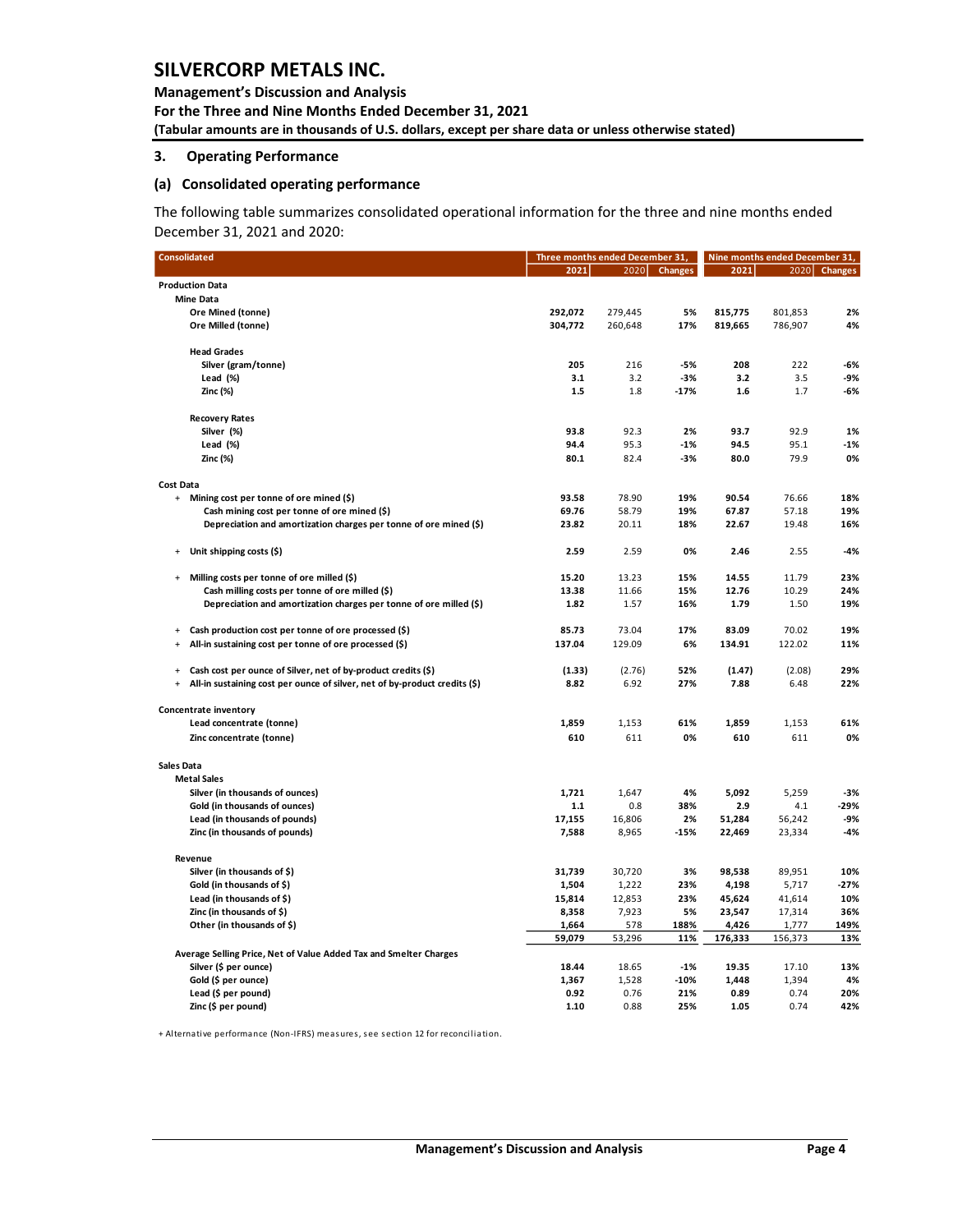### **Management's Discussion and Analysis For the Three and Nine Months Ended December 31, 2021 (Tabular amounts are in thousands of U.S. dollars, except per share data or unless otherwise stated)**

#### **(i) Mine and Mill Production**

For the three months ended December 31, 2021 ("Q3 Fiscal 2022"), the Company mined 292,072 tonnes of ore, up 5% or 12,627 tonnes, compared to 279,445 tonnes in the three months ended December 31, 2020 ("Q3 Fiscal 2021"). Ore milled in Q3 Fiscal 2022 was 304,772 tonnes, up 17% or 44,124 tonnes, compared to 260,648 tonnes in Q3 Fiscal 2021.

For the nine months ended December 31, 2021, on a consolidated basis, the Company mined 815,775 tonnes of ore, up 2% or 13,922 tonnes, compared to 801,853 tonnes mined in the same prior year period. Ore milled was 819,665 tonnes, an increase of 4% or 32,758 tonnes, compared to 786,907 tonnes milled in the same prior year period.

## **(ii) Metal Sales**

In Q3 Fiscal 2022, the Company sold approximately 1.7 million ounces of silver, 1,100 ounces of gold, 17.2 million pounds of lead, and 7.6 million pounds of zinc, representing increases of 4%, 38%, and 2% in silver, gold and lead sold, respectively, and a decrease of 15% in zinc sold, compared to approximately 1.6 million ounces of silver, 800 ounces of gold, 16.8 million pounds of lead, and 9.0 million pounds of zinc sold in Q3 Fiscal 2021.

For the nine months ended December 31, 2021, the Company sold approximately 5.1 million ounces of silver, 2,900 ounces of gold, 51.3 million pounds of lead, and 22.5 million pounds of zinc, representing decreases of 3%, 29%, 9% and 4% in silver, gold, lead and zinc sold, respectively, compared to approximately 5.3 million ounces of silver, 4,100 ounces of gold, 56.2 million pounds of lead, and 23.3 million pounds of zinc sold in the same prior year period. Gold sold in the same prior year period included 1,200 ounces from the BYP Mine.

### **(iii) Per Tonne Costs<sup>1</sup>**

In Q3 Fiscal 2022, the consolidated cash production cost per tonne of ore processed was \$85.73, up 17% compared to \$73.04 in Q3 Fiscal 2021. The increase was mainly due to i) an average 6% appreciation of the Chinese yuan against the US dollar, resulting in higher costs presented in US dollars; ii) an overall 14.5% increase in mining contractors' fee rate at the Ying Mining District as previously reported in the Company's news release on May 20, 2021; iii) an average 7% increase in employees' pay rates; iv) the contribution rate paid for employees' social welfare funds in China returned to the normal rate from a reduced rate granted by the Chinese government in Fiscal 2021 due to Covid-19, and v) an average 12% increase in electricity cost due to pricing adjustment arising from the coal supply shortage in the current quarter.

The consolidated cash mining cost was \$69.76 per tonne, up 19%, compared to \$58.79 in Q3 Fiscal 2021. The consolidated cash milling cost was \$13.38 per tonne, up 15% compared to \$11.66 in Q3 Fiscal 2021.

In Q3 Fiscal 2022, the consolidated all-in sustaining production cost per tonne of ore processed was \$137.04, up 6% compared to \$129.09 in Q3 Fiscal 2021, but within the Company's current annual cost guidance. The increase was mainly due to the increase in cash production costs as discussed above.

For the nine months ended December 31, 2021, the consolidated cash mining cost was \$67.87 per tonne, compared to \$57.18 in the same prior year period. The consolidated cash milling cost was \$12.76 per tonne, compared to \$10.29 per tonne in the same prior year period.

Correspondingly, the consolidated cash production cost per tonne of ore processed for the nine months ended December 31, 2021 was \$83.09, up 19% compared to \$70.02 in the same prior year period. The all-in sustaining production cost per tonne of ore processed was \$134.91, up 11% compared to \$122.02 in the same prior year period, but within the Company's current annual cost guidance.

*<sup>1</sup> Alternative Performance (Non-IFRS) measure. Please refer to section 12 for reconciliation.*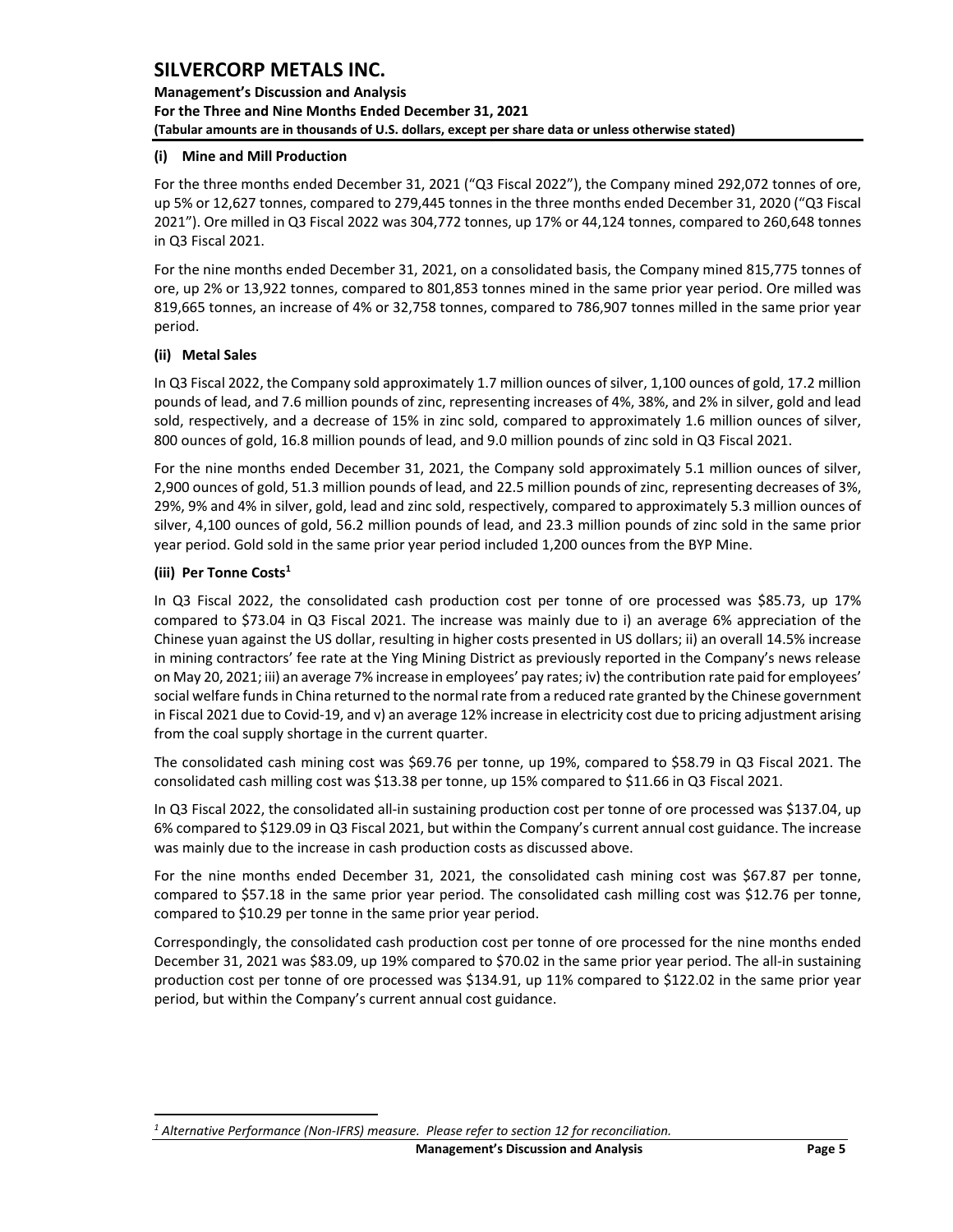**Management's Discussion and Analysis For the Three and Nine Months Ended December 31, 2021 (Tabular amounts are in thousands of U.S. dollars, except per share data or unless otherwise stated)** 

### **(iv) Costs per Ounce of Silver, Net of By-Product Credits**<sup>1</sup>

In Q3 Fiscal 2022, the consolidated cash cost per ounce of silver, net of by-product credits, was negative \$1.33, compared to negative \$2.76 in the prior year quarter. The increase was mainly due to the increase in per tonne cash production costs, offset by an increase of \$2.19 in by-product credits per ounce of silver. Sales from lead and zinc in Q3 Fiscal 2022 amounted to \$24.2 million, up \$3.4 million compared to \$20.8 million in Q3 Fiscal 2021.

The consolidated all-in sustaining cost per ounce of silver, net of by-product credits, was \$8.82, compared to \$6.92 in Q3 Fiscal 2021. The increase was mainly due to the increase in cash cost per ounce of silver as discussed above.

For the nine months ended December 31, 2021, the consolidated cash cost per ounce of silver, net of by-product credits, was negative \$1.47, compared to negative \$2.08 in the same prior year period. The consolidated all-in sustaining cost per ounce of silver, net of by-product credits was \$7.88 compared to \$6.48 in the same prior year period.

### **(v) Exploration and Development**

In Q3 Fiscal 2022, on a consolidated basis, a total of 127,532 metres or \$7.3 million worth of diamond drilling were completed (Q3 Fiscal 2021 – 98,986 metres or \$2.8 million), of which approximately 83,430 metres or \$2.3 million worth of underground drilling were expensed as part of mining costs (Q3 Fiscal 2021 – 74,070 metres or \$1.8 million) and approximately 44,102 metres or \$5.0 million worth of drilling were capitalized (Q3 Fiscal 2021 – 24,916 metres or \$1.0 million). In addition, approximately 8,705 metres or \$3.3 million worth of preparation tunnelling were completed and expensed as part of mining costs (Q3 Fiscal 2021 – 10,624 metres or \$3.8 million), and approximately 22,958 metres or \$9.9 million worth of tunnels, raises, ramps and declines were completed and capitalized (Q3 Fiscal 2021 – 21,829 metres or \$9.4 million).

For the nine months ended December 31, 2021, on a consolidated basis, approximately 359,989 metres or \$18.2 million worth of diamond drilling (same prior year period – 218,148 metres or \$7.1 million), of which approximately 226,066 metres or \$6.0 million worth of underground drilling were expensed as part of mining costs (same prior year period – 154,748 metres or \$4.2 million) and approximately 133,923 metres or \$12.2 million worth of drilling were capitalized (same prior year period – 63,400 metres or \$2.9 million). In addition, approximately 25,613 metres or \$9.5 million worth of preparation tunnelling were completed and expensed as part of mining costs (same prior year period – 27,622 metres or \$7.4 million), and approximately 60,722 metres or \$24.9 million worth of tunnels, raises, ramps and declines were completed and capitalized (same prior year period – 74,736 metres or \$22.0 million).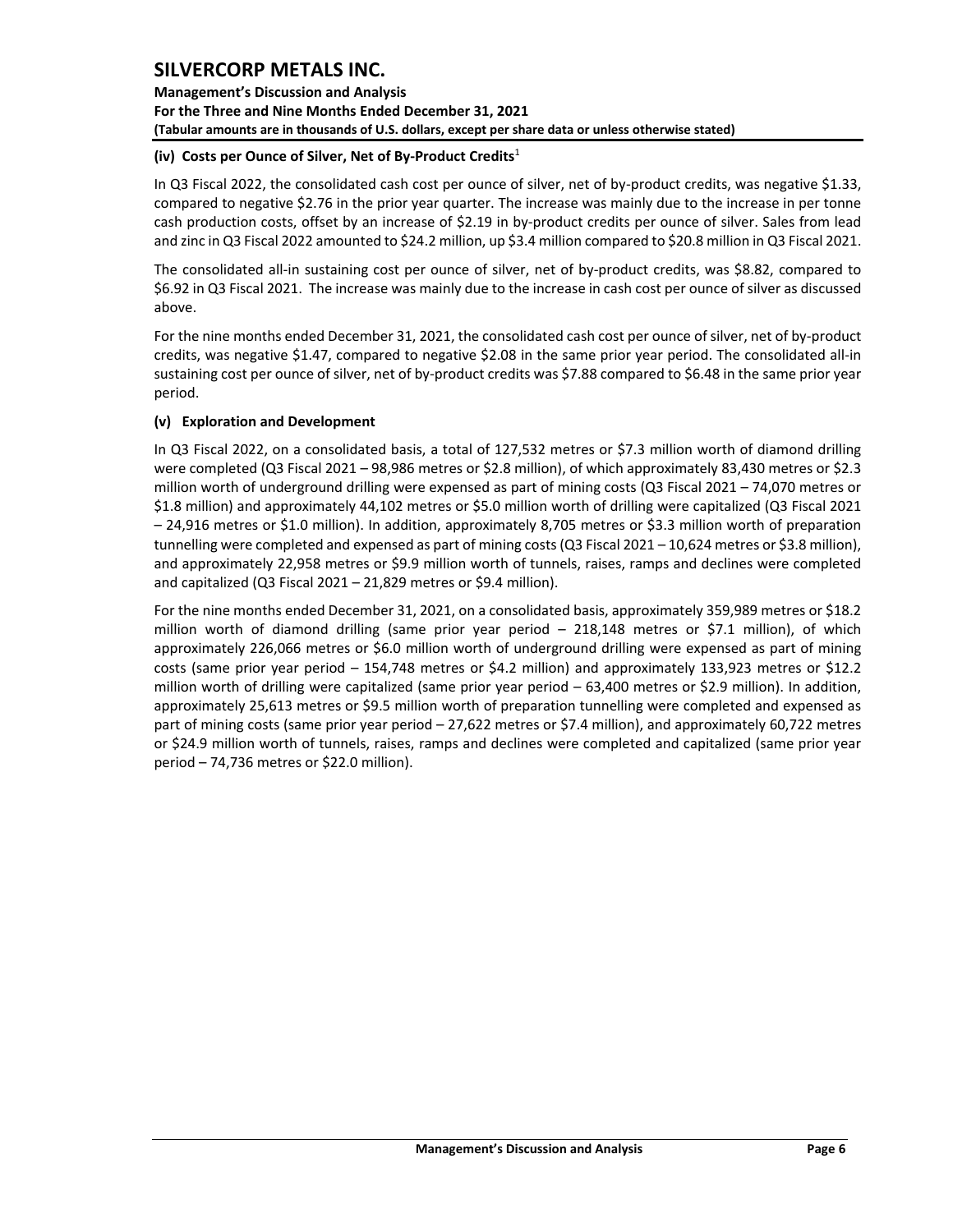## **Management's Discussion and Analysis For the Three and Nine Months Ended December 31, 2021 (Tabular amounts are in thousands of U.S. dollars, except per share data or unless otherwise stated)**

#### **(b) Individual Mine Performance**

#### *(i) Ying Mining District*

The following table summarizes the operational information at the Ying Mining District for the three and nine months ended December 31, 2021 and 2020. The Ying Mining District is the Company's primary source of production, and consists of four mining licenses, containing the SGX-HZG, HPG, TLP-LME-LMW, and DCG mines.

| <b>Ying Mining District</b>                                                     | Three months ended December 31, |              |                | Nine months ended December 31, |              |                |
|---------------------------------------------------------------------------------|---------------------------------|--------------|----------------|--------------------------------|--------------|----------------|
|                                                                                 | 2021                            | 2020         | <b>Changes</b> | 2021                           | 2020         | <b>Changes</b> |
|                                                                                 |                                 |              |                |                                |              |                |
| <b>Production Data</b>                                                          |                                 |              |                |                                |              |                |
| <b>Mine Data</b>                                                                |                                 |              |                |                                |              |                |
| Ore Mined (tonne)                                                               | 200,946                         | 182,268      | 10%            | 550,786                        | 537,464      | 2%             |
| Ore Milled (tonne)                                                              | 214,982                         | 162,905      | 32%            | 552,562                        | 519,677      | 6%             |
| <b>Head Grades</b>                                                              |                                 |              |                |                                |              |                |
| Silver (gram/tonne)                                                             | 258                             | 297          | $-13%$         | 272                            | 293          | $-7%$          |
| Lead (%)                                                                        | 3.7                             | 4.3          | $-14%$         | 3.9                            | 4.4          | -11%           |
| <b>Zinc (%)</b>                                                                 | 0.8                             | 0.8          | 0%             | 0.8                            | 0.8          | 0%             |
|                                                                                 |                                 |              |                |                                |              |                |
| <b>Recovery Rates</b>                                                           |                                 |              |                |                                |              |                |
| Silver (%)                                                                      | 95.1<br>95.2                    | 93.9         | 1%             | 95.1<br>95.5                   | 94.4         | 1%             |
| Lead (%)<br>Zinc (%)                                                            | 64.0                            | 96.4<br>63.3 | -1%<br>1%      | 60.3                           | 96.2<br>61.7 | $-1%$<br>$-2%$ |
|                                                                                 |                                 |              |                |                                |              |                |
| <b>Cost Data</b>                                                                |                                 |              |                |                                |              |                |
| + Mining cost per tonne of ore mined (\$)                                       | 113.91                          | 94.03        | 21%            | 110.29                         | 91.47        | 21%            |
| Cash mining cost per tonne of ore mined (\$)                                    | 83.56                           | 68.02        | 23%            | 81.45                          | 66.67        | 22%            |
| Depreciation and amortization charges per tonne of ore mined (\$)               | 30.35                           | 26.01        | 17%            | 28.84                          | 24.80        | 16%            |
|                                                                                 | 3.71                            |              | -7%            |                                |              | -4%            |
| Unit shipping costs (\$)<br>÷                                                   |                                 | 3.98         |                | 3.63                           | 3.80         |                |
| Milling costs per tonne of ore milled (\$)<br>$\ddot{}$                         | 13.95                           | 12.94        | 8%             | 13.54                          | 10.97        | 23%            |
| Cash milling cost per tonne of ore milled (\$)                                  | 11.97                           | 11.09        | 8%             | 11.55                          | 9.30         | 24%            |
| Depreciation and amortization charges per tonne of ore milled (\$)              | 1.98                            | 1.85         | 7%             | 1.99                           | 1.67         | 19%            |
|                                                                                 |                                 |              |                |                                |              |                |
| Cash production cost per tonne of ore processed (\$)<br>$\ddot{}$               | 99.24                           | 83.09        | 19%            | 96.63                          | 79.77        | 21%            |
| All-in sustaining cost per tonne of ore processed (\$)<br>+                     | 143.72                          | 133.07       | 8%             | 141.53                         | 127.40       | 11%            |
| Cash cost per ounce of Silver, net of by-product credits (\$)<br>$\ddot{}$      | 1.19                            | (1.12)       | -206%          | 0.90                           | (0.71)       | 227%           |
| All-in sustaining cost per ounce of Silver, net of by-product credits (\$)<br>+ | 8.36                            | 5.24         | 60%            | 7.27                           | 5.31         | 37%            |
|                                                                                 |                                 |              |                |                                |              |                |
| <b>Concentrate inventory</b>                                                    |                                 |              |                |                                |              |                |
| Lead concentrate (tonne)                                                        | 1,240                           | 871          | 42%            | 1,240                          | 871          | 42%            |
| Zinc concentrate (tonne)                                                        | 467                             | 62           | 653%           | 467                            | 62           | 653%           |
| Sales Data                                                                      |                                 |              |                |                                |              |                |
| <b>Metal Sales</b>                                                              |                                 |              |                |                                |              |                |
| Silver (in thousands of ounces)                                                 | 1,561                           | 1,446        | 8%             | 4,561                          | 4,674        | $-2%$          |
| Gold (in thousands of ounces)                                                   | 1.1                             | 0.8          | 38%            | 2.9                            | 2.9          | 0%             |
| Lead (in thousands of pounds)                                                   | 15,003                          | 14,207       | 6%             | 43,614                         | 47,571       | -8%            |
| Zinc (in thousands of pounds)                                                   | 1,947                           | 2,241        | -13%           | 5,085                          | 5,662        | $-10%$         |
| Revenue                                                                         |                                 |              |                |                                |              |                |
| Silver (in thousands of \$)                                                     | 29,615                          | 28,013       | 6%             | 90,845                         | 82,625       | 10%            |
| Gold (in thousands of \$)                                                       | 1,504                           | 1,194        | 26%            | 4,198                          | 4,164        | 1%             |
| Lead (in thousands of $\zeta$ )                                                 | 13,840                          | 10,892       | 27%            | 38,886                         | 35,386       | 10%            |
| Zinc (in thousands of \$)                                                       | 2,236                           | 2,114        | 6%             | 5,581                          | 4,556        | 22%            |
| Other (in thousands of \$)                                                      | 971                             | 273          | 256%           | 3,176                          | 1,112        | 186%           |
|                                                                                 | 48,166                          | 42,486       | 13%            | 142,686                        | 127,843      | 12%            |
| Average Selling Price, Net of Value Added Tax and Smelter Charges               |                                 |              |                |                                |              |                |
| Silver (\$ per ounce)                                                           | 18.97                           | 19.37        | -2%            | 19.92                          | 17.68        | 13%            |
| Gold (\$ per ounce)                                                             | 1,367                           | 1,493        | -8%            | 1,448                          | 1,436        | 1%             |
| Lead (\$ per pound)                                                             | 0.92                            | 0.77         | 19%            | 0.89                           | 0.74         | 20%            |
| Zinc (\$ per pound)                                                             | 1.15                            | 0.94         | 22%            | 1.10                           | 0.80         | 38%            |

+ Alternative Performance (Non-IFRS) measures, see section 12 for reconciliation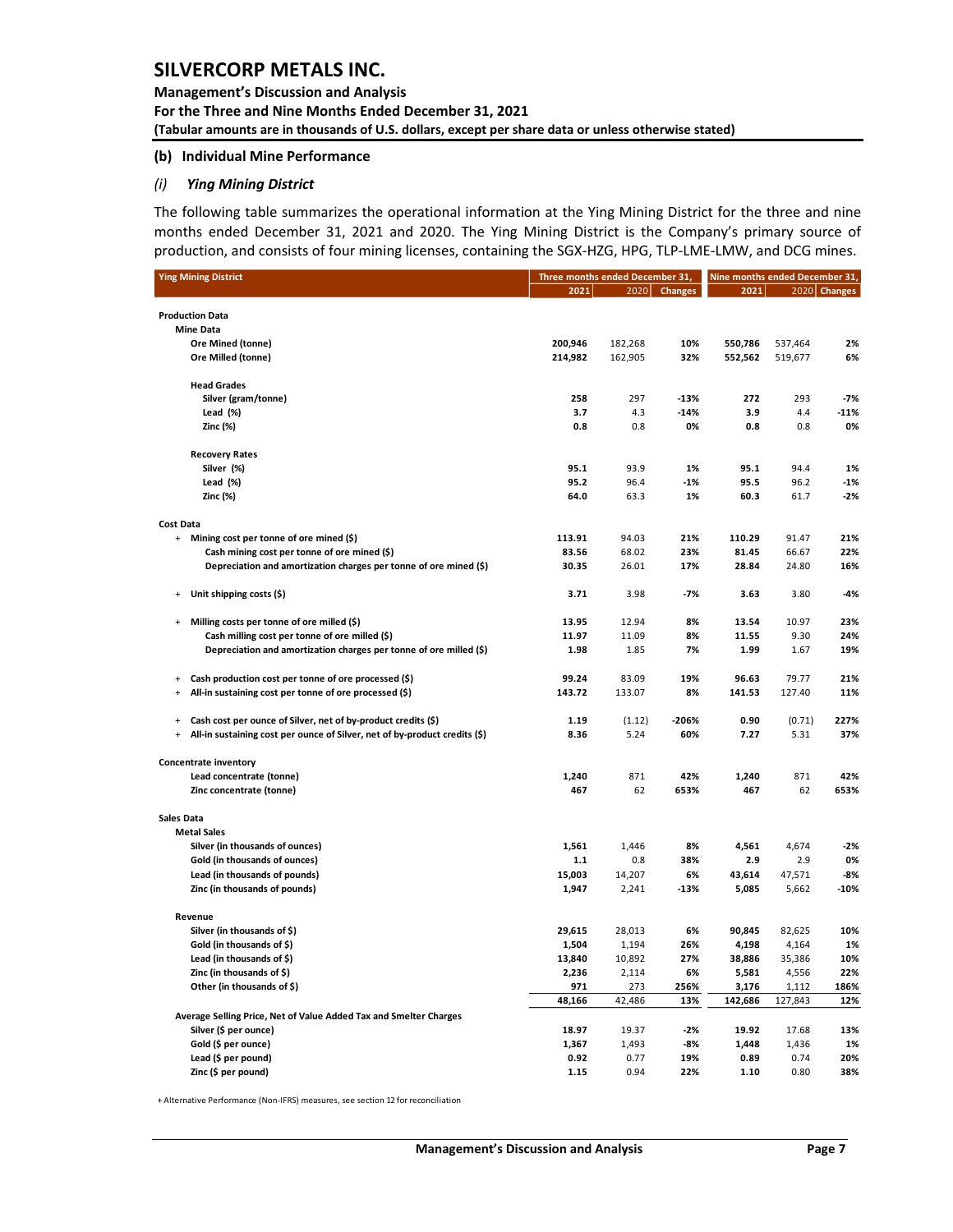**Management's Discussion and Analysis For the Three and Nine Months Ended December 31, 2021 (Tabular amounts are in thousands of U.S. dollars, except per share data or unless otherwise stated)** 

## **i) Q3 Fiscal 2022 vs. Q3 Fiscal 2021**

In Q3 Fiscal 2022, a total of 200,946 tonnes of ore were mined, up 10% compared to 182,268 tonnes in Q3 Fiscal 2021. Ore milled was 214,982 tonnes, up 32% compared to 162,905 tonnes in Q3 Fiscal 2021.

Average head grades of ore processed were 258 g/t for silver, 3.7% for lead, and 0.8% for zinc compared to 297 g/t for silver, 4.3% for lead, and 0.8% for zinc in Q3 Fiscal 2021. As reported in the Company's news release dated November 4, 2021, the SGX Mine suspended production for ten days as a precautionary measure due to heavy rainfall experienced in the Yellow River region impacting ore production and head grades in the current quarter.

Metals sold were approximately 1.6 million ounces of silver, 1,100 ounces of gold, 15.0 million pounds of lead, and 1.9 million pounds of zinc, compared to 1.4 million ounces of silver, 800 ounces of gold, 14.2 million pounds of lead, and 2.2 million pounds of zinc in Q3 Fiscal 2021.

In Q3 Fiscal 2022, the cash production cost per tonne of ore processed was \$99.24, up 19% compared to \$83.09 in Q3 Fiscal 2021. The increase was mainly due to the same factors as the consolidated per tonne costs as discussed above, including i) an average 6% appreciation of the Chinese yuan against the US dollar, resulting in higher costs presented in US dollars; ii) an overall 14.5% increase in mining contractors' fee rate; iii) increases in raw material prices due to increases in commodities' prices; iv) an average 8% increase in employees' pay rate and the contribution rate to employees' social welfare funds in China returned to the normal rate from a reduced rate granted in Fiscal 2021 due to Covid-19; and v) an average 12% increase in electricity cost due to pricing adjustment arising from the coal supply shortage in the current quarter.

The per tonne cash mining cost and milling cost were \$83.56 and \$11.97, up 23% and 8% respectively, compared to \$68.02 and \$11.09 in Q3 Fiscal 2021.

The all-in sustaining cost per tonne of ore processed was \$143.72, up 8% compared to \$133.07 in Q3 Fiscal 2021. The increase was mainly due to the increase in cash production cost per tonne of ore processed as discussed above.

In Q3 Fiscal 2022, the cash cost per ounce of silver and all-in sustaining cost per ounce of silver, net of by-product credits, were \$1.19 and \$8.36, respectively, compared to negative \$1.12 and \$5.24 in Q3 Fiscal 2021. The increase was mainly due to the increase in per tonne production costs, offset by the increase of total by-product credits per ounce of silver.

In Q3 Fiscal 2022, a total of 103,891 metres or \$4.9 million worth of diamond drilling were completed (Q3 Fiscal 2021 – 82,317 metres or \$2.2 million), of which approximately 69,232 metres or \$1.8 million worth of underground drilling were expensed as part of mining costs (Q3 Fiscal 2021 – 57,401 metres or \$1.2 million) and approximately 34,659 metres or \$3.1 million worth of drilling were capitalized (Q3 Fiscal 2021 – 24,916 metres or \$1.0 million). In addition, approximately 6,750 metres or \$2.7 million worth of preparation tunnelling were completed and expensed as part of mining costs (Q3 Fiscal 2021 – 6,623 metres or \$2.8 million), and approximately 19,059 metres or \$8.7 million worth of horizontal tunnels, raises, ramps, and declines were completed and capitalized (Q3 Fiscal 2021 – 19,014 metres or \$8.3 million).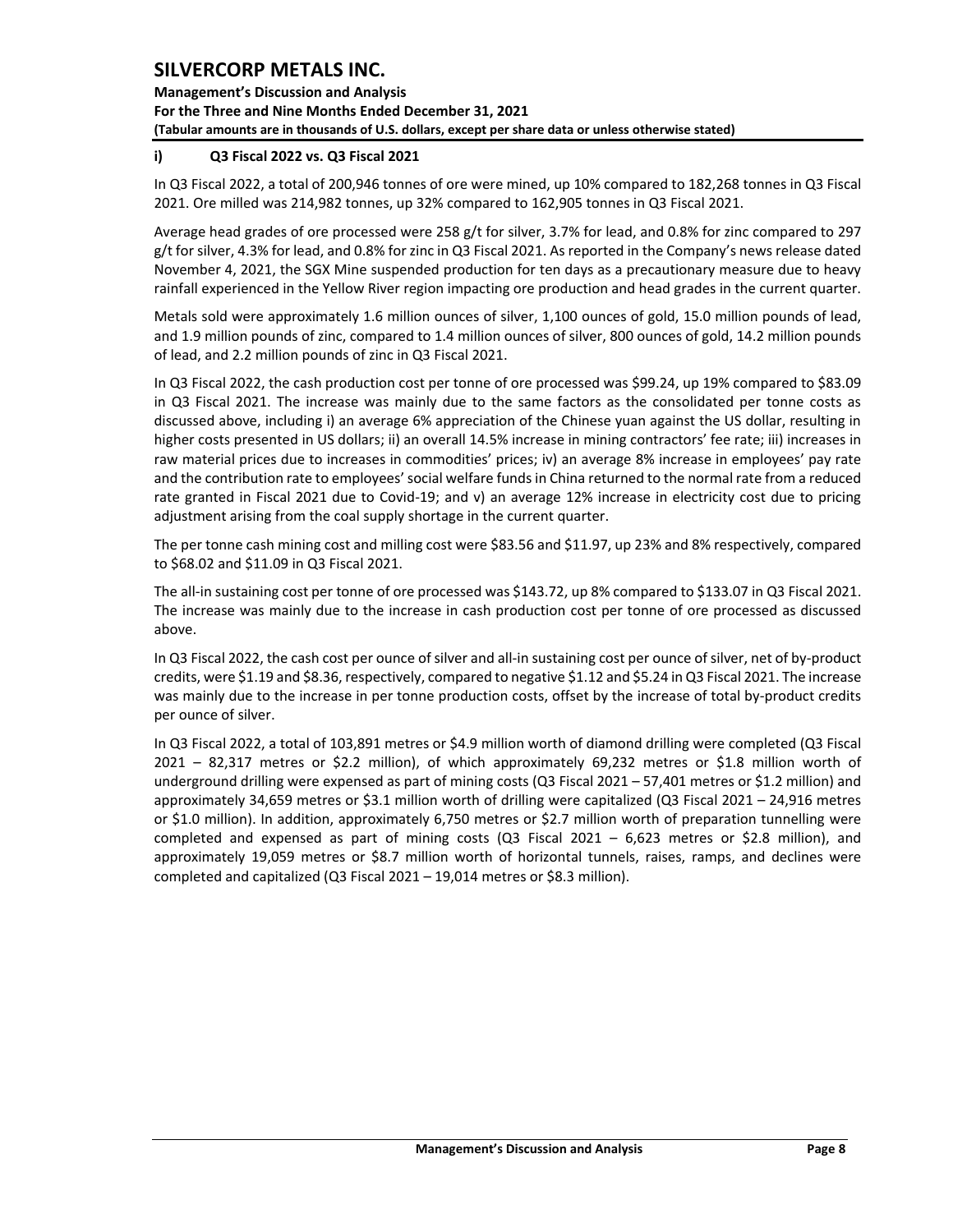**Management's Discussion and Analysis For the Three and Nine Months Ended December 31, 2021 (Tabular amounts are in thousands of U.S. dollars, except per share data or unless otherwise stated)** 

### **ii) Nine months ended December 31, 2021 vs. nine months ended December 31, 2020**

For the nine months ended December 31, 2021, a total of 550,786 tonnes of ore were mined at the Ying Mining District, up 2% or 13,322 tonnes compared to 537,464 tonnes in the same prior year period. Ore milled was 552,562 tonnes, up 6% or 32,885 tonnes compared to 519,677 tonnes in the same prior year period. Average head grades of ore processed were 272g/t for silver, 3.9% for lead, and 0.8% for zinc compared to 293 g/t for silver, 4.4% for lead, and 0.8% for zinc, in the same prior year period.

For the nine months ended December 31, 2021, the Ying Mining District sold approximately 4.6 million ounces of silver, 2,900 ounces of gold, 43.6 million pounds of lead, and 5.1 million pounds of zinc, compared to 4.7 million ounces of silver, 2,900 ounces of gold, 47.6 million pounds of lead, and 5.7 million pounds of zinc in the same prior year period.

For the nine months ended December 31, 2021, the cash production cost per tonne of ore processed was \$96.63, up 21% compared to \$79.77 in the same prior year period. The per tonne cash mining cost and milling cost were \$81.45 and \$11.55, up 22% and 24% respectively, compared to \$66.67 and \$9.30 in the same prior year period.

The all-in sustaining cash production cost per tonne of ore processed was \$141.53, up 11%, compared to \$127.40 in the same prior year period.

For the nine months ended December 31, 2021, the cash cost per ounce of silver and all-in sustaining cost per ounce of silver, net of by-product credits, at the Ying Mining District, were \$0.90 and \$7.27 respectively, compared to negative \$0.71 and \$5.31 in the same prior year period.

For the nine months ended December 31, 2021, approximately 295,985 metres or \$13.3 million worth of diamond drilling (same prior year period – 181,173 metres or \$5.4 million), of which approximately 174,018 metres or \$4.1 million worth of underground drilling were expensed as part of mining costs (same prior year period – 117,773 metres or \$2.5 million) and approximately 121,967 metres or \$9.2 million worth of drilling were capitalized (same prior year period – 63,400 metres or \$2.9 million). In addition, approximately 20,779 metres or \$8.1 million worth of preparation tunnelling was completed and expensed as part of mining costs (same prior year period – 17,786 metres or \$5.6 million), and approximately 48,708 metres or \$21.4 million worth of tunnels, raises, ramps and declines were completed and capitalized (same prior year period – 63,936 metres or \$23.4 million).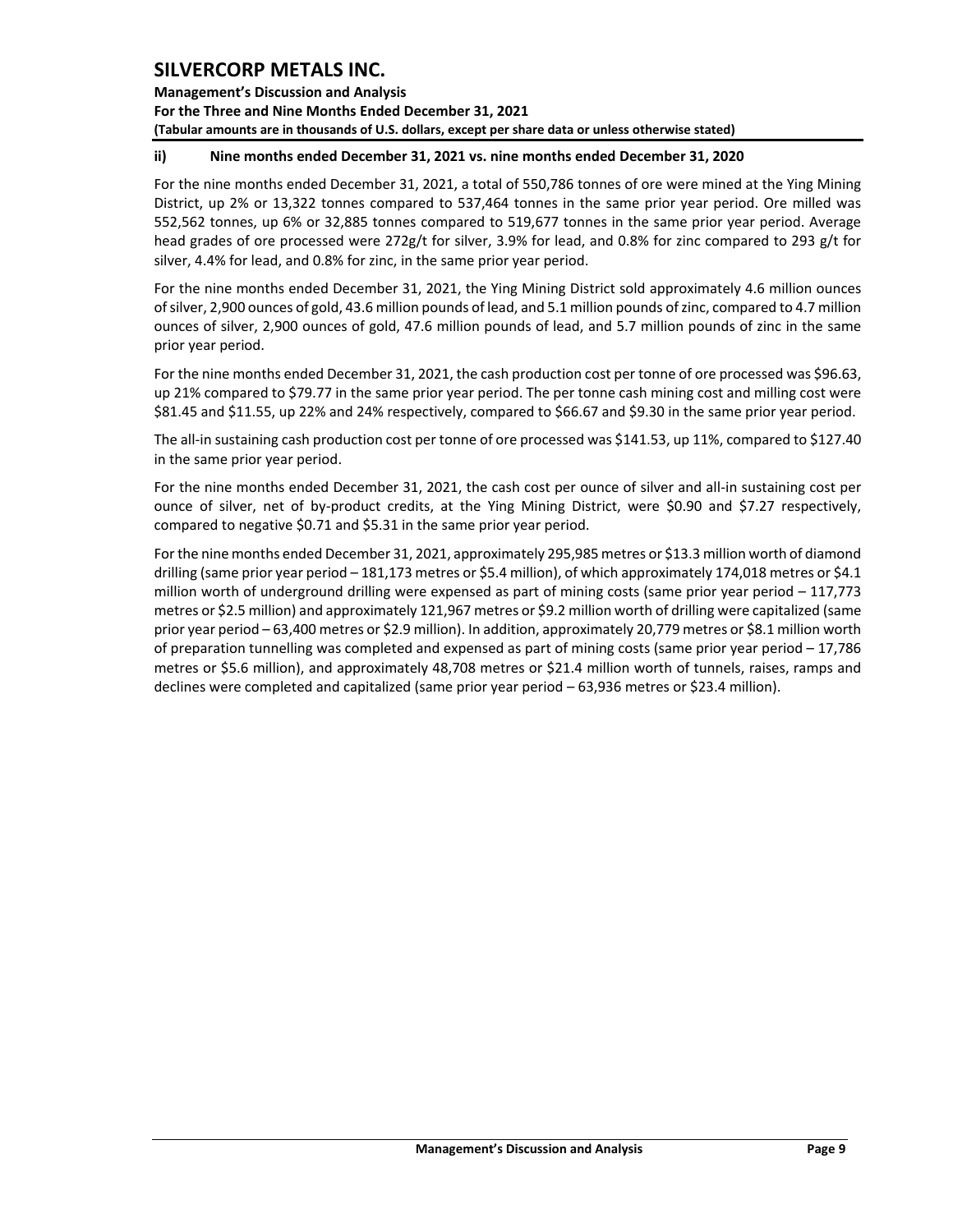#### **Management's Discussion and Analysis**

**For the Three and Nine Months Ended December 31, 2021**

**(Tabular amounts are in thousands of U.S. dollars, except per share data or unless otherwise stated)** 

## *(ii) GC Mine*

The following table summarizes the operational information at the GC Mine for the three and nine months ended December 31, 2021 and 2020:

| <b>GC Mine</b>                                                                             |         | Three months ended December 31, |                |         | Nine months ended December 31 |                |
|--------------------------------------------------------------------------------------------|---------|---------------------------------|----------------|---------|-------------------------------|----------------|
|                                                                                            | 2021    | 2020                            | <b>Changes</b> | 2021    | 2020                          | <b>Changes</b> |
|                                                                                            |         |                                 |                |         |                               |                |
| <b>Production Data</b><br><b>Mine Data</b>                                                 |         |                                 |                |         |                               |                |
|                                                                                            |         |                                 |                |         |                               |                |
| Ore Mined (tonne)                                                                          | 91,126  | 97,177                          | -6%            | 264,989 | 264,389                       | 0%             |
| Ore Milled (tonne)                                                                         | 89,790  | 97,743                          | -8%            | 267,103 | 267,230                       | 0%             |
| <b>Head Grades</b>                                                                         |         |                                 |                |         |                               |                |
| Silver (gram/tonne)                                                                        | 78      | 82                              | -5%            | 77      | 85                            | $-9%$          |
| Lead (%)                                                                                   | 1.5     | 1.4                             | 7%             | 1.5     | 1.7                           | -12%           |
| Zinc (%)                                                                                   | 3.2     | 3.5                             | -9%            | 3.3     | 3.4                           | $-3%$          |
| <b>Recovery Rates</b>                                                                      |         |                                 |                |         |                               |                |
| Silver (%) *                                                                               | 83.5    | 82.6                            | 1%             | 84.0    | 82.6                          | 2%             |
| Lead (%)                                                                                   | 89.0    | 89.6                            | $-1%$          | 89.3    | 89.5                          | 0%             |
| Zinc (%)                                                                                   | 89.8    | 89.7                            | 0%             | 89.6    | 88.2                          | 2%             |
| <b>Cost Data</b>                                                                           |         |                                 |                |         |                               |                |
| Mining cost per tonne of ore mined $(\xi)$<br>$\ddot{}$                                    | 48.74   | 50.53                           | -4%            | 49.50   | 46.56                         | 6%             |
| Cash mining cost per tonne of ore mined (\$)                                               | 39.34   | 41.47                           | $-5%$          | 39.65   | 37.89                         | 5%             |
| Depreciation and amortization charges per tonne of ore mined (\$)                          | 9.40    | 9.06                            | 4%             | 9.85    | 8.67                          | 14%            |
| Milling cost per tonne of ore milled (\$)<br>$\ddot{}$                                     | 18.20   | 13.72                           | 33%            | 16.66   | 13.39                         | 24%            |
| Cash milling cost per tonne of ore milled (\$)                                             | 16.76   | 12.60                           | 33%            | 15.27   | 12.22                         | 25%            |
| Depreciation and amortization charges per tonne of ore milled (\$)                         | 1.44    | 1.12                            | 29%            | 1.39    | 1.17                          | 19%            |
| Cash production cost per tonne of ore processed (\$)<br>$\ddot{}$                          | 56.10   | 54.07                           | 4%             | 54.92   | 50.11                         | 10%            |
| All-in sustaining cost per tonne of ore processed (\$)<br>$\begin{array}{c} + \end{array}$ | 81.50   | 78.63                           | 4%             | 75.65   | 71.58                         | 6%             |
| Cash cost per ounce of Silver, net of by-product credits (\$)<br>$\ddot{}$                 | (25.84) | (14.43)                         | -79%           | (21.84) | (11.21)                       | $-95%$         |
| All-in sustaining cost per ounce of Silver, net of by-product credits (\$)<br>$\ddot{}$    | (9.81)  | (1.05)                          | 834%           | (9.73)  | (0.10)                        | 9630%          |
| Concentrate inventory                                                                      |         |                                 |                |         |                               |                |
| Lead concentrate (tonne)                                                                   | 619     | 282                             | 119%           | 619     | 282                           | 119%           |
| Zinc concentrate (tonne)                                                                   | 143     | 549                             | $-74%$         | 143     | 549                           | $-74%$         |
| <b>Sales Data</b>                                                                          |         |                                 |                |         |                               |                |
| <b>Metal Sales</b>                                                                         |         |                                 |                |         |                               |                |
| Silver (in thousands of ounces)                                                            | 160     | 201                             | $-20%$         | 531     | 585                           | $-9%$          |
| Lead (in thousands of pounds)                                                              | 2,152   | 2,599                           | $-17%$         | 7,670   | 8,671                         | -12%           |
| Zinc (in thousands of pounds)                                                              | 5,641   | 6,724                           | -16%           | 17,384  | 17,672                        | $-2%$          |
| Revenue                                                                                    |         |                                 |                |         |                               |                |
| Silver (in thousands of \$)                                                                | 2,124   | 2,707                           | $-22%$         | 7,693   | 7,326                         | 5%             |
| Lead (in thousands of $\zeta$ )                                                            | 1,974   | 1,961                           | 1%             | 6,738   | 6,228                         | 8%             |
| Zinc (in thousands of \$)                                                                  | 6,122   | 5,809                           | 5%             | 17,966  | 12,758                        | 41%            |
| Other (in thousands of \$)                                                                 | 693     | 305                             | 127%           | 1,250   | 665                           | 88%            |
|                                                                                            | 10,913  | 10,782                          | 1%             | 33,647  | 26,977                        | 25%            |
| Average Selling Price, Net of Value Added Tax and Smelter Charges                          |         |                                 |                |         |                               |                |
| Silver (\$ per ounce) **                                                                   | 13.28   | 13.47                           | -1%            | 14.49   | 12.52                         | 16%            |
| Lead (\$ per pound)                                                                        | 0.92    | 0.75                            | 23%            | 0.88    | 0.72                          | 22%            |
| Zinc (\$ per pound)                                                                        | 1.09    | 0.86                            | 27%            | 1.03    | 0.72                          | 43%            |

\* Silver recovery includes silver recovered in lead concentrate and silver recovered in zinc concentrate.

\*\* Silver in zinc concentrate is subjected to higher smelter and refining charges which lowers the net silver selling price.

+ Alternative Performance (Non-IFRS) measures, see section 12 for reconciliation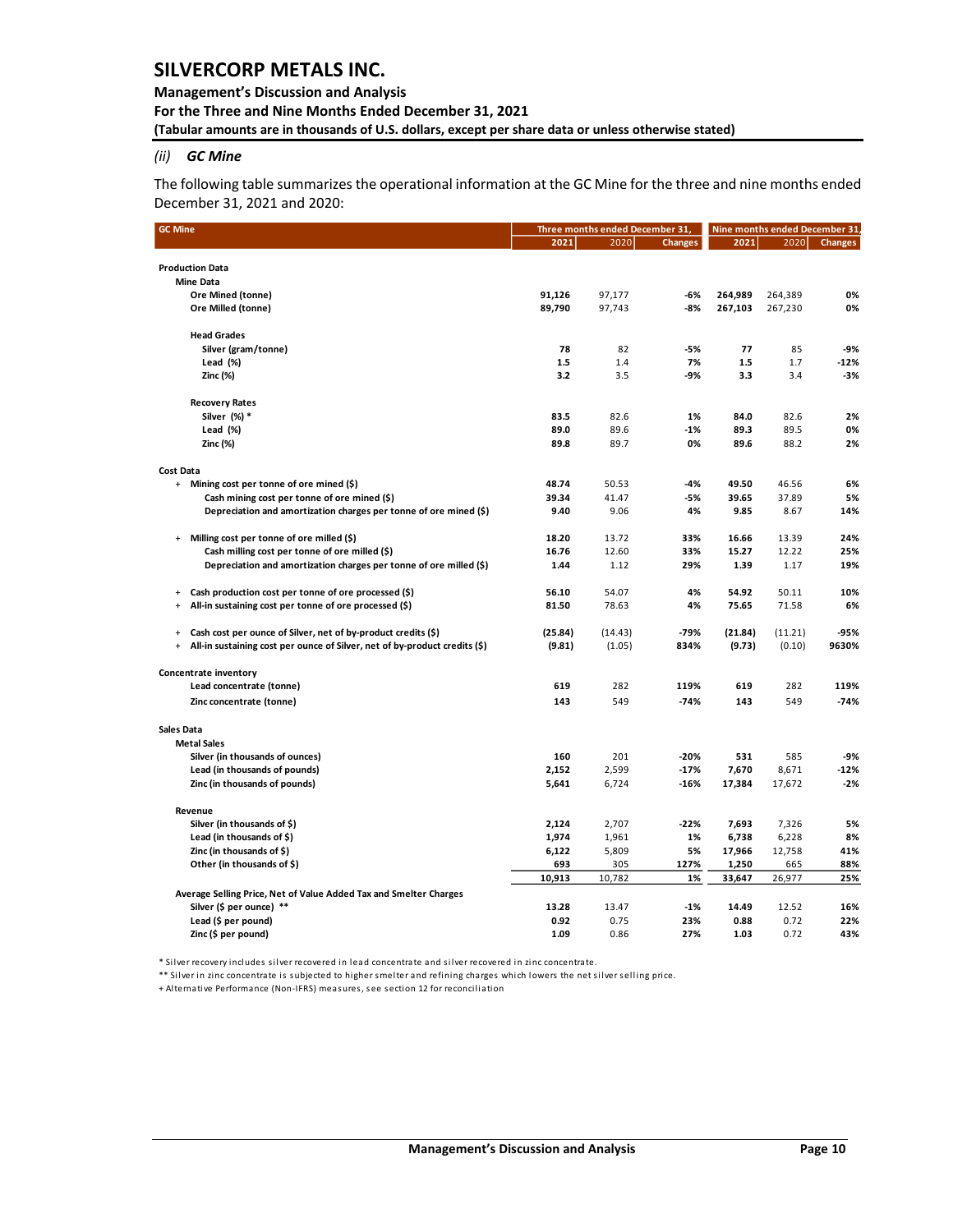**Management's Discussion and Analysis For the Three and Nine Months Ended December 31, 2021 (Tabular amounts are in thousands of U.S. dollars, except per share data or unless otherwise stated)** 

## **i) Q3 Fiscal 2022 vs. Q3 Fiscal 2021**

In Q3 Fiscal 2022, a total of 91,126 tonnes of ore were mined and 89,790 tonnes were milled at the GC Mine, compared to 97,177 tonnes mined and 97,743 tonnes milled in Q3 Fiscal 2021.

Average head grades of ore milled were 78 g/t for silver, 1.5% for lead, and 3.2% for zinc compared to 82 g/t for silver, 1.4% for lead, and 3.5% for zinc in Q3 Fiscal 2021.

Metals sold were approximately 160 thousand ounces of silver, 2.2 million pounds of lead, and 5.6 million pounds of zinc, compared to 201 thousand ounces of silver, 2.6 million pounds of lead, and 6.7 million pounds of zinc in Q3 Fiscal 2021.

The cash mining cost at the GC Mine was \$39.34 per tonne, down 5% compared to \$41.47 per tonne in Q3 Fiscal 2021. The decrease was mainly due to lesstunnelling expensed as mining preparation costs. The cash milling cost was \$16.76 per tonne, up 33% compared to \$12.60 in Q3 Fiscal 2021. The increase was mainly due to less ore milled resulting in higher fixed costs allocation.

The cash production cost per tonne was \$56.10, up 4%, compared to \$54.07 in Q3 Fiscal 2021. The all-in sustaining production cost per tonne of ore processed was \$81.50, up 4%, compared to \$78.63 in Q3 Fiscal 2021. Excluding the impact arising from the appreciation of the Chinese yuan against the US dollar, the all-in sustaining production cost per tonne at the GC Mine in Q3 Fiscal 2022 was comparable to the cost in Q3 Fiscal 2021.

The cash cost per ounce of silver and all-in sustaining cost per ounce of silver, net of by‐product credits, at the GC Mine, in Q3 Fiscal 2022, were negative \$25.84 and negative \$9.81, respectively, compared to negative \$14.43 and negative \$1.05 in Q3 Fiscal 2021. The improvement was mainly due to an increase of \$14.75 in by-product credits per ounce of silver, offset by the increase in cash production cost per tonne and all-in sustaining production cost per tonne as discussed above. Revenue from lead and zinc was \$8.1 million, up \$0.3 million, compared to \$7.8 million in Q3 Fiscal 2021.

In Q3 Fiscal 2022, a total of 18,183 metres or \$0.6 million worth of diamond drilling were completed (Q3 Fiscal 2021 – 17,029 metres or \$0.6 million), of which approximately 14,198 metres or \$0.5 million worth of underground drilling were expensed as part of mining costs (Q3 Fiscal 2021 – 17,029 metres or \$0.6 million) and approximately 3,985 metres or \$0.1 million worth of drilling were capitalized (Q3 Fiscal 2021 – nil). In addition, approximately 1,955 metres or \$0.5 million worth of preparation tunnelling were completed and expensed as part of mining costs (Q3 Fiscal 2021 – 4,001 metres or \$1.0 million), and approximately 3,899 metres or \$1.2 million worth of horizontal tunnels, raises, ramps, and declines were completed and capitalized (Q3 Fiscal 2021 – 2,815 metres or \$1.1 million).

#### **ii) Nine months ended December 31, 2021 vs. nine months ended December 31, 2020**

For the nine months ended December 31, 2021, a total of 264,989 tonnes of ore were mined and 267,103 tonnes were milled at the GC Mine, compared to 264,389 tonnes mined and 267,230 tonnes milled in the same prior year period. Average head grades of ore milled were 77 g/t for silver, 1.5% for lead, and 3.3% for zinc compared to 85 g/t for silver, 1.7% for lead, and 3.4% for zinc, in the same prior year period.

During the same time period, the GC Mine sold approximately 531 thousand ounces of silver, 7.7 million pounds of lead, and 17.4 million pounds of zinc, compared to 585 thousand ounces of silver, 8.7 million pounds of lead, and 17.7 million pounds of zinc in the same prior year period.

For the nine months ended December 31, 2021, the cash mining cost at the GC Mine was \$39.65 per tonne, up 5% compared to \$37.89 per tonne in the same prior year period. The cash milling cost was \$15.27 per tonne, compared to \$12.22 in the same prior year period.

Correspondingly, the cash production cost per tonne of ore processed at the GC Mine was \$54.92, up 10% compared to \$50.11 in the same prior year period. The all-in sustaining production cost per tonne of ore processed was \$75.65, up 6% compared to \$71.58 in the same prior year period. Excluding the impact arising from the appreciation of Chinese yuan against US dollar, the all-in sustaining production cost per tonne at the GC Mine was comparable to the cost in the same prior year period.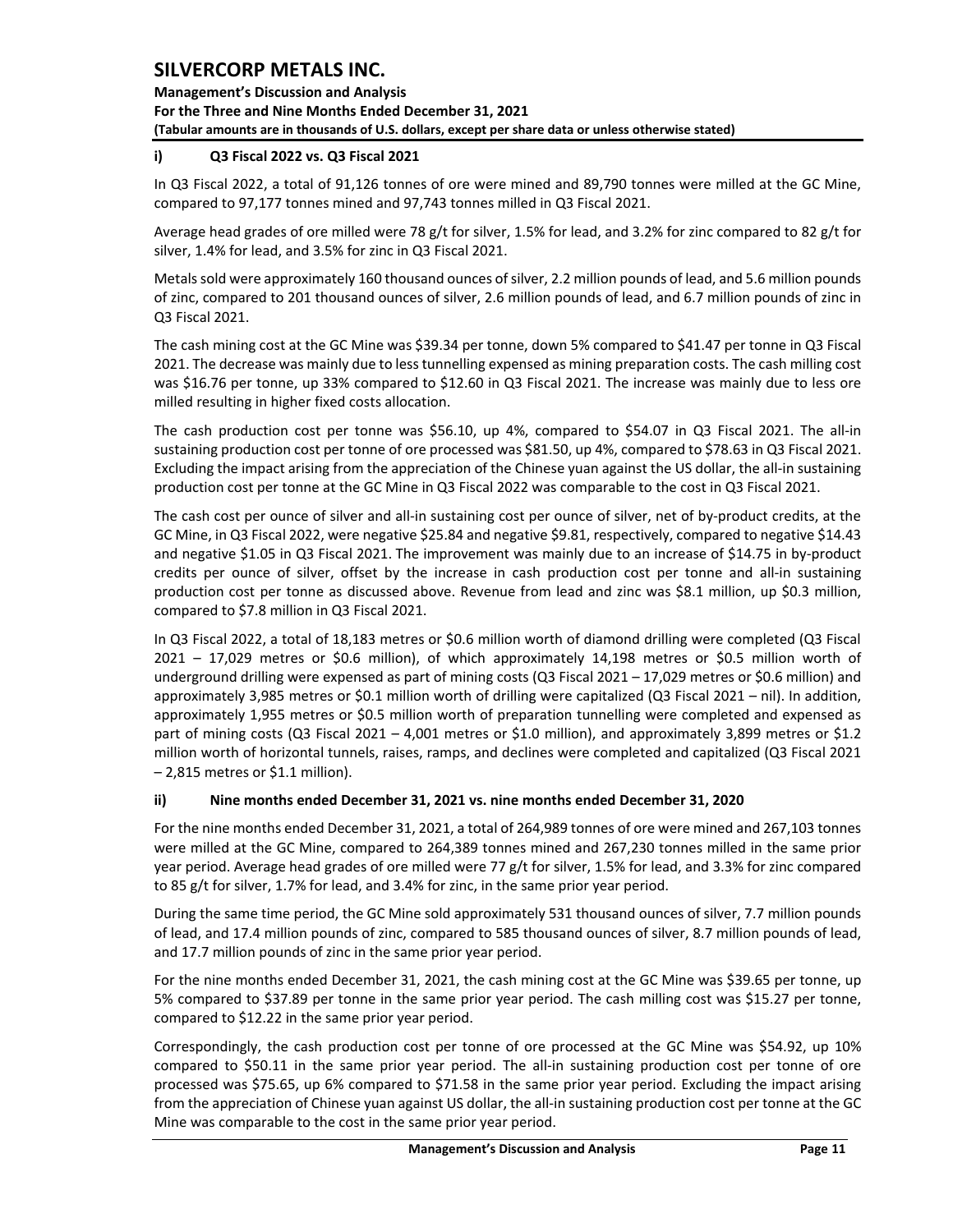## **Management's Discussion and Analysis For the Three and Nine Months Ended December 31, 2021 (Tabular amounts are in thousands of U.S. dollars, except per share data or unless otherwise stated)**

For the nine months ended December 31, 2021, the cash cost per ounce of silver and all-in sustaining cost per ounce of silver, net of by‐product credits, at the GC Mine were negative \$21.84 and negative \$9.73 respectively, compared to negative \$11.21 and negative \$0.10 in the same prior year period. The decrease was mainly due to an increase of \$6.3 million in by-product sales.

For the nine months ended December 31, 2021, approximately 56,033 metres or \$2.0 million worth of diamond drilling (same prior year period – 36,975 metres or \$1.7 million), of which approximately 52,048 metres or \$1.9 million worth of underground drilling were expensed as part of mining costs (same prior year period – 36,975 metres or \$1.7 million) and approximately 3,985 metres or \$0.1 million worth of drilling were capitalized (same prior year period – nil). In addition, approximately 4,834 metres or \$1.3 million worth of preparation tunnelling was completed and expensed as part of mining costs (same prior year period – 9,836 metres or \$1.8 million), and approximately 12,014 metres or \$3.6 million worth of tunnels, raises, ramps and declines were completed and capitalized (same prior year period – 10,482 metres or \$3.3 million).

### *(iii) BYP Mine*

The BYP Mine was placed on care and maintenance in August 2014 due to required capital upgrades to sustain its ongoing production and the market environment. The Company is carrying out activities to apply for a new mining license, but the process has taken longer than expected. No guarantee can be given that the new mining license for the BYP Mine will be issued, or if it is issued, that it will be issued under reasonable operational and/or financial terms, or in a timely manner, or that the Company will be in a position to comply with all conditions that are imposed.

### *(iv) La Yesca Project*

The Company, through its subsidiary New Infini Silver Inc. ("New Infini") initiated the Phase I 10,000-metre drilling program at La Yesca in Q2 Fiscal 2022. As of December 31, 2021, New Infini had completed a total of 7,971 metres, but assay results are not yet available. For the nine months ended December 31, 2021, a total of \$2.8 million expenditures were capitalized.

#### *(v) Zhonghe Silver Project*

The Company, through its subsidiary, Henan Found, won an auction to acquire the Zhonghe Silver Project in December 2020, but the execution of the Transfer Contract for the Zhonghe Silver Project was subject to the national security clearance by the relevant Chinese authorities. In January 2022, the Company withdrew the application for the national security review.

#### *(vi) Kuanping Silver-Lead-Zinc-Gold Project*

In October 2021, the Company, through a 100% owned subsidiary of Henan Found, won an online open auction to acquire a 100% interest in the Kuanping silver-lead-zinc-gold project (the "Kuanping Project") for approximately \$11.4 million in cash (RMB ¥73.5 million) (the "Share Consideration") plus the assumption of approximately \$2.0 million (RMB ¥13.3 million) of debt (the "Debt"). The acquisition was through the acquisition of a 100% interest in the shares of Shanxian Xinbaoyuan Mining Co. Ltd. ("Xinbaoyuan"), an affiliate of a Henan Provincial government-controlled company located in Sanmenxia City, Henan Province. The material asset held by Xinbaoyuan is the Kuanping Project. As Henan Found's subsidiary is considered a domestic Chinese company, the acquisition was not subject to the national security clearance.

The acquisition of the Kuanping Project was completed in November 2021, and the consideration, net of \$0.3 million cash received, was \$13.1 million.

The Kuanping Project is located in Shanzhou District, Sanmenxia City, Henan Province, China, approximately 33 km north of the Ying Mining District. The Kuanping Project covers an area of 12.39 km<sup>2</sup>, being approximately 3 km wide (east-west) and 5 km long (north-south).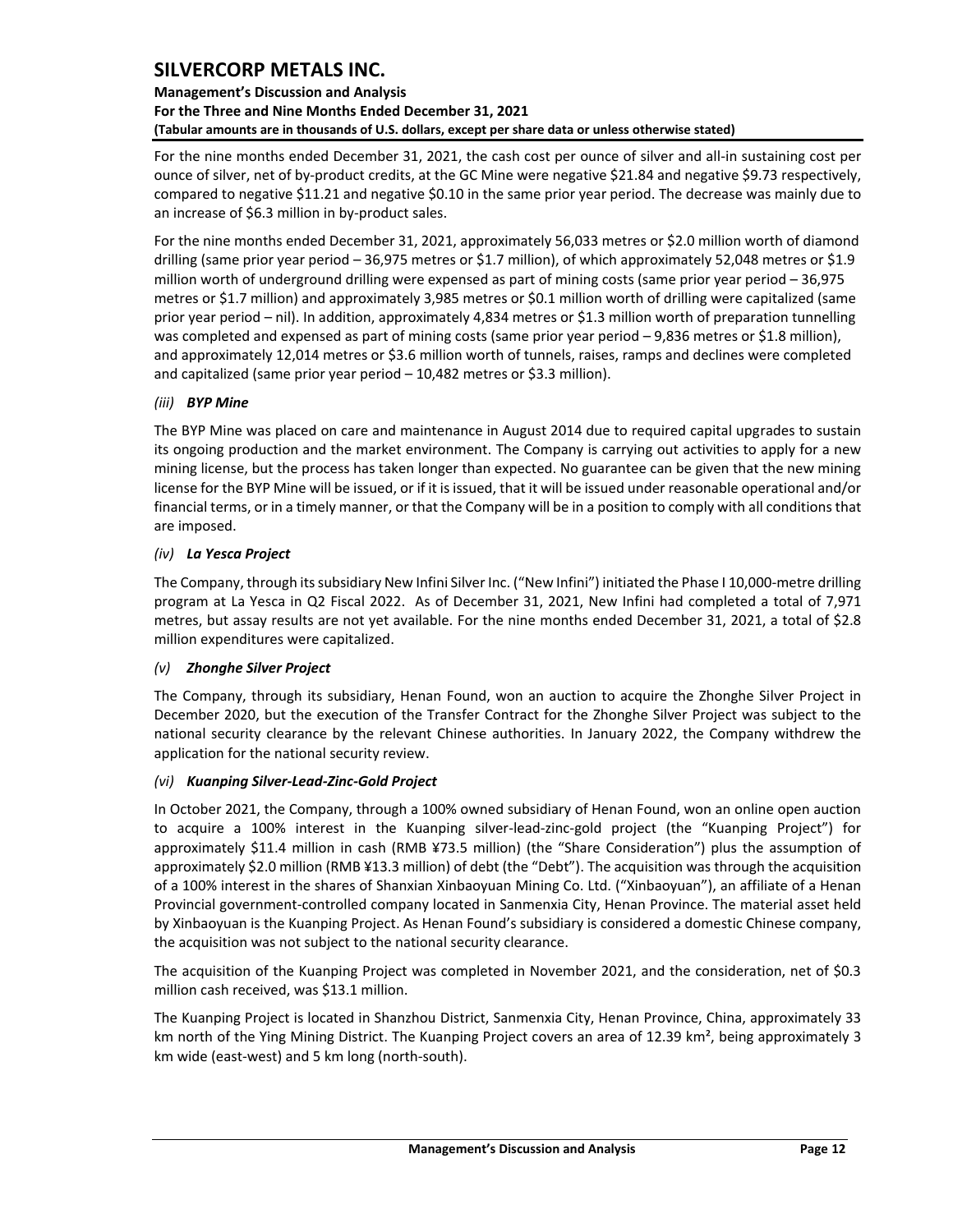### **Management's Discussion and Analysis For the Three and Nine Months Ended December 31, 2021 (Tabular amounts are in thousands of U.S. dollars, except per share data or unless otherwise stated)**

#### <span id="page-13-0"></span>4. **Annual Operating Outlook**

All references to Fiscal 2022 Guidance in this MD&A refer to the "Fiscal 2022 Operating Outlook" section in the Company's Fiscal 2021 Annual MD&A dated May 20, 2021 ("Fiscal 2022 Guidance") filed under the Company's SEDAR profile a[t www.sedar.com.](http://www.sedar.com/)

#### (i) Production and Production Costs

The following table summarizes the production and production costs achieved in the first nine months of Fiscal 2022 compared to the respective Fiscal 2022 Guidance:

|                                       |                     |               | <b>Head grades</b> |             |               | <b>Metal production</b> |               | <b>Production costs</b> |             |
|---------------------------------------|---------------------|---------------|--------------------|-------------|---------------|-------------------------|---------------|-------------------------|-------------|
|                                       | Ore processed       | <b>Silver</b> | Lead               | <b>Zinc</b> | <b>Silver</b> | Lead                    | <b>Zinc</b>   | <b>Cash cost</b>        | <b>AISC</b> |
|                                       | (tonnes)            | (g/t)         | $(\%)$             | (%)         | (Koz)         | (Klbs)                  | (Klbs)        | (S/t)                   | (5/t)       |
| <b>YTD Fiscal 2022 Actual Results</b> |                     |               |                    |             |               |                         |               |                         |             |
| Ying Mining District                  | 552,562             | 272           | 3.9                | 0.8         | 4,447         | 44.341                  | 5,450         | 96.63                   | 141.53      |
| GC Mine                               | 267,103             | 77            | 1.5                | 3.3         | 556           | 8,128                   | 17,261        | 54.92                   | 75.65       |
| Consolidated                          | 819.665             | 208           | 3.2                | 1.6         | 5,003         | 52,469                  | 22,711        | 83.09                   | 134.91      |
|                                       |                     |               |                    |             |               |                         |               |                         |             |
| <b>Fiscal 2022 Guidance</b>           |                     |               |                    |             |               |                         |               |                         |             |
| Ying Mining District                  | 670.000 - 700.000   | 284           | 4.2                | 0.9         | 5.700-5.900   | 57.200-59.800           | 7.800-8.100   | 87.1-91.7               | 134.2-141.2 |
| GC Mine                               | 290.000 - 310.000   | 86            | 1.5                | 3.6         | 600-700       | 8.500-9.100             | 19.100-20.400 | 55.7-59.6               | 81.3-85.6   |
| Consolidated                          | 960,000 - 1,010,000 | 223           | 3.3                | 1.7         | 6.300-6.600   | 65.700-68.900           | 26.900-28.500 | 77.7-82.6               | 130.7-141.7 |
|                                       |                     |               |                    |             |               |                         |               |                         |             |

| % of Fiscal 2022 Guidance* |     |     |      |     |     |     |     |      |      |  |  |  |  |  |
|----------------------------|-----|-----|------|-----|-----|-----|-----|------|------|--|--|--|--|--|
| Ying Mining District       | 81% | 96% | 93%  | 89% | 77% | 76% | 69% | 108% | 103% |  |  |  |  |  |
| GC Mine                    | 89% | 90% | 100% | 92% | 86% | 92% | 87% | 95%  | 91%  |  |  |  |  |  |
| Consolidated               | 83% | 93% | 97%  | 94% | 78% | 78% | 82% | 104% | 99%  |  |  |  |  |  |
|                            |     |     |      |     |     |     |     |      |      |  |  |  |  |  |

\* Percentage caculated based on mid-point of the related Fiscal 2022 Guidance

Recent strict Covid-19 quarantine policy imposed by local governments where our mines are located in China had caused uncertainty for workers travelling home and back during Chinese New Year holiday, which may have some impact on production for the fourth quarter.

#### (ii) Development and Capital Expenditures

The following table summarizes the development work and capitalized expenditures in the first nine months of Fiscal 2022 compared to the respective Fiscal 2022 Guidance.

|                                       |            |   |                         |          |                            |                                                 |                          |                 |                                |    |                        |              |              | <b>Expensed</b>                | <b>Expensed</b> |
|---------------------------------------|------------|---|-------------------------|----------|----------------------------|-------------------------------------------------|--------------------------|-----------------|--------------------------------|----|------------------------|--------------|--------------|--------------------------------|-----------------|
|                                       |            |   |                         |          |                            | <b>Capitalized Development and Expenditures</b> |                          |                 |                                |    |                        |              |              | <b>Tunneling</b>               | <b>Drilling</b> |
|                                       |            |   |                         |          |                            | <b>Exploration and</b>                          |                          |                 | <b>Capitalized Exploration</b> |    | <b>Equipment &amp;</b> |              |              | <b>Mining</b>                  |                 |
|                                       |            |   | <b>Ramp Development</b> |          | <b>Development Tunnels</b> |                                                 |                          | <b>Drilling</b> |                                |    | <b>Facilities</b>      | <b>Total</b> |              | <b>Preparation Exploration</b> |                 |
|                                       | (Metres)   |   | (\$Thousand)            | (Metres) |                            | (\$Thousand)                                    |                          |                 | (Metres) S Thousand)           |    | (\$Thousand)           |              | (\$Thousand) | (Metres)                       | (Metres)        |
| <b>YTD Fiscal 2022 Actual Results</b> |            |   |                         |          |                            |                                                 |                          |                 |                                |    |                        |              |              |                                |                 |
| Ying Mining District                  | $6,113$ \$ |   | 3,941                   | 42,595   | Ŝ.                         | 17,439                                          | 121,967                  | Ŝ.              | 9,159                          | Ŝ. | 6,339                  | - \$         | 36,878       | 20,779                         | 174,018         |
| GC Mine                               | 972        |   | 1,052                   | 11,042   |                            | 2,503                                           | 3,985                    |                 | 146                            |    | 158                    |              | 3,859        | 4,834                          | 52,048          |
| Corporate and other                   | ٠          |   | ٠                       |          |                            | ÷                                               | 7,971                    |                 | 2,856                          |    | 438                    |              | 3,294        |                                |                 |
| Consolidated                          | 7,085      | s | 4,993                   | 53,637   | s                          | 19,942                                          | 133,923                  | s               | 12,161                         | S  | 6,935                  | S            | 44,031       | 25,613                         | 226,066         |
| <b>Fiscal 2022 Guidance</b>           |            |   |                         |          |                            |                                                 |                          |                 |                                |    |                        |              |              |                                |                 |
| Ying Mining District                  | 6,100      | Ś | 5,200                   | 52,200   | \$                         | 18,800                                          | 50,000                   | \$              | 3,500                          | Ŝ. | 6,300                  | - \$         | 33,800       | 23,400                         | 148,400         |
| GC Mine                               | 500        |   | 400                     | 10,300   |                            | 3,000                                           | $\overline{\phantom{a}}$ |                 |                                |    | 1,000                  |              | 4,400        | 10,200                         | 58,500          |
| Consolidated                          | 6,600      | s | 5,600                   | 62,500   | Ś                          | 21,800                                          | 50,000                   | S               | 3,500                          | S  | 7,300                  | -Ś           | 38,200       | 33,600                         | 206,900         |
| % of Fiscal 2022 Guidance             |            |   |                         |          |                            |                                                 |                          |                 |                                |    |                        |              |              |                                |                 |
| Ying Mining District                  | 100%       |   | 76%                     | 82%      |                            | 93%                                             | 244%                     |                 | 262%                           |    | 101%                   |              | 109%         | 89%                            | 117%            |
| GC Mine                               | 194%       |   | 263%                    | 107%     |                            | 83%                                             |                          |                 |                                |    | 16%                    |              | 88%          | 47%                            | 89%             |

<span id="page-13-1"></span>\* Capitalized drilling includes surface diamond drilling and some underground drilling which was intended for the purpose of defining additional mineral resources. **Consolidated 107% 89% 86% 91% 268% 347% 95% 115% 76% 109%**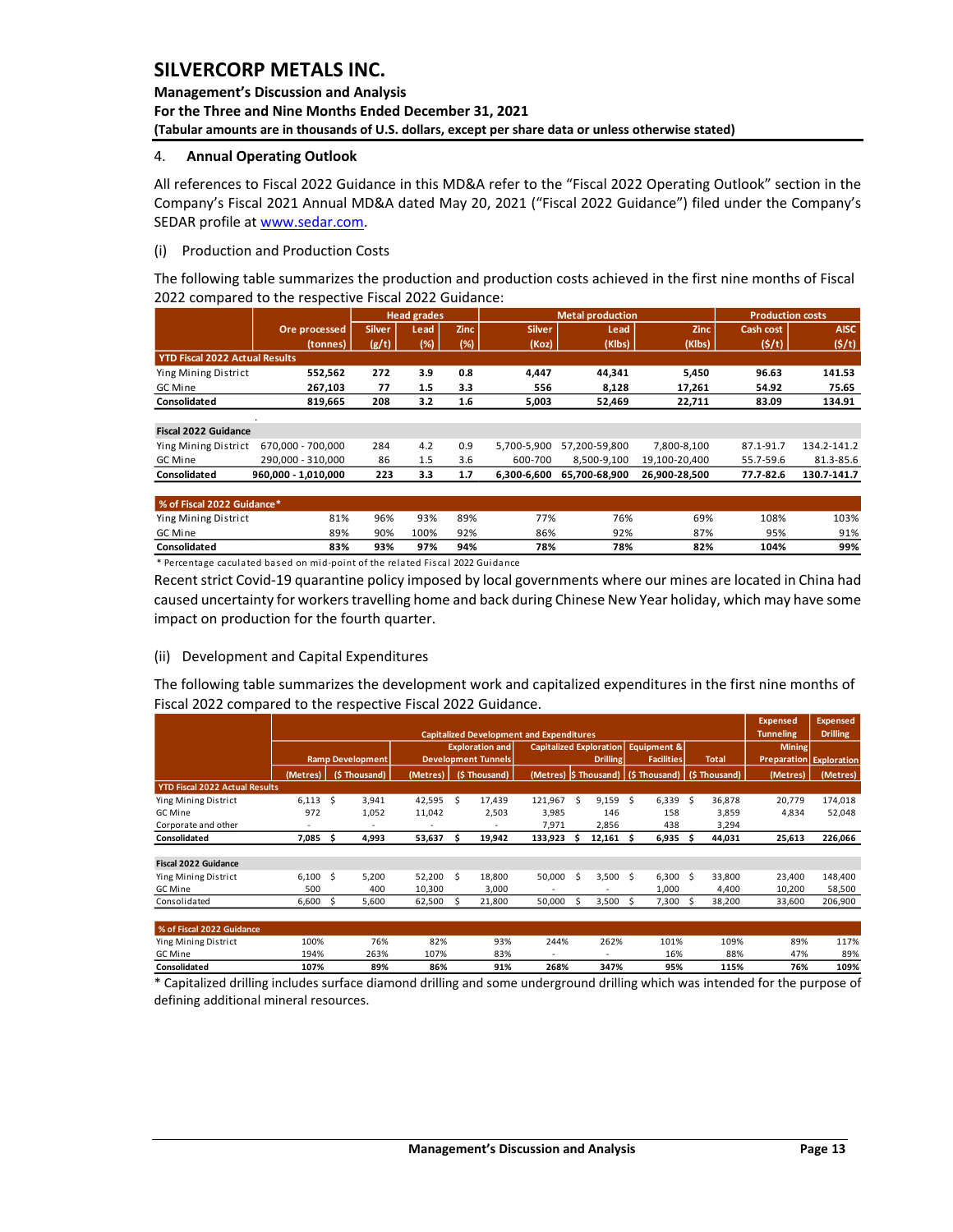**Management's Discussion and Analysis** 

**For the Three and Nine Months Ended December 31, 2021 (Tabular amounts are in thousands of U.S. dollars, except per share data or unless otherwise stated)** 

## 5. **Fiscal 2023 Production, Cash Cost, and Capital Expenditure Guidance**

In Fiscal 2023, the Company expects to mine and process approximately 1,040,000 - 1,140,000 tonnes of ore, yielding 6,300 to 7,900 ounces of gold, 7.0 million to 7.3 million ounces of silver, 68.4 million to 71.3 million pounds of lead, and 32.0 million to 34.5 million pounds of zinc. Fiscal 2023 production guidance represents an anticipated increase of approximately 9% in ore, 100% in gold, 11% in silver, 3% in lead, and 12% to 21% in zinc productions compared to theFiscal 2022 guidance.

|                             |                       |       |               | <b>Head grades</b> |             |                          | <b>Metal production</b> |               |               | <b>Production costs</b> |               |  |
|-----------------------------|-----------------------|-------|---------------|--------------------|-------------|--------------------------|-------------------------|---------------|---------------|-------------------------|---------------|--|
|                             | Ore processed         | Gold  | <b>Silver</b> | Lead               | <b>Zinc</b> | <b>Gold</b>              | <b>Silver</b>           | Lead          | <b>Zinc</b>   | Cash cost               | AISC*         |  |
|                             | (tonnes)              | (g/t) | (g/t)         | (%)                | (%)         | (koz)                    | (Moz)                   | (Mlbs)        | (Mlbs)        | (5/t)                   | $($ \$/t $)$  |  |
| Fiscal 2023 Guidance        |                       |       |               |                    |             |                          |                         |               |               |                         |               |  |
| Gold ore                    | 30.000 - 43.000       | 3.9   | 60            | 0.5                |             | $3.4 - 4.9$              | $0.1 - 0.1$             | $0.3 - 0.5$   |               |                         |               |  |
| Silver ore                  | 710.000 - 731.000     | 0.1   | 287           | 3.9                | 0.9         | $2.9 - 3.0$              | $6.2 - 6.4$             | $58.6 - 60.4$ | $8.2 - 8.5$   |                         |               |  |
| <b>Ying Mining District</b> | 740.000 - 774.000     | 0.3   | 276           | 3.8                | 0.9         | $6.3 - 7.9$              | $6.3 - 6.5$             | $58.9 - 60.9$ | $8.2 - 8.5$   | $92.3 - 93.7$           | 143.5 - 145.7 |  |
| <b>GC Mine</b>              | 300.000 - 330.000     |       | 93            | 1.6                | 3.7         | $\overline{\phantom{0}}$ | $0.7 - 0.8$             | $9.5 - 10.4$  | $21.8 - 24.0$ | $54.9 - 57.5$           | $86.1 - 92.0$ |  |
| <b>Consolidated</b>         | 1,040,000 - 1,140,000 | 0.2   | 224           | 3.2                | 1.7         | $6.3 - 7.9$              | 7.0 - 7.3               | $68.4 - 71.3$ | $32.0 - 34.5$ | $83.3 - 85.9$           | 141.6 - 143.5 |  |

*\*Both AISC and cash costs are non-IFRS measures. AISC refers to all-in sustaining costs per tonne of ore processed. Cash costs refer to cash production costs per tonne of ore processed. Foreign exchange rates assumptions used are: US\$1 = CAD\$1.30, US\$1 = RMB¥6.40.*

The increased production guidance is made possible by over 629,000 metres of exploration and resource upgrade drilling completed at the mines from 2020 to 2021. During 2021 alone, over 409,000 metres of drilling were completed. Other benefits of the extensive drilling include: i) slowing down the rate of mining depth increase, and with some mines, its average mining depths becoming shallower; and ii) reducing the amount of tunnel development as more resources and reserves were identified near existing infrastructures.

|                                                                           |       |                         |          |                            | <b>Capitalized Development Work and Expenditures</b> |                         |                                          |                            |                 | <b>Expensed</b>    |  |  |
|---------------------------------------------------------------------------|-------|-------------------------|----------|----------------------------|------------------------------------------------------|-------------------------|------------------------------------------|----------------------------|-----------------|--------------------|--|--|
|                                                                           |       |                         |          |                            |                                                      |                         |                                          |                            | <b>Mining</b>   |                    |  |  |
|                                                                           |       |                         |          | <b>Exploration and</b>     |                                                      |                         |                                          | Equipment,                 | Preparation     | <b>Underground</b> |  |  |
|                                                                           |       | Ramp Development        |          | <b>Development Tunnels</b> |                                                      |                         | <b>Capitalized Drilling Mill and TSF</b> | <b>Total</b>               | <b>Tunnnels</b> | driling            |  |  |
|                                                                           |       | (Metres)   (\$ Million) | (Metres) | (\$ Million)               |                                                      | (Metres)   (\$ Million) |                                          | $(S$ Million) $(S$ Million | (Metres)        | (Metres)           |  |  |
| <b>Fiscal 2023 Capitalized Work Plan and Capita Expenditure Estimates</b> |       |                         |          |                            |                                                      |                         |                                          |                            |                 |                    |  |  |
| Ying Mining District                                                      | 4,600 | 3.2                     | 61.300   | 26.3                       | 110.700                                              | 6.8                     | 44.6                                     | 80.9                       | 29.000          | 135,300            |  |  |
| GC Mine                                                                   |       |                         | 13,200   | 4.2                        | 14,800                                               | 0.4                     | 1.9                                      | 6.5                        | 7,600           | 46,600             |  |  |
| Corporate and others                                                      |       |                         |          |                            | 10.500                                               | 0.7                     | 0.5                                      | 1.2                        | ٠               |                    |  |  |
| Consolidated                                                              | 4,600 | 3.2                     | 74.500   | 30.5                       | 136.000                                              | 7.9                     | 47.0                                     | 88.6                       | 36,600          | 181,900            |  |  |

The table below summarizes the work plan and estimated capital expenditures in Fiscal 2023.

In Fiscal 2023, the Company plans to: i) complete 4,600 metres of 4x4.2 metre tunnels as major access and transportation ramps at estimated capitalized expenditures of \$3.2 million, representing a 30% decrease in meterage and a 43% decrease in total cost compared to Fiscal 2022 guidance; ii) complete 74,500 metres of exploration and mining development tunnels (2.2x2.6 metres) at estimated capitalized expenditures of \$30.5 million, representing a 19% increase in meterage and a 40% increase in cost mainly due to increased tunnel dimension to allow small scale mechanized equipment access, compared to Fiscal 2022 guidance; iii) complete and capitalize 136,000 metres of drilling at an estimated cost of \$7.9 million, representing a 172% increase in meterage to prepare for future production and a 126% increase in total cost compared to Fiscal 2022 guidance; and iv) spend \$47.0 million on equipment, mill and TSF (tailing storage facility), including \$39.9 million towards the construction of a new 3,000 tonne per day flotation mill and 20 million cubic metre TSF at the Ying Mining District.

Excluding the capital expenditures to be incurred on the new mill and tailings storage facility, the total capital expenditures are budgeted at \$48.7 million, up 27% compared to Fiscal 2022 guidance, mainly as a result of increased tunneling and drilling work, and a substantial increase in the price of explosives.

In addition to the capitalized tunneling and drilling work, the Company also plans to complete and expense 36,600 metres of mining preparation tunnels and 181,900 metres of underground definition drilling.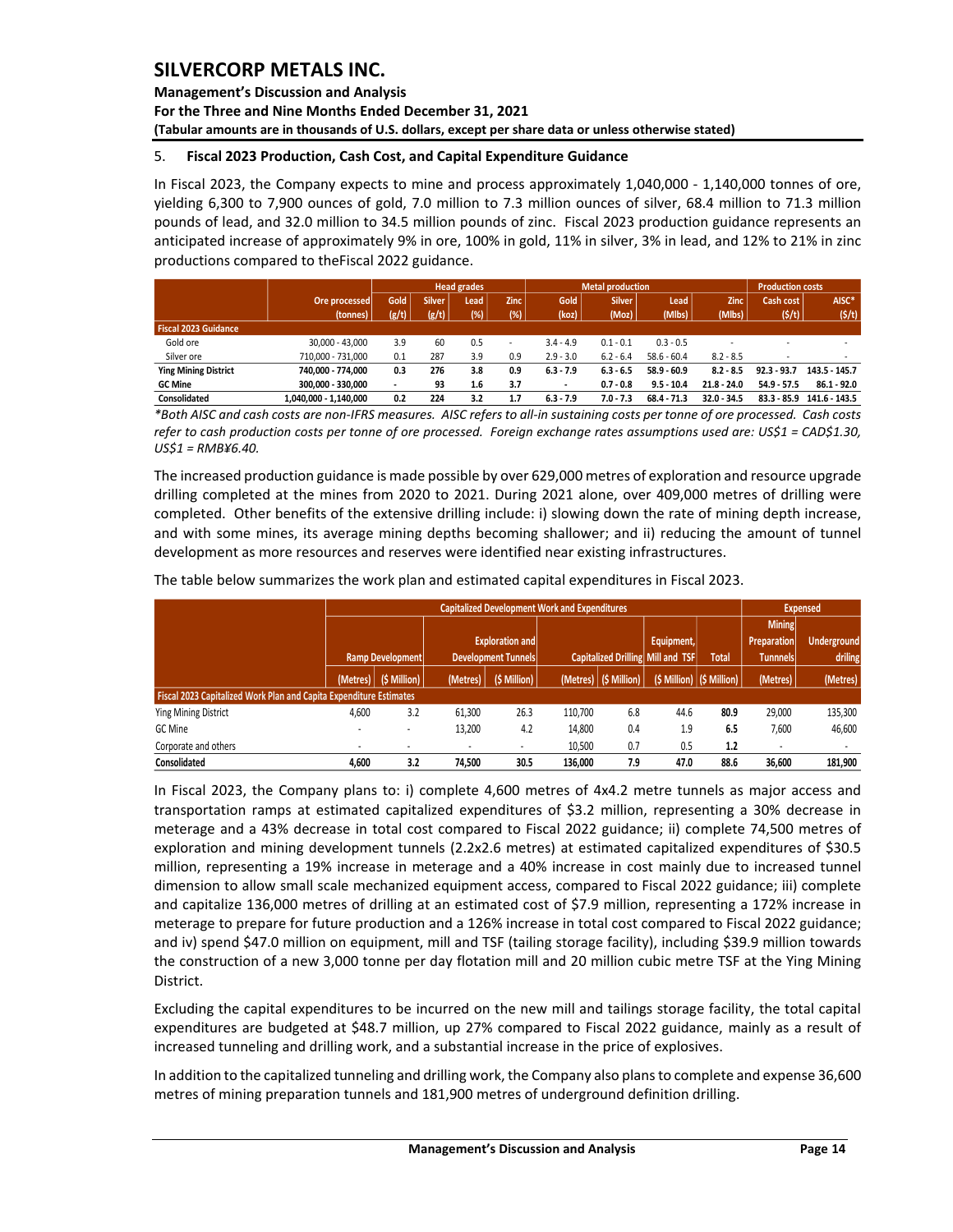## **Management's Discussion and Analysis For the Three and Nine Months Ended December 31, 2021 (Tabular amounts are in thousands of U.S. dollars, except per share data or unless otherwise stated)**

### (a) Ying Mining District

In Fiscal 2023, the Company plans to mine and process 740,000 – 774,000 tonnes of ore at the Ying Mining District, including 30,000 – 43,000 tonnes of gold ore with an expected head grade of 3.9 g/t gold, to produce 6,300 to 7,900 ounces of gold, 6.3 million to 6.5 million ounces of silver, 58.9 million to 60.9 million pounds of lead, and 8.2 million to 8.5 million pounds of zinc. Fiscal 2023 production guidance at the Ying Mining District represents increases of approximately 10% in ore production, 10% in silver production, 3% in lead production, and 5% in zinc production.

The cash production cost is expected to be \$92.3 to \$93.7 per tonne of ore, and the all-in sustaining cost is estimated at \$143.5 to \$145.7 per tonne of ore processed.

In Fiscal 2023, the Ying Mining District plans to: i) complete 4,600 metres of 4x4.2 metre tunnels as major access and transportation ramps at estimated capitalized expenditures of \$3.2 million, representing a 25% decrease in meterage and a 38% decrease in total cost compared to Fiscal 2022 guidance; ii) complete 61,300 metres of exploration and mining development tunnels (2.2x2.6 metres) at estimated capitalized expenditures of \$26.3 million, representing a 17% increase in meterage and a 40% increase in cost mainly due to increased tunnel dimension to allow small scale mechanized equipment access, compared to Fiscal 2022 guidance; iii) complete and capitalize 110,700 metres of drilling at an estimated cost of \$6.8 million, representing a 121% increase in meterage to prepare for future production and a 94% increase in total costs compared to Fiscal 2022 guidance; and iv) spend \$44.6 million on equipment, mill and TSF, including \$39.9 million towards the construction of a new 3,000 tonne per day flotation mill and 20 million cubic metre TSF.

Excluding the \$39.9 million capital expenditures to be incurred on the new mill and tailings storage facility, the total capital expenditures at the Ying Mining District are budgeted at \$41.0 million, up 21% compared to Fiscal 2022 guidance as a result of increased tunneling and drilling work, and a substantial increase in the price of explosives.

In addition to the capitalized tunneling and drilling work, the Company also plans to complete and expense 29,000 metres of mining preparation tunnels and 135,300 metres of underground drilling at the Ying Mining District.

(b) GC Mine

In Fiscal 2023, the Company plans to mine and process 300,000 to 330,000 tonnes of ore at the GC Mine to produce 700 thousand to 800 thousand ounces of silver, 9.5 million to 10.4 million pounds of lead, and 21.8 million to 24.0 million pounds of zinc. Fiscal 2023 production guidance at the GC Mine represents increases of approximately 3% to 6% in ore production, 14% to 17% in silver production, 12% to 14% in lead production, and 14% to 26% in zinc production compared to Fiscal 2022 guidance.

The cash production cost is expected to be \$54.9 to \$57.5 per tonne of ore, and the all-in sustaining cost is estimated at \$86.1 to \$92.0 per tonne of ore processed.

In Fiscal 2023, the GC Mine plans to: i) complete and capitalize 13,200 metres of exploration and development tunnels (2.2x2.6 metres) at estimated capital expenditures of \$4.2 million, a 28% increase in meterage and a 40% increase in cost mainly due to increased tunnel dimension to allow small scale mechanized equipment access, compared to Fiscal 2022 guidance; ii) complete and capitalize 14,800 metres of drilling at an estimated cost of \$0.4 million, representing a 100% increase in meterage and cost to prepare for future production, compared to Fiscal 2022 guidance; and iii) spend \$1.9 million on equipment and facilities. The total capital expenditures at the GC Mine are budgeted at \$6.5 million in Fiscal 2023, up \$2.1 million compared to Fiscal 2022 guidance.

In addition to the capitalized tunneling and drilling work, the Company also plans to complete and expense 7,600 metres of tunnels and 46,600 metres of underground drilling at the GC Mine.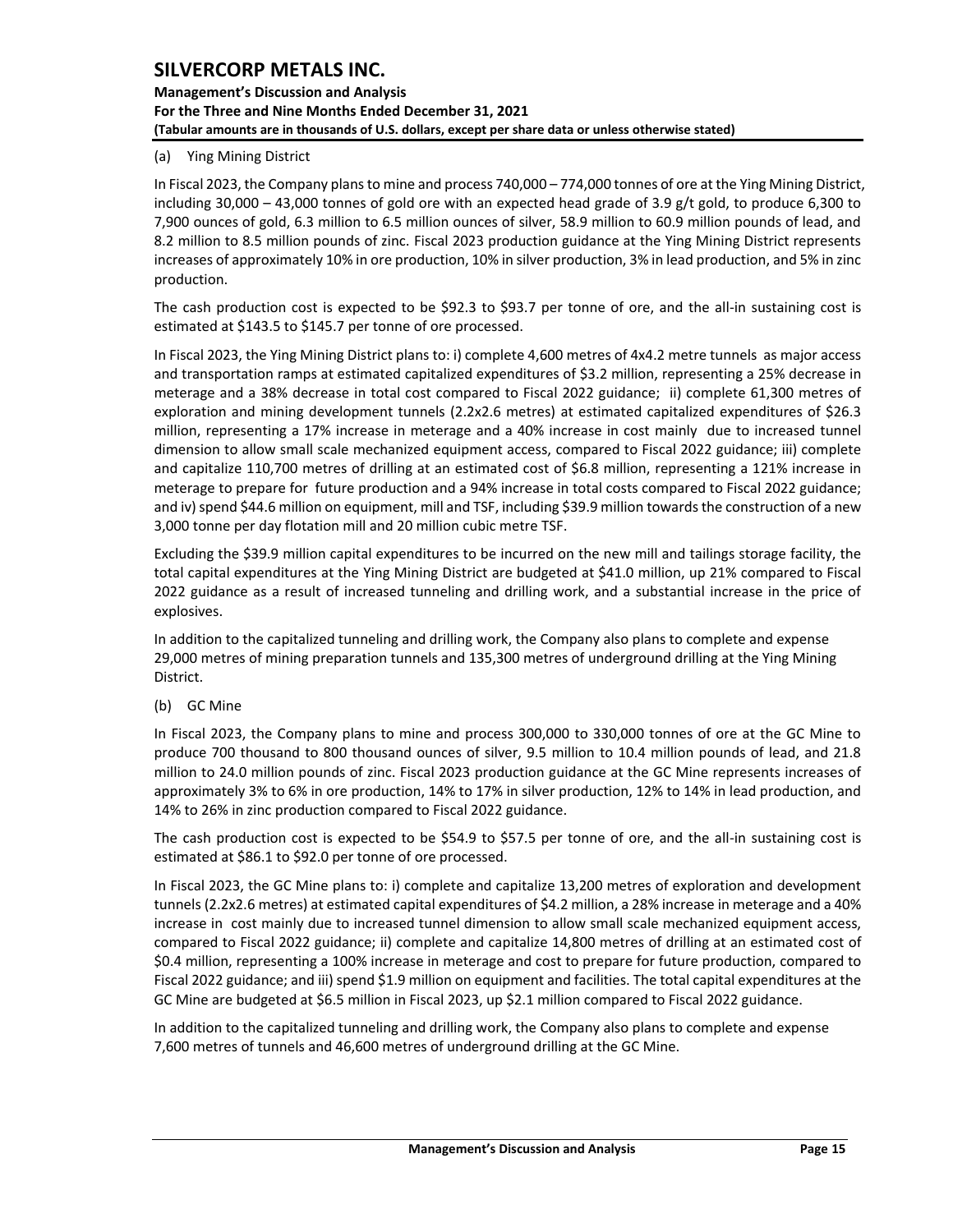**Management's Discussion and Analysis For the Three and Nine Months Ended December 31, 2021 (Tabular amounts are in thousands of U.S. dollars, except per share data or unless otherwise stated)** 

### (c) Kuanping Project

Total capital expenditures at the Kuanping Project in Fiscal 2023 are estimated at \$1.2 million, including \$0.7 million for a 10,500 metre drilling program and \$0.5 million to complete reports and studies to apply for the mining permit.

### <span id="page-16-0"></span>**6. Investment in Associates**

## **(a) New Pacific Metals Corp. ("NUAG")**

New Pacific Metals Corp. ("NUAG") is a Canadian public company listed on the Toronto Stock Exchange (symbol: NUAG) and NYSE American (symbol: NEWP). NUAG is a related party of the Company by way of two common directors and two common officers, and the Company accounts for its investment in NUAG using the equity method as it is able to exercise significant influence over the financial and operating policies of NUAG.

During the three and nine months ended December 31, 2021, the Company acquired 125,000 and 125,000, respectively, common shares of NUAG from the public market (three and nine months ended December 31, 2020, nil and nil) for a total cost of \$0.4 million and \$0.4 million, respectively (three and nine months ended December 31, 202, \$nil and \$nil).

In November 2020, NUAG completed a spin-out by way of a plan of arrangement (the "Arrangement") of its then wholly-owned subsidiary, Whitehorse Gold Corp. ("WHG"), which owns 100% Skukum Gold Project (formerly "Tagish Lake Gold Project") located in Yukon, Canada, and distributed all of the WHG common shares to its shareholders on a pro rata basis.

As at December 31, 2021, the Company owned 44,042,216 common shares of NUAG (March 31, 2021 – 43,917,216), representing an ownership interest of 28.3% (March 31, 2021 – 28.6%).

The summary of the investment in NUAG common shares and its market value as at the respective balance sheet dates are as follows:

|                                     |            |      |         |      | Value of NUAG's     |
|-------------------------------------|------------|------|---------|------|---------------------|
|                                     | Number of  |      |         |      | common shares per   |
|                                     | shares     |      | Amount  |      | quoted market price |
| Balance April 1, 2020               | 42,596,506 | Ŝ.   | 44,555  | - \$ | 148,624             |
| Participation in public offering    | 1,320,710  |      | 5,805   |      |                     |
| WHG Spin-out                        |            |      | (1,793) |      |                     |
| Share of net loss                   |            |      | (1,672) |      |                     |
| Share of other comprehensive loss   |            |      | (2,324) |      |                     |
| Foreign exchange impact             |            |      | 5,828   |      |                     |
| Balance March 31, 2021              | 43,917,216 | - \$ | 50,399  | .\$  | 181,257             |
| Purchase from open market           | 125,000    |      | 352     |      |                     |
| Share of net loss                   |            |      | (808)   |      |                     |
| Share of other comprehensive income |            |      | 3,333   |      |                     |
| Foreign exchange impact             |            |      | (445)   |      |                     |
| Balance December 31, 2021           | 44,042,216 | \$   | 52,831  | S    | 129,924             |

## **(b) Investment in Whitehorse Gold Corp. ("WHG")**

Whitehorse Gold Corp. ("WHG") is a Canadian public company listed on the TSX Venture Exchange (symbol: WHG). WHG is a related party of the Company by way of one common director, and the Company accounts for its investment in WHG using the equity method as it is able to exercise significant influence over the financial and operating policies of WHG.

On May 14, 2021, the Company participated in a brokered private placement of WHG and purchased 4,000,000 units at a cost of \$5.0 million. Each unit was comprised of one WHG common share and one common share purchase warrant at exercise price of CAD\$2 per share. The common share purchase warrant expires on May 14, 2026.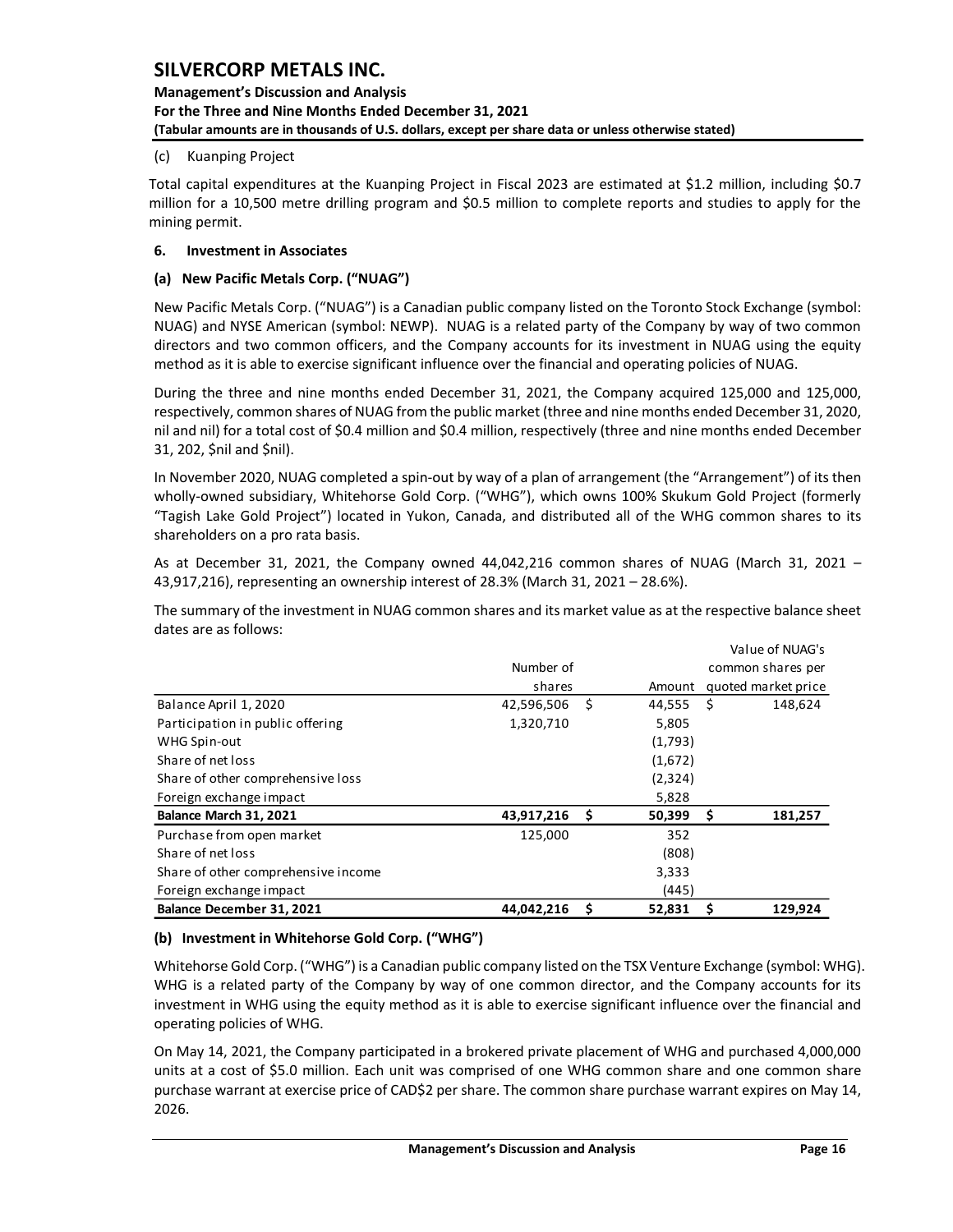### **Management's Discussion and Analysis**

**For the Three and Nine Months Ended December 31, 2021**

**(Tabular amounts are in thousands of U.S. dollars, except per share data or unless otherwise stated)** 

As at December 31, 2021, the Company owned 15,514,285 common shares of WHG (March 31, 2021 – 11,514,285), representing an ownership interest of 29.5% (March 31, 2021 – 27.0%). The summary of the investment in WHG common shares and its market value as at the respective balance sheet dates are as follows:

|                                    |            |                     |            |                   | Value of WHG's |  |  |  |
|------------------------------------|------------|---------------------|------------|-------------------|----------------|--|--|--|
|                                    | Number of  |                     |            | common shares per |                |  |  |  |
|                                    | shares     | quoted market price |            |                   |                |  |  |  |
| Balance April 1, 2020              |            |                     |            |                   |                |  |  |  |
| Distributed under WHG spin-out     | 5,740,285  |                     | 1,793      |                   |                |  |  |  |
| Participation in private placement | 5,774,000  |                     | 1,326      |                   |                |  |  |  |
| Share of net loss                  |            |                     | (174)      |                   |                |  |  |  |
| Foreign exchange impact            |            |                     | 113        |                   |                |  |  |  |
| Balance March 31, 2021             | 11,514,285 | S                   | $3,058$ \$ |                   | 15,108         |  |  |  |
| Participation in private placement | 4,000,000  |                     | 4,960      |                   |                |  |  |  |
| Share of net loss                  |            |                     | (460)      |                   |                |  |  |  |
| Foreign exchange impact            |            |                     | (246)      |                   |                |  |  |  |
| Balance December 31, 2021          | 15.514.285 | S                   | 7,312      |                   | 6.119          |  |  |  |

#### <span id="page-17-0"></span>**7. Overview of Financial Results**

### **(a) Selected Annual and Quarterly Information**

The following tables set out selected quarterly results for the past ten quarters as well as selected annual results for the past two years. The dominant factors affecting results presented below are the volatility of the realized selling metal prices and the timing of sales.

| Fiscal 2022                                         |              |     | <b>Nine Months Ended</b> |    |         |                           |               |
|-----------------------------------------------------|--------------|-----|--------------------------|----|---------|---------------------------|---------------|
| (In thousands of USD, other than per share amounts) | Jun 30, 2021 |     | Sep 30, 2021             |    |         | Dec 31, 2021 Mar 31, 2022 | Dec 31, 2021  |
| Revenue                                             | \$<br>58,819 | -\$ | 58,435                   | Ŝ. | 59,079  |                           | \$<br>176,333 |
| Cost of mine operations                             | \$<br>33,315 | \$  | 34,823                   | \$ | 37,603  |                           | 105,741       |
| Income from mine operations                         | 25,504       |     | 23,612                   |    | 21,476  |                           | 70,592        |
| Corporate general and administrative expenses       | 3,838        |     | 3,749                    |    | 3,310   |                           | 10,897        |
| Foreign exchange loss (gain)                        | 450          |     | (2,063)                  |    | (1,813) |                           | (3,426)       |
| Share of loss in associates                         | 396          |     | 469                      |    | 403     |                           | 1,268         |
| Loss (gain) on equity investments                   | 722          |     | 3,365                    |    | (1,101) |                           | 2,986         |
| Other items                                         | 314          |     | 460                      |    | 1,481   |                           | 2,255         |
| Income from operations                              | 19,784       |     | 17,632                   |    | 19,196  |                           | 56,612        |
| Finance items                                       | (1,265)      |     | (481)                    |    | 8,171   |                           | 6,425         |
| Income tax expenses (recovery)                      | 4,817        |     | 5,355                    |    | 3,093   |                           | 13,265        |
| Net income                                          | 16,232       |     | 12,758                   |    | 7,932   |                           | 36,922        |
| Net income attributable to equity holders of the    |              |     |                          |    |         |                           |               |
| Company                                             | 12,212       |     | 9,393                    |    | 5,063   |                           | 26,668        |
| Basic earnings per share                            | 0.07         |     | 0.05                     |    | 0.03    |                           | 0.15          |
| Diluted earnings per share                          | 0.07         |     | 0.05                     |    | 0.03    |                           | 0.15          |
| Cash dividend declared                              | 2,202        |     | $\overline{\phantom{a}}$ |    | 2,211   |                           | 4,413         |
| Cash dividend declared per share                    | 0.0125       |     | ٠                        |    | 0.0125  |                           | 0.025         |
| <b>Other financial information</b>                  |              |     |                          |    |         |                           |               |
| Total assets                                        |              |     |                          |    |         |                           | 721,251       |
| <b>Total liabilities</b>                            |              |     |                          |    |         |                           | 106,059       |
| Total attributable shareholders' equity             |              |     |                          |    |         |                           | 509,623       |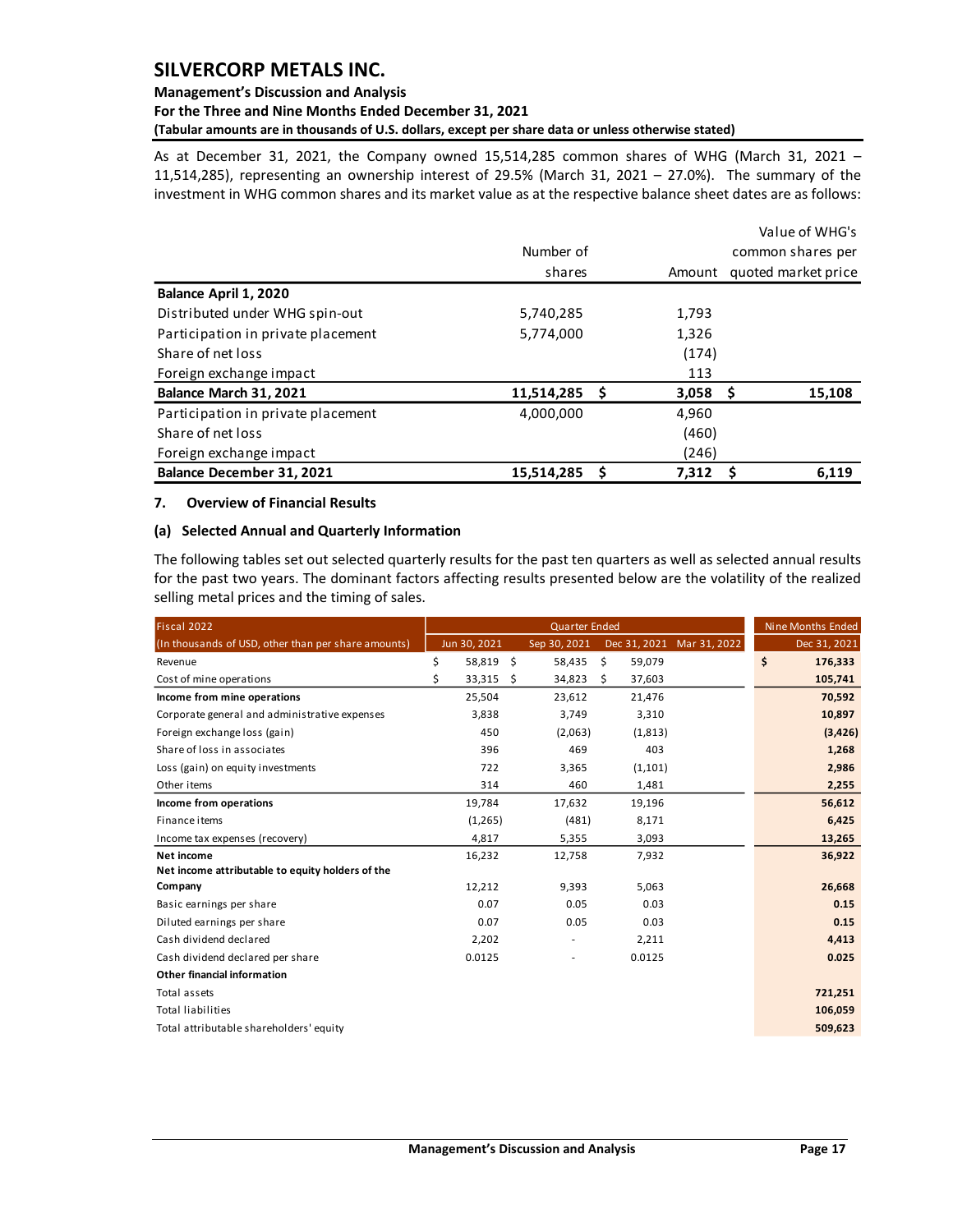#### **Management's Discussion and Analysis**

**Net income attributable to equity holders of the** 

**Other financial information**

#### **For the Three and Nine Months Ended December 31, 2021**

**(Tabular amounts are in thousands of U.S. dollars, except per share data or unless otherwise stated)** 

| Fiscal 2021                                         |                 | <b>Quarter Ended</b> |              |                           | Year Ended    |
|-----------------------------------------------------|-----------------|----------------------|--------------|---------------------------|---------------|
| (In thousands of USD, other than per share amounts) | Jun 30, 2020    | Sep 30, 2020         |              | Dec 31, 2020 Mar 31, 2021 | Mar 31, 2021  |
| Revenue                                             | \$<br>46,705 \$ | 56,372               | \$<br>53,296 | \$<br>35,732              | \$<br>192,105 |
| Cost of mine operations                             | \$<br>27,420    | \$<br>29,700         | \$<br>28,495 | 22,328                    | 107,943       |
| Income from mine operations                         | 19,285          | 26,672               | 24,801       | 13,404                    | 84,162        |
| Corporate general and administrative expenses       | 2,687           | 2,784                | 3,525        | 3,369                     | 12,365        |
| Foreign exchange loss                               | 2,670           | 1,349                | 2,954        | 773                       | 7,746         |
| Share of loss in associates                         | 161             | 319                  | 550          | 816                       | 1,846         |
| Loss (gain) on equity investments                   | (5, 466)        | (2,771)              | (600)        | 1,105                     | (7, 732)      |
| Other items                                         | (3,841)         | 214                  | (258)        | 2,098                     | (1,787)       |
| Income from operations                              | 23,074          | 24,777               | 18,630       | 5,243                     | 71,724        |
| Finance items                                       | (800)           | (657)                | 295          | (617)                     | (1,779)       |
| Income tax expenses (recovery)                      | 5,382           | 5,877                | 6,046        | (4, 311)                  | 12,994        |
| <b>Net income</b>                                   | 18,492          | 19,557               | 12,289       | 10,171                    | 60,509        |
| Net income attributable to equity holders of the    |                 |                      |              |                           |               |
| Company                                             | 15,491          | 15,472               | 8,392        | 7,021                     | 46,376        |
| Basic earnings per share                            | 0.09            | 0.09                 | 0.05         | 0.04                      | 0.27          |
| Diluted earnings per share                          | 0.09            | 0.09                 | 0.05         | 0.04                      | 0.26          |
| Cash dividend declared                              | 2,178           | ä,                   | 2,190        | ä,                        | 4,368         |
| Cash dividend declared per share                    | 0.0125          |                      | 0.0125       |                           | 0.025         |
| Other financial information                         |                 |                      |              |                           |               |
| Total assets                                        |                 |                      |              |                           | 652,642       |
| Total liabilities                                   |                 |                      |              |                           | 86,914        |
| Total attributable shareholders' equity             |                 |                      |              |                           | 467,574       |
| Fiscal 2020                                         |                 | <b>Quarter Ended</b> |              |                           | Year Ended    |
| (In thousands of USD, other than per share amounts) | Jun 30, 2019    | Sep 30, 2019         |              | Dec 31, 2019 Mar 31, 2020 | Mar 31, 2020  |
| Revenue                                             | \$<br>45,576 \$ | 49,886               | \$<br>44,508 | \$<br>18,859              | \$<br>158,829 |
| Cost of mine operations                             | 27,843          | 27,219               | 28,738       | 15,655                    | 99,455        |
| Income from mine operations                         | 17,733          | 22,667               | 15,770       | 3,204                     | 59,374        |
| Corporate general and administrative                | 2,353           | 2,583                | 2,568        | 2,590                     | 10,094        |
| Foreign exchange loss (gain)                        | 854             | (797)                | 1,277        | (5, 437)                  | (4, 103)      |
| Share of loss in associates                         | 281             | 244                  | 322          | 429                       | 1,276         |
| Dilution gain on investment in associate            | (723)           |                      |              |                           | (723)         |
| Gain on disposal of mineral rights and properties   | (1, 477)        |                      |              |                           | (1, 477)      |
| Gain on equity investments                          | ÷,              |                      |              |                           |               |
| Other items                                         | 386             | 519                  | 160          | 1,080                     | 2,145         |
| Income from operations                              | 16,059          | 20,118               | 11,443       | 4,542                     | 52,162        |
| Finance items                                       | (754)           | (682)                | (988)        | 474                       | (1,950)       |

Income tax expenses (recovery) (488) 5,139 3,715 543 8,909 **Net income** 17,301 15,661 8,716 3,525 45,203

**Company** 20 20 34,274 34,274 34,274 35,163 36,283 3,163 34,274 Basic earnings per share 0.07 0.07 0.04 0.02 0.20 Diluted earnings per share 0.07 0.07 0.04 0.02 0.20 Cash dividend declared 2,125 - 2,162 - 2,162 - 2,162 - 4,287 Cash dividend declared per share 0.0125 0.0125 - 0.0125 0.025 0.025 0.025

Total assets 512,760 Total liabilities 73,788 Total attributable shareholders' equity 368,682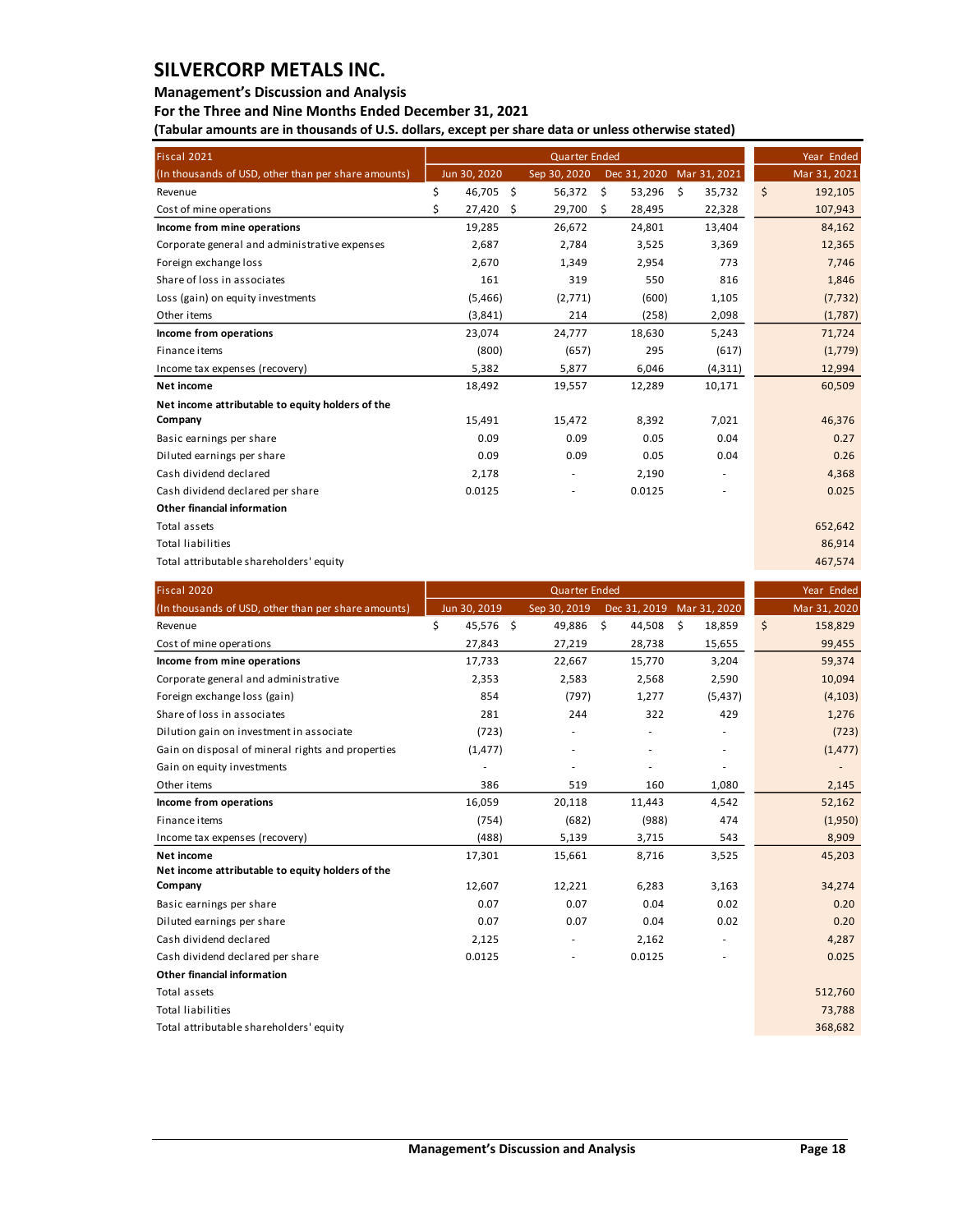**Management's Discussion and Analysis For the Three and Nine Months Ended December 31, 2021 (Tabular amounts are in thousands of U.S. dollars, except per share data or unless otherwise stated)** 

#### **(b) Financial Results**

**Net income attributable to equity shareholders of the Company** in Q3 Fiscal 2022 was \$5.1 million or \$0.03 per share, compared to \$8.4 million or \$0.05 per share in Q3 Fiscal 2021.

Compared to Q3 Fiscal 2021, the Company's consolidated financial results in the current quarter were mainly impacted by i) an increase of 21% and 25%, respectively, in the realized selling prices for lead and zinc; and ii) an increase of 4%, 38% and 2%, respectively, in silver, gold and lead sold; offset by iii) an 1% and 10% decrease in the realized selling prices for silver and gold; iv) a 15% decrease in zinc sold; v) a 17% increase in cash production costs per tonne, and iv) an impairment charge of \$9.6 million against bond investments offset by \$1.1 million gain on equity investments.

Net income attributable to equity shareholders of the Company for the nine months ended December 31, 2021 was \$26.7 million, or \$0.15 per share, compared to \$39.4 million or \$0.23 per share in the same prior year period.

**Revenue** in Q3 Fiscal 2022 was \$59.1 million, up 11% or \$5.8 million compared to \$53.3 million in Q3 Fiscal 2021. The increase was mainly due to an increase of \$4.7 million arising from the increase in the net realized lead and zinc selling prices, as well as \$2.1 million arising from the increases in the quantities of silver, lead and gold sold; offset by a decrease of \$1.6 million arising from the decrease in the quantities of zinc sold. Revenues from silver, gold, and base metals were \$31.7 million, \$1.5 million, and \$25.8 million, respectively, compared to \$30.7 million, \$1.2 million, and \$21.4 million in Q3 Fiscal 2021. Revenue from the Ying Mining District was \$48.2 million, up 13%, compared to \$42.5 million in Q3 Fiscal 2021. Revenue from the GC Mine was \$10.9 million, up 1%, compared to \$10.8 million in Q3 Fiscal 2021.

For the nine months ended December 31, 2021, revenue was \$176.3 million, up 13% or \$19.9 million, compared to \$156.4 million in the same prior year period. Silver, gold and base metals sales represented \$98.5 million, \$4.2 million, and \$73.6 million, respectively, compared to silver, gold and base metals sales of \$90.0 million, \$5.7 million and \$60.7 million, respectively, in the same prior year period. Gold sales in the prior year period including \$1.5 million from BYP as the Company sold all remaining gold concentrate inventories produced by the mine before it was placed on care and maintenance in 2014.

Fluctuation in sales revenue is mainly dependent on metal sales and realized metal prices. The net realized selling price is calculated using the Shanghai Metal Exchange ("SME") price, less smelter charges, recovery, and value added tax ("VAT"). The metal prices quoted on SME, excluding gold, include VAT. The following table is a comparison among the Company's net realized selling prices, prices quoted on SME, and prices quoted on London Metal Exchange ("LME"):

|                             |         | Silver (in US\$/ounce) |                    |  | Gold (in US\$/ounce) |  |         |  | Lead (in US\$/pound) |  | Zinc (in US\$/pound) |         |  |         |
|-----------------------------|---------|------------------------|--------------------|--|----------------------|--|---------|--|----------------------|--|----------------------|---------|--|---------|
|                             | 03 2022 |                        | 03 2021            |  | Q3 2022              |  | Q3 2021 |  | Q3 2022              |  | 03 2021              | 03 2022 |  | Q3 2021 |
| Net realized selling prices | 18.44   |                        | $18.65$ \$         |  | 1.367                |  | 1,528   |  | 0.92                 |  | $0.76$ \$            | 1.10    |  | 0.88    |
| <b>SME</b>                  | 23.44   |                        | 24.80 S            |  | 1.805                |  | 1,800   |  | 1.08                 |  | 0.98                 | 1.68    |  | 1.24    |
| <b>LME</b>                  | 23.34   |                        | 24.39 <sup>5</sup> |  | 1.796                |  | 1,832   |  | 1.04                 |  | 0.83                 | 1.50    |  | 1.06    |

**Cost of mine operations** in Q3 Fiscal 2022 was \$37.6 million, up 32% compared to \$28.5 million in Q3 Fiscal 2021. Items included in cost of mine operations are summarized as follows:

|                                 | Q3 Fiscal 2022 | Q3 Fiscal 2021 | Change |
|---------------------------------|----------------|----------------|--------|
| <b>Production costs</b>         | 25,055         | 18,025         | 39%    |
| Depreciation and amortization   | 6,822          | 5.596          | 22%    |
| Mineral resource taxes          | 1,824          | 1,337          | 36%    |
| Government fees and other taxes | 796            | 777            | 2%     |
| General and administrative      | 3.106          | 2.760          | 13%    |
|                                 | 37,603         | 28,495         | 32%    |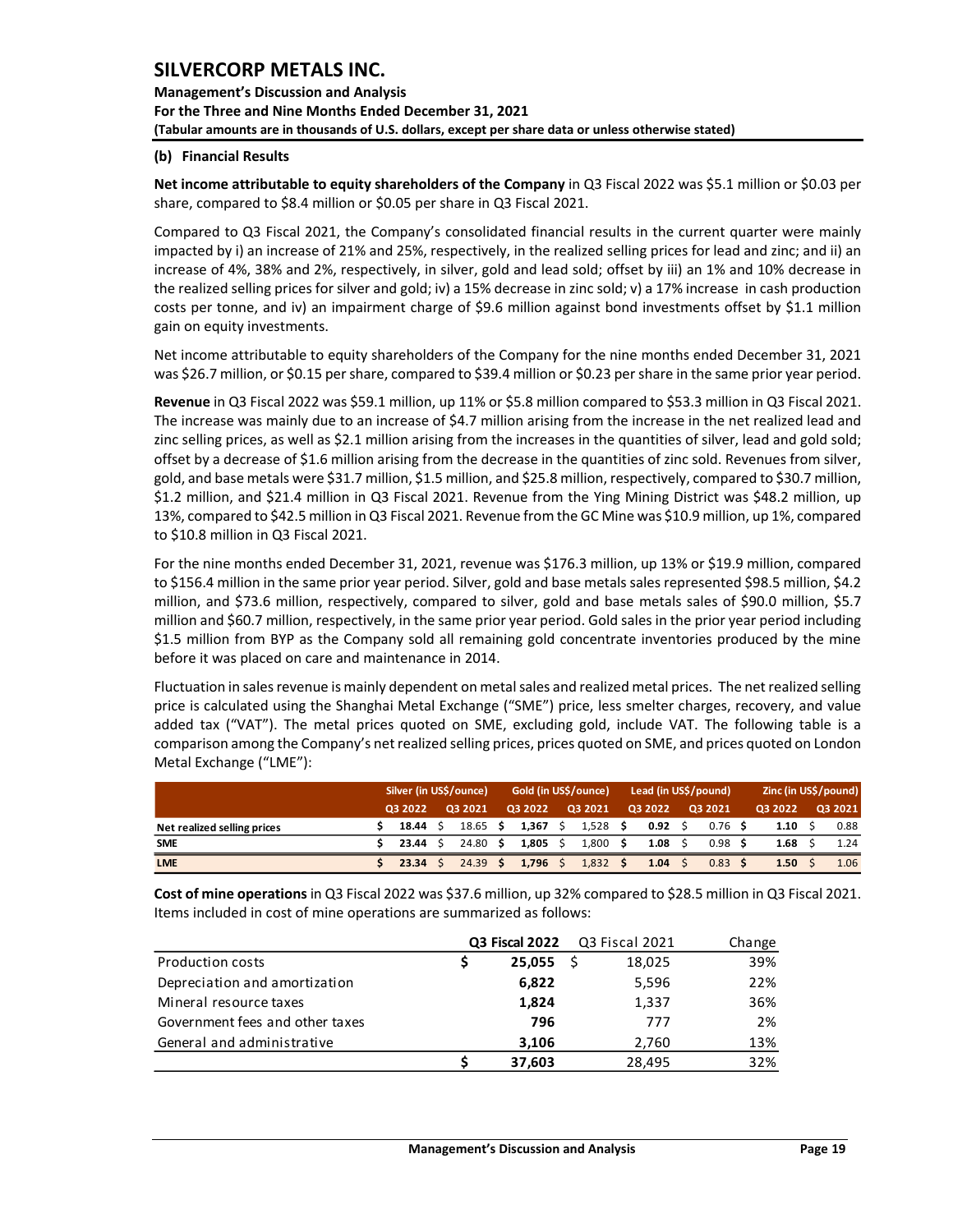### **Management's Discussion and Analysis For the Three and Nine Months Ended December 31, 2021 (Tabular amounts are in thousands of U.S. dollars, except per share data or unless otherwise stated)**

Production costs expensed in Q3 Fiscal 2022 were \$25.1 million, up 39% compared to \$18.0 million in Q3 Fiscal 2021. The production costs expensed represent approximately 292,250 tonnes of ore processed and expensed at \$85.73 per tonne, compared to approximately 246,780 tonnes of ore processed and expensed at \$73.04 per tonne in Q3 Fiscal 2021.

The increases in the mineral resource taxes and government fees and other taxes were mainly due to higher revenue achieved in Q3 Fiscal 2022. Government fees and other taxes are comprised of environmental protection fees, surtaxes on VAT, land usage levies, stamp duties and other miscellaneous levies, duties and taxes imposed by the state and local Chinese governments.

General and administrative expenses for the mine operations in Q3 Fiscal 2022 were \$3.1 million, up 13% compared to \$2.8 million in Q3 Fiscal 2021. The increase was mainly due to an average 7% increase in employees' pay rates and the contribution to the employees' social welfare funds in China returned to the normal rate from a reduced contribution rate granted by the Chinese government in Fiscal 2021 due to Covid-19. Items included in general and administrative expenses in Q3 Fiscal 2022 are summarized as follows:

|                                    | <b>Q3 Fiscal 2022</b> | Q3 Fiscal 2021 | Change |
|------------------------------------|-----------------------|----------------|--------|
| Amortization and depreciation      | 336 <sub>5</sub>      | 329            | 2%     |
| Office and administrative expenses | 1.028                 | 896            | 15%    |
| Professional Fees                  | 107                   | 118            | -9%    |
| Salaries and benefits              | 1.635                 | 1.417          | 15%    |
|                                    | 3.106                 | 2.760          | 13%    |

For nine months ended December 31, 2021, cost of mine operations was \$105.7 million, up 24% compared to \$85.6 million in the same prior year period. Items included in the cost of mine operations for the nine months ended December 31, 2021 are summarized as follows:

|                                 | Nine months ended December 31, |        |        |  |  |  |  |  |  |  |
|---------------------------------|--------------------------------|--------|--------|--|--|--|--|--|--|--|
|                                 | 2021                           | 2020   | Change |  |  |  |  |  |  |  |
| <b>Production costs</b>         | 70,311                         | 55,460 | 27%    |  |  |  |  |  |  |  |
| Depreciation and amortization   | 19,914                         | 16,928 | 18%    |  |  |  |  |  |  |  |
| Mineral resource taxes          | 4.940                          | 4,106  | 20%    |  |  |  |  |  |  |  |
| Government fees and other taxes | 2.197                          | 1,965  | 12%    |  |  |  |  |  |  |  |
| General and administrative      | 8.379                          | 7.156  | 17%    |  |  |  |  |  |  |  |
|                                 | 105,741                        | 85,615 | 24%    |  |  |  |  |  |  |  |

Production costs expensed for the nine months ended December 31, 2021 were \$70.3 million, up 27% compared to \$55.5 million during the same prior year period. The production costs expensed represent approximately 846,200 tonnes of ore processed and expensed at \$83.09 per tonne, compared to approximately 792,060 tonnes of ore processed and expensed at \$70.02 per tonne in the same prior year period.

Items included in general and administrative expenses for the mine operations for the nine months ended December 31, 2021 are summarized as follows:

|                                    | Nine months ended December 31, |       |        |  |  |  |  |  |
|------------------------------------|--------------------------------|-------|--------|--|--|--|--|--|
|                                    | 2021                           | 2020  | Change |  |  |  |  |  |
| Amortization and depreciation      | 1.014                          | 922   | 10%    |  |  |  |  |  |
| Office and administrative expenses | 2,420                          | 2,227 | 9%     |  |  |  |  |  |
| Professional Fees                  | 326                            | 345   | $-6%$  |  |  |  |  |  |
| Salaries and benefits              | 4.619                          | 3,662 | 26%    |  |  |  |  |  |
|                                    | 8.379                          | 7.156 | 17%    |  |  |  |  |  |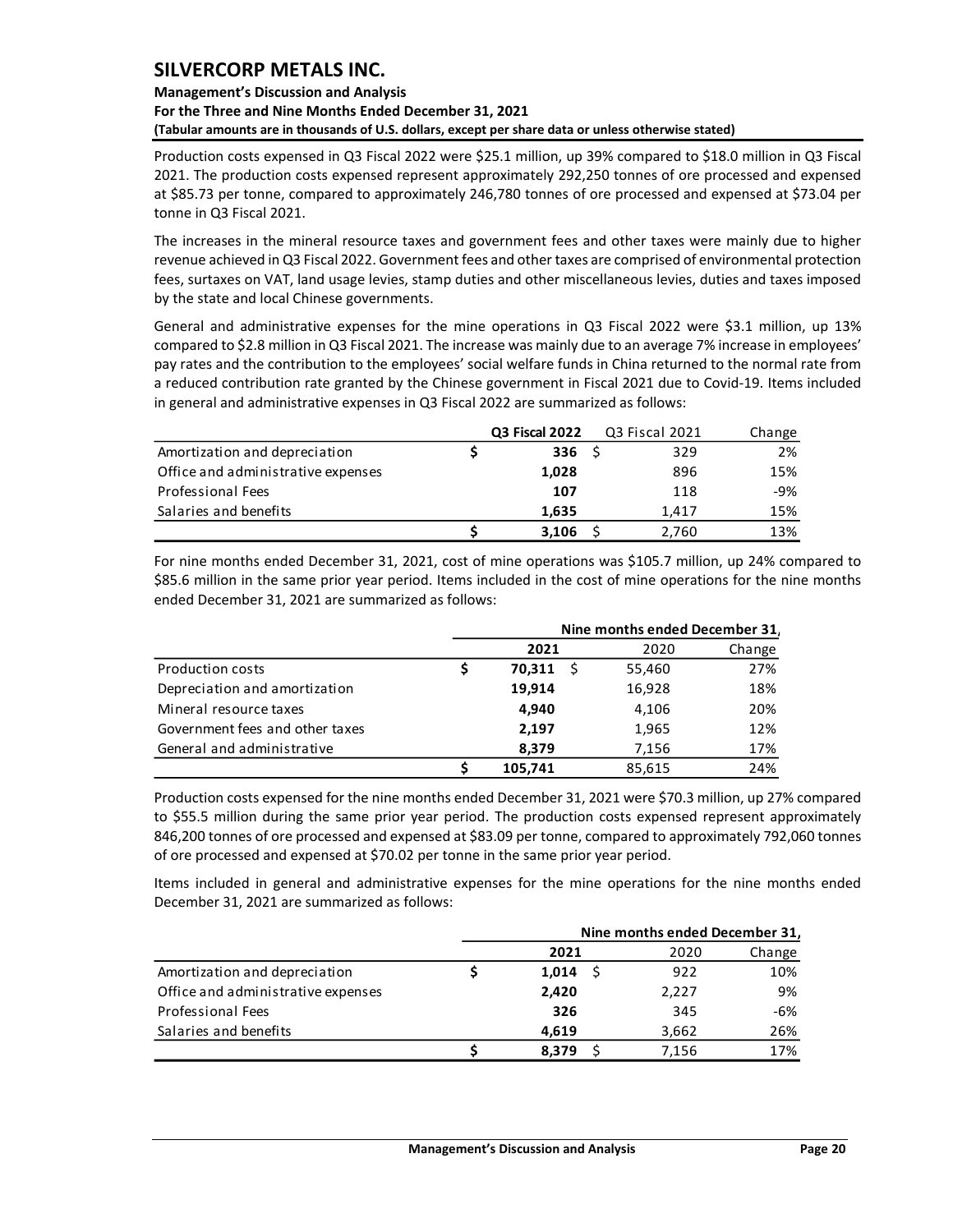### **Management's Discussion and Analysis For the Three and Nine Months Ended December 31, 2021 (Tabular amounts are in thousands of U.S. dollars, except per share data or unless otherwise stated)**

**Income from mine operations** in Q3 Fiscal 2022 was \$21.5 million, down 13% compared to \$24.8 million in Q3 Fiscal 2021. Income from mine operations at the Ying Mining District was \$17.6 million, down 19% compared to \$21.7 million in Q3 Fiscal 2021. Income from mine operations at the GC Mine was \$4.0 million, up 21% compared to \$3.3 million in Q3 Fiscal 2021.

Income from mine operations for the nine months ended December 31, 2021 was \$70.6 million, compared to \$70.8 million in the same prior year period. Income from mine operations at the Ying Mining District was \$58.1 million, down 7% compared to \$62.4 million in the same prior year period, while GC Mine was \$12.9 million, up 59% compared to \$8.1 million in the same prior year period.

**Corporate general and administrative expenses** in Q3 Fiscal 2022 were \$3.3 million, down 6% compared to \$3.5 million in Q3 Fiscal 2021. Items included in corporate general and administrative expenses are summarized as follows:

|                                    | <b>Q3 Fiscal 2022</b> | Q3 Fiscal 2021 | Change |
|------------------------------------|-----------------------|----------------|--------|
| Amortization and depreciation      | $145 \quad$           | 139            | 4%     |
| Office and administrative expenses | 281                   | 531            | $-47%$ |
| Professional Fees                  | 186                   | 198            | $-6%$  |
| Salaries and benefits              | 1,482                 | 1,442          | 3%     |
| Share-based compensation           | 1.216                 | 1,215          | 0%     |
|                                    | 3,310                 | 3,525          | -6%    |

Corporate general and administrative expenses for the nine months ended December 31, 2021 were \$10.9 million, up 21% compared to \$9.0 million in the same prior year period. Items included in corporate general and administrative expenses are summarized as follows:

|                                    | Nine months ended December 31, |  |       |        |  |  |  |  |  |
|------------------------------------|--------------------------------|--|-------|--------|--|--|--|--|--|
|                                    | 2021                           |  | 2020  | Change |  |  |  |  |  |
| Amortization and depreciation      | 435 $\frac{1}{2}$              |  | 391   | 11%    |  |  |  |  |  |
| Office and administrative expenses | 1,228                          |  | 1,559 | $-21%$ |  |  |  |  |  |
| <b>Professional Fees</b>           | 523                            |  | 561   | $-7%$  |  |  |  |  |  |
| Salaries and benefits              | 3,836                          |  | 3,574 | 7%     |  |  |  |  |  |
| Share-based compensation           | 4,875                          |  | 2.911 | 67%    |  |  |  |  |  |
|                                    | 10.897                         |  | 8.996 | 21%    |  |  |  |  |  |

**Property evaluation and business development expenses** in Q3 Fiscal 2022 were \$0.2 million, compared to \$0.2 million in Q3 Fiscal 2021.

Property evaluation and business development expenses for the nine months ended December 31, 2021 were \$0.8 million, compared to a recovery of \$3.5 million in the same prior year period. In the same prior year period, a break fee of \$6.5 million, net of expenses of \$2.5 million, was included as a recovery of property evaluation and business development expenses.

**Foreign exchange gain** in Q3 Fiscal 2022 was \$1.8 million compared to a loss of \$3.0 million in Q3 Fiscal 2021. The foreign exchange gain or loss is mainly driven by the exchange rate between the US dollar and the Canadian dollar.

Foreign exchange gain for the nine months ended December 31, 2021 was \$3.4 million compared to a loss of \$7.0 million in the same prior year period.

**Share of loss in associates** in Q3 Fiscal 2022 was \$0.4 million, compared to \$0.6 million in Q3 Fiscal 2021. Share of loss in an associate represents the Company's equity pickup in NUAG and WHG.

Share of loss in associates for the nine months ended December 31, 2021 was \$1.3 million, compared to \$1.0 million in the same prior year period.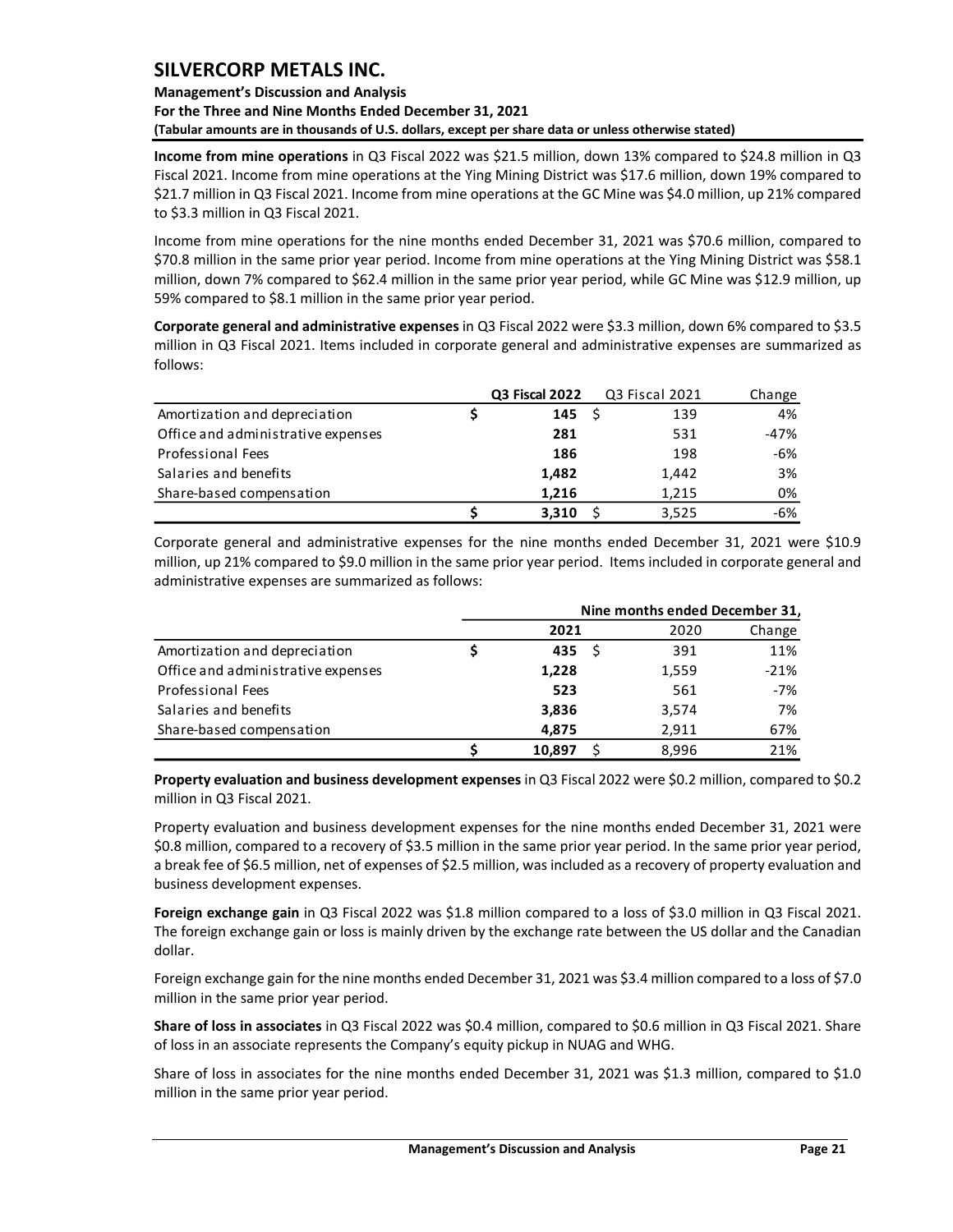### **Management's Discussion and Analysis For the Three and Nine Months Ended December 31, 2021 (Tabular amounts are in thousands of U.S. dollars, except per share data or unless otherwise stated)**

**Gain on equity investments** in Q3 Fiscal 2022 was \$1.1 million, compared to \$0.6 million in Q3 Fiscal 2021. The gain includes changes from the investment in mark-to-market equity instruments.

Loss in investments for the nine months ended December 31, 2021 was \$3.0 million, compared to a gain of \$8.8 million in the same prior year period.

**Finance income** in Q3 Fiscal 2022 was \$1.5 million compared to \$1.1 million in Q3 Fiscal 2021. The Company invests in short-term investments which include term deposits, money market instruments, and bonds.

Finance income for the nine months ended December 31, 2021 was \$4.2 million compared to \$2.8 million in the same prior year period.

**Finance costs** in Q3 Fiscal 2022 was \$9.7 million compared to \$1.4 million in Q3 Fiscal 2021. The finance costs included a \$9.6 million impairment charge against short-term investment in bonds, compared to \$1.3 million in Q3 Fiscal 2021.

Finance costs for the nine months ended December 31, 2021 was \$10.6 million compared to \$1.6 million in the same prior year period. The finance costs included a \$10.4 million impairment charge against short-term investment in bonds, compared to \$1.3 million in the same prior year period.

**Income tax expenses** in Q3 Fiscal 2022 were \$3.1 million, down \$2.9 million compared to \$6.0 million in Q3 Fiscal 2021. The income tax expenses recorded in Q3 Fiscal 2022 included a current income tax expenses of \$0.9 million (Q3 Fiscal 2021 - \$4.6 million) and a deferred income tax expenses of \$2.2 million (Q3 Fiscal 2021 - \$1.5 million).

Income tax expenses for the nine months ended December 31, 2021 were \$13.3 million, down \$4.0 million compared to \$17.3 million in the same prior year period. The income tax expenses recorded for the nine months ended December 31, 2021 included a current income tax expenses of \$8.1 million (same prior year period - \$14.3 million) and a deferred income tax expenses of \$5.2 million (same prior year period - \$3.0 million).

| As at                     | December 31, 2021 | March 31, 2021 | <b>Changes</b> |
|---------------------------|-------------------|----------------|----------------|
| Cash and cash equivalents | 152.027           | 118,735        | 33.292         |
| Short-term investments    | 59.587            | 80.357         | (20,770)       |
|                           | 211.614           | 199.092        | 12.522         |
| Working capital           | 181,266           | 184,014        | (2,748)        |

### <span id="page-22-0"></span>**8. Liquidity and Capital Resources**

|                                                              | Three months ended December 31, |           |           |   |                | Nine months ended December 31, |             |                |  |  |  |
|--------------------------------------------------------------|---------------------------------|-----------|-----------|---|----------------|--------------------------------|-------------|----------------|--|--|--|
|                                                              |                                 | 2021      | 2020      |   | <b>Changes</b> | 2021                           | 2020        | <b>Changes</b> |  |  |  |
| <b>Cash flow</b>                                             |                                 |           |           |   |                |                                |             |                |  |  |  |
| Cash provided by operating activities                        |                                 | 28.666    | 23.938    | S | 4.728          | 95.972<br>s                    | 83.681<br>s | \$12,291       |  |  |  |
| Cash used in) investing activities                           |                                 | (17, 289) | (18, 480) |   | 1,191          | (55, 629)                      | (51, 403)   | (4,226)        |  |  |  |
| Cash used in financing activities                            |                                 | (2,834)   | (2, 136)  |   | (698)          | (8,071)                        | (3, 714)    | (4, 357)       |  |  |  |
| Increase (decrease) in cash and cash equivalents             |                                 | 8.543     | 3,322     |   | 5.221          | 32.272                         | 28.564      | 3,708          |  |  |  |
| Effect of exchange rate changes on cash and cash equivalents |                                 | 1.555     | 4.705     |   | (3, 150)       | 1.020                          | 9.006       | (7,986)        |  |  |  |
| Cash and cash equivalents, beginning of the period           |                                 | 141.929   | 95.320    |   | 46.609         | 118.735                        | 65.777      | 52,958         |  |  |  |
| Cash and cash equivalents, end of the period                 |                                 | 152.027   | \$103.347 |   | 48.680         | \$152.027                      | \$103.347   | \$48.680       |  |  |  |

**Cash, cash equivalents and short-term investments** as at December 31, 2021 were \$211.6 million, up 6% or \$12.5 million, compared to \$199.1 million as at March 31, 2021.

**Working capital** as at December 31, 2021 was \$181.3 million, down 1% or \$2.7 million, compared to \$184.0 million as at March 31, 2021.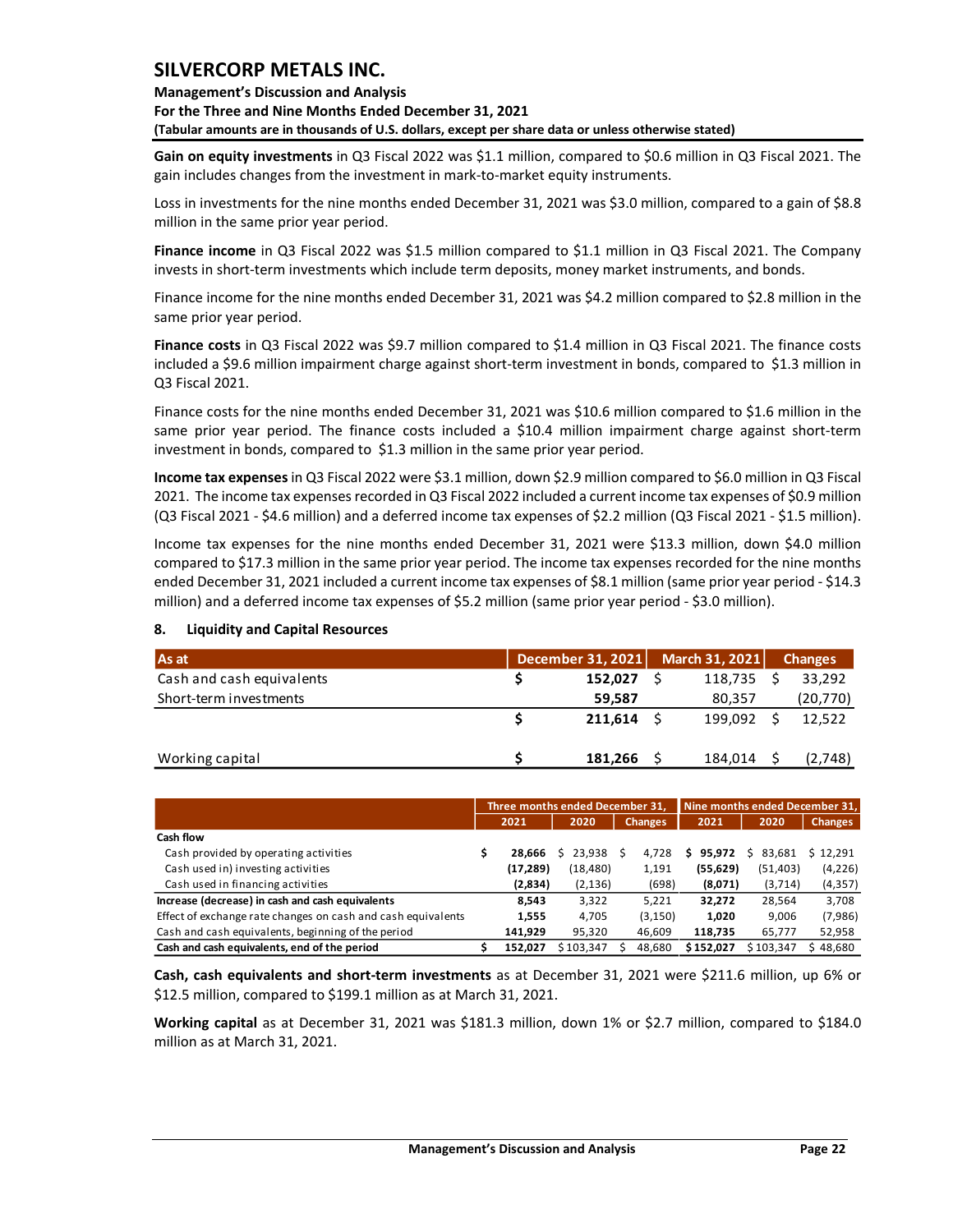**Management's Discussion and Analysis** 

**For the Three and Nine Months Ended December 31, 2021**

**(Tabular amounts are in thousands of U.S. dollars, except per share data or unless otherwise stated)** 

**Cash flow provided by operating activities**in Q3 Fiscal 2022 was \$28.7 million, up 20% or \$4.7 million, compared to \$23.9 million in Q3 Fiscal 2021. The increase was due to:

- \$28.0 million cash flow from operating activities before changes in non-cash operating working capital, up 34% or \$7.1 million, compared to \$20.9 million in Q3 Fiscal 2021; and offset by
- \$0.7 million cash inflow from a reduction in non-cash working capital, compared to \$3.0 million in Q3 Fiscal 2021.

For the nine months ended December 31, 2021, cash flow provided by operating activities was \$96.0 million, compared to \$83.7 million in the same prior year period. Before changes in non-cash operating working capital, cash flow provided by operating activities for the nine months ended December 31, 2021 was \$87.0 million, compared to \$70.9 million in the same prior year period.

**Cash flow used in investing activities** in Q3 Fiscal 2022 was \$17.3 million, compared to \$18.5 million cash used in Q3 Fiscal 2021, and comprised mostly of:

- \$14.7 million spent on mineral exploration and development expenditures (Q3 Fiscal 2021 \$12.4 million);
- \$10.1 million paid for the acquisition of the Kuanping Project (Q3 Fiscal 2021 \$6.6 million paid for project acquisition)
- \$2.6 million spent to acquire plant and equipment (Q3 Fiscal 2021 \$3.0 million);
- \$0.5 million spent on the acquisition of other investments (Q3 Fiscal 2021 \$1.3 million); and
- \$0.4 million spent on investment in associates (Q3 Fiscal 2021 \$1.3 million); offset by
- \$11.0 million proceeds from net redemption of short-term investments (Q3 Fiscal 2021 \$6.1 million).

For the nine months ended December 31, 2021, cash flow used in investing activities was \$55.6 million (same prior year period – \$51.4 million) and comprised mostly of:

- \$35.5 million spent on mineral exploration and development expenditures (same prior year period \$29.1 million);
- \$13.1 million paid for the acquisition of the Kuanping Project (Q3 Fiscal 2021 \$6.6 million paid for project acquisition)
- \$7.2 million spent to acquire plant and equipment (same prior year period \$6.0 million);
- \$7.5 million spent on the acquisition of other investments (same prior year period \$12.7 million); and
- \$5.3 million spent on investment in associates (same prior year period \$7.1 million); offset by
- \$1.0 million proceeds from disposal of other investments (same prior year period \$17.9 million); and
- \$12.0 million proceeds from the net redemptions of short-term investments (same prior year period \$9.3 million spent on net purchase).

**Cash flow used in financing activities** in Q3 Fiscal 2022 was \$2.8 million, compared to \$2.1 million in Q3 Fiscal 2021, and comprised mostly of:

- \$1.2 million in distributions to non-controlling shareholders (Q3 Fiscal 2021 \$nil);
- \$2.2 million cash dividends paid (Q3 Fiscal 2021 \$2.2 million);
- \$0.2 million lease payment (Q3 Fiscal 2021 \$0.1 million); offset by
- \$0.7 million cash received arising from exercise of stock options (Q3 Fiscal 2021 \$0.2 million).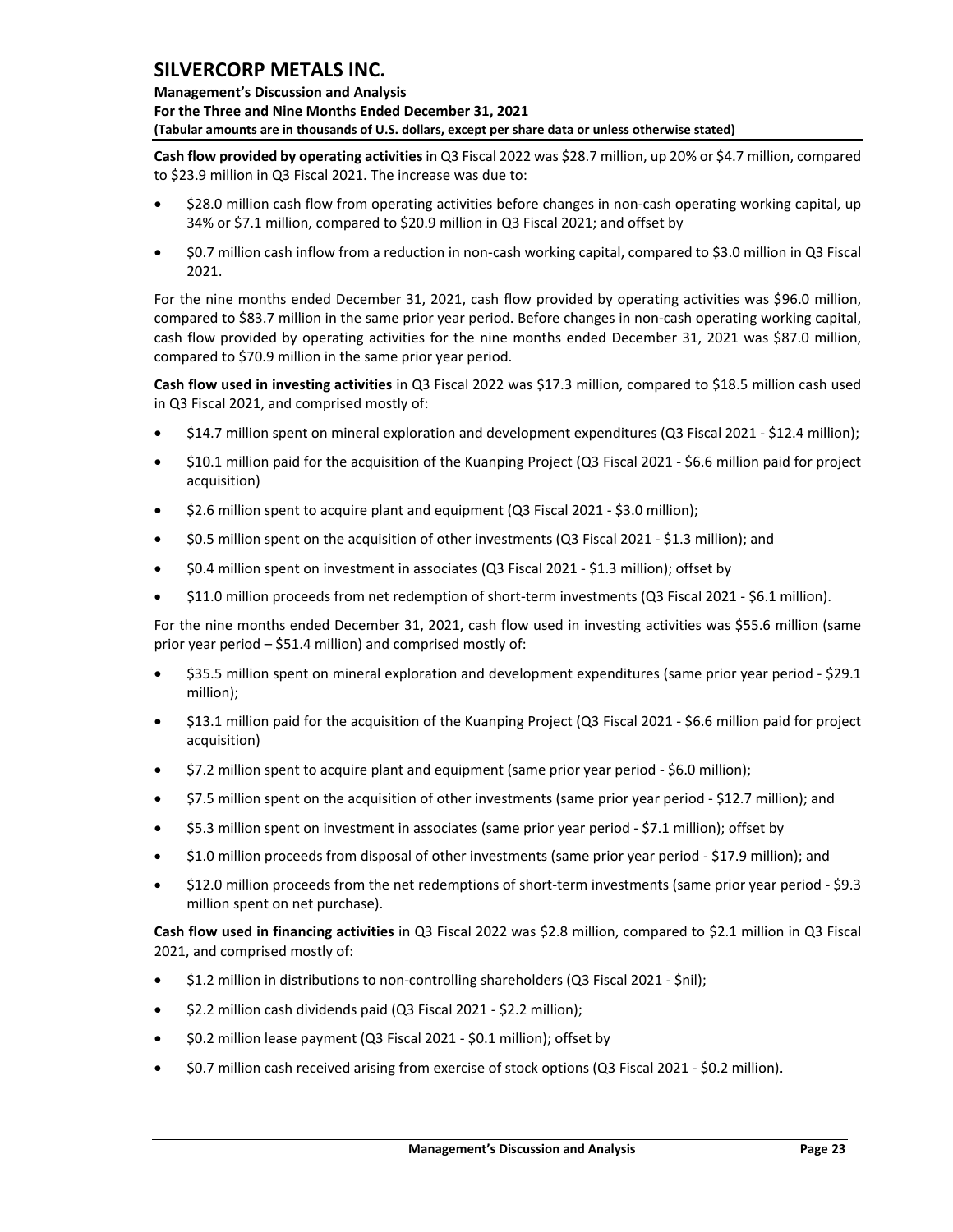**Management's Discussion and Analysis** 

**For the Three and Nine Months Ended December 31, 2021 (Tabular amounts are in thousands of U.S. dollars, except per share data or unless otherwise stated)** 

For the nine months ended December 31, 2021, cash flow used in financing activities was \$8.1 million (same prior year period - \$3.7 million) and comprised mostly of:

- \$0.5 million lease payment (same prior year period \$0.4 million);
- \$5.1 million in distributions to non-controlling shareholders (same prior year period \$3.2 million);
- \$4.4 million cash dividends paid (same prior year period \$4.4 million); offset by
- \$nil repayment received from the non-controlling shareholder of Henan Found (same prior year period \$1.4 million); and
- \$1.9 million cash received arising from exercise of stock options (same prior year period \$2.9 million).

### **Available sources of funding**

The Company does not have unlimited resources and its future capital requirements will depend on many factors, including, among others, cash flow from operations. To the extent that its existing resources and the funds generated by future income are insufficient to fund the Company's operations, the Company may need to raise additional funds through public or private debt or equity financing. If additional funds are raised through the issuance of equity securities, the percentage ownership of current shareholders will be reduced, and such equity securities may have rights, preferences or privileges senior to those of the holders of the Company's common shares. No assurance can be given that additional financing will be available or that, if available, can be obtained on terms favourable to the Company and its shareholders. If adequate funds are not available, the Company may be required to delay, limit or eliminate some or all of its proposed operations. The Company believes it has sufficient capital to meet its cash needs for the next 12 months, including the cost of compliance with continuing reporting requirements.

### <span id="page-24-0"></span>**9. Financial Instruments and Related Risks**

The Company manages its exposure to financial risks, including liquidity risk, foreign exchange risk, interest rate risk, credit risk and equity price risk in accordance with its risk management framework. The Company's Board of Directors has overall responsibility for the establishment and oversight of the Company's risk management framework and reviews the Company's policies on an ongoing basis.

#### (a) *Fair value*

The Company classifies its fair value measurements within a fair value hierarchy, which reflects the significance of the inputs used in making the measurements as defined in IFRS 13, Fair Value Measurement ("IFRS 13").

Level 1 – Unadjusted quoted prices at the measurement date for identical assets or liabilities in active markets.

Level 2 – Observable inputs other than quoted prices included in Level 1, such as quoted prices for similar assets and liabilities in active markets; quoted prices for identical or similar assets and liabilities in markets that are not active; or other inputs that are observable or can be corroborated by observable market data.

Level 3 – Unobservable inputs which are supported by little or no market activity.

The following tables set forth the Company's financial assets and liabilities that are measured at fair value level on a recurring basis within the fair value hierarchy as at December 31, 2021 and March 31, 2021 that are not otherwise disclosed. As required by IFRS 13, the assets and liabilities are classified in their entirety based on the lowest level of input that is significant to the fair value measurement.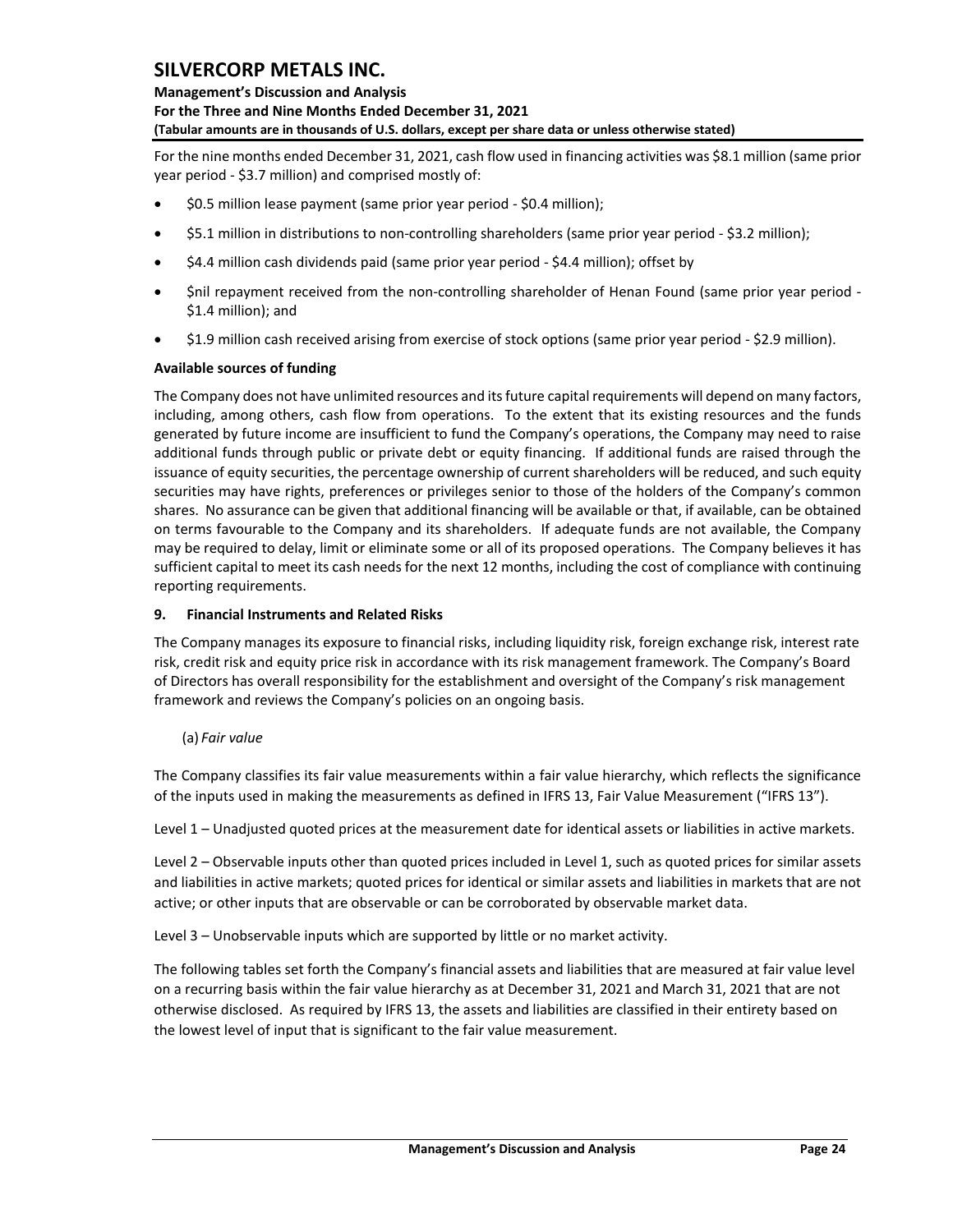## **Management's Discussion and Analysis**

### **For the Three and Nine Months Ended December 31, 2021**

**(Tabular amounts are in thousands of U.S. dollars, except per share data or unless otherwise stated)** 

|                                                   | Fair value as at December 31, 2021 |                          |  |                          |  |         |              |  |  |  |  |  |
|---------------------------------------------------|------------------------------------|--------------------------|--|--------------------------|--|---------|--------------|--|--|--|--|--|
| <b>Recurring measurements</b>                     |                                    | Level 1                  |  |                          |  | Level 3 | <b>Total</b> |  |  |  |  |  |
| <b>Financial assets</b>                           |                                    |                          |  |                          |  |         |              |  |  |  |  |  |
| Cash and cash equivalents                         |                                    | $152,027$ \$             |  | $-S$                     |  | $\sim$  | 152.027      |  |  |  |  |  |
| Short-term investments - money market instruments |                                    | 49,266                   |  |                          |  | -       | 49,266       |  |  |  |  |  |
| Investments in public companies                   |                                    | 14,036                   |  | $\overline{\phantom{0}}$ |  | -       | 14,036       |  |  |  |  |  |
| Investments in private companies                  |                                    | $\overline{\phantom{a}}$ |  |                          |  | 6.087   | 6,087        |  |  |  |  |  |

|                                                   | Fair value as at March 31, 2021 |                               |  |                          |  |            |         |  |  |
|---------------------------------------------------|---------------------------------|-------------------------------|--|--------------------------|--|------------|---------|--|--|
| <b>Recurring measurements</b>                     |                                 | Level 1<br>Level 2<br>Level 3 |  |                          |  |            | Total   |  |  |
| <b>Financial assets</b>                           |                                 |                               |  |                          |  |            |         |  |  |
| Cash and cash equivalents                         |                                 | 118,735 \$                    |  | $-S$                     |  | $\sim$ $-$ | 118.735 |  |  |
| Short-term investments - money market instruments |                                 | 64,545                        |  | $\overline{\phantom{0}}$ |  | -          | 64,545  |  |  |
| Investments in public companies                   |                                 | 13.444                        |  |                          |  |            | 13,444  |  |  |
| Investments in private companies                  |                                 |                               |  |                          |  | 2.289      | 2,289   |  |  |

Financial assets classified within Level 3 are equity investment in private companies owned by the Company. Significant unobservable inputs are used to determine the fair value of the financial assets, which includes recent arm's length transactions of the investee, the investee's financial performance as well as any changes in planned milestones of the investees.

Fair value of the other financial instruments excluded from the table above approximates their carrying amount as at December 31, 2021 and March 31, 2021, due to the short-term nature of these instruments.

There were no transfers into or out of Level 3 during the three and nine months ended December 31, 2021 and 2020.

#### (b)*Liquidity risk*

Liquidity risk is the risk that the Company will not be able to meet its short-term business requirements. The Company has in place a planning and budgeting process to help determine the funds required to support the Company's normal operating requirements on an ongoing basis and its expansion plans.

In the normal course of business, the Company enters into contracts that give rise to commitments for future minimum payments. The following summarizes the remaining contractual maturities of the Company's financial liabilities.

|                                          | December 31, 2021 | March 31, 2021 |        |        |  |  |
|------------------------------------------|-------------------|----------------|--------|--------|--|--|
|                                          | Within a year     | 2-5 years      | Total  | Total  |  |  |
| Accounts payable and accrued liabilities | 45.423            | $\sim$         | 45.423 | 30,298 |  |  |
| Lease obligation                         | 707               | 705            | 1.412  | 1,741  |  |  |
|                                          | 46.130            | 705            | 46.835 | 32,039 |  |  |

#### (c) *Foreign exchange risk*

The Company reports its financial statements in US dollars. The functional currency of the head office, Canadian subsidiaries and all intermediate holding companies is CAD and the functional currency of all Chinese subsidiaries is RMB. The functional currency of New Infini and its subsidiaries is USD. The Company is exposed to foreign exchange risk when the Company undertakes transactions and holds assets and liabilities in currencies other than its functional currencies.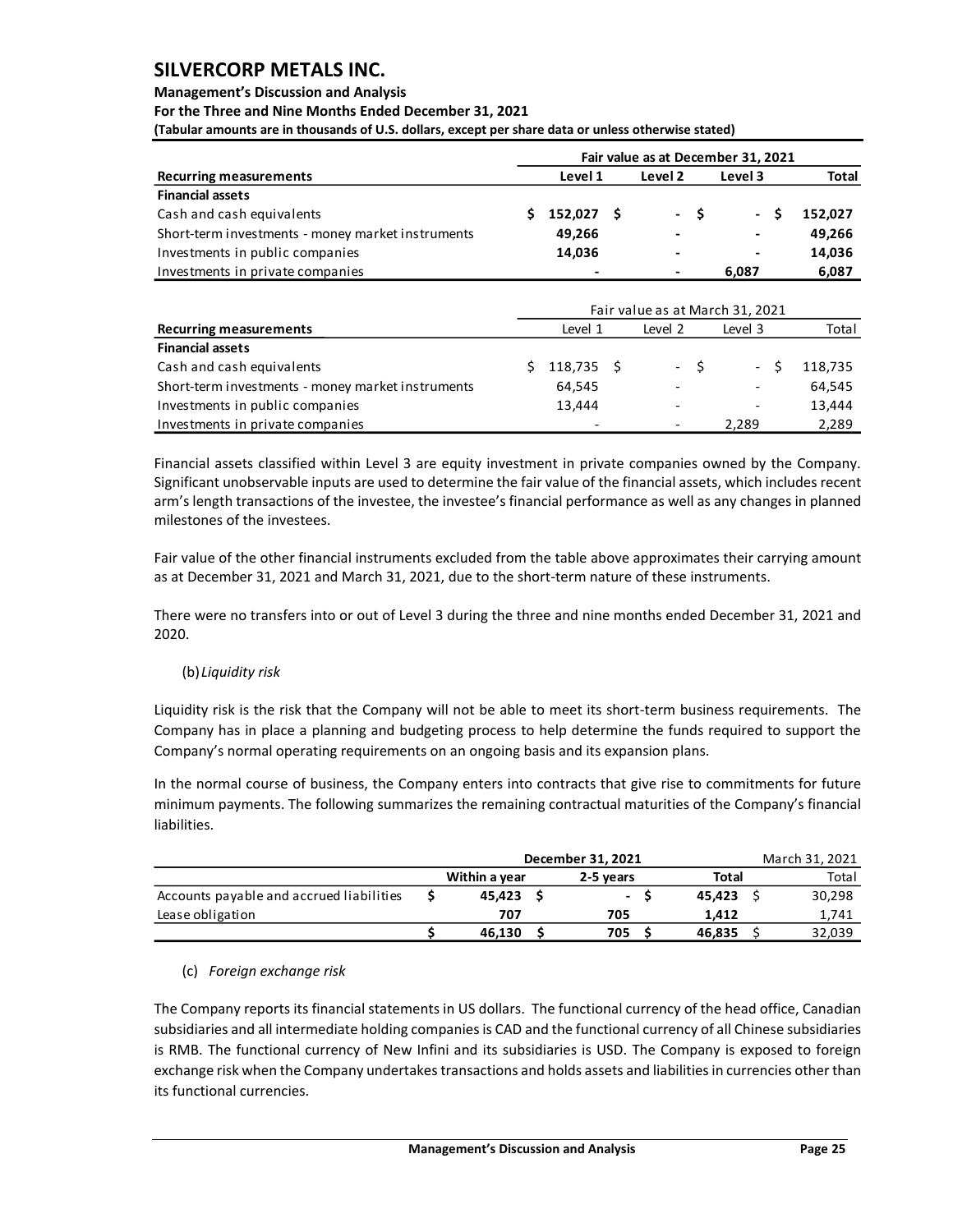### **Management's Discussion and Analysis**

#### **For the Three and Nine Months Ended December 31, 2021**

**(Tabular amounts are in thousands of U.S. dollars, except per share data or unless otherwise stated)** 

The Company currently does not engage in foreign exchange currency hedging. The Company's exposure to currency risk affect net income is summarized as follows:

|                                                   | December 31, 2021 | March 31, 2021 |
|---------------------------------------------------|-------------------|----------------|
| Financial assets denominated in U.S. Dollars      | 61.731            | 58.610         |
|                                                   |                   |                |
| Financial liabilities denominated in U.S. Dollars | 456               |                |

As at December 31,2021, with other variables unchanged, a 10% strengthening (weakening) of the CAD against the USD would have decreased (increased) net income by approximately \$6.2 million.

#### (d)*Interest rate risk*

The Company is exposed to interest rate risk on its cash equivalents and short term investments. As at December 31, 2021, all of its interest-bearing cash equivalents and short-term investments earn interest at market rates that are fixed to maturity or at variable interest rates with terms of less than one year. The Company monitors its exposure to changes in interest rates on cash equivalents and short term investments. Due to the short-term nature of these financial instruments, fluctuations in interest rates would not have a significant impact on the Company's net income.

## (e) *Credit risk*

Credit risk is the risk that one party to a financial instrument will fail to discharge an obligation and cause the other party to incur a financial loss. The Company is exposed to credit risk primarily associated to accounts receivable, due from related parties, cash and cash equivalents, and short-term investments. The carrying amount of assets included on the balance sheet represents the maximum credit exposure.

The Company undertakes credit evaluations on counterparties as necessary, requests deposits from customers prior to delivery, and has monitoring processes intended to mitigate credit risks. There were no material amounts in trade or other receivables which were past due on December 31, 2021 (at March 31, 2021 - \$nil).

(f) *Equity price risk*

The Company holds certain marketable securities that will fluctuate in value as a result of trading on financial markets. As the Company's marketable securities holdings are mainly in mining companies, the value will also fluctuate based on commodity prices. Based upon the Company's portfolio as at December 31, 2021, a 10% increase (decrease) in the market price of the securities held, ignoring any foreign currency effects, would have resulted in an increase (decrease) to the net income and other comprehensive income of \$1.1 million and \$0.3 million, respectively.

#### <span id="page-26-0"></span>**10. Off-Balance Sheet Arrangements**

<span id="page-26-1"></span>The Company does not have any off-balance sheet arrangements.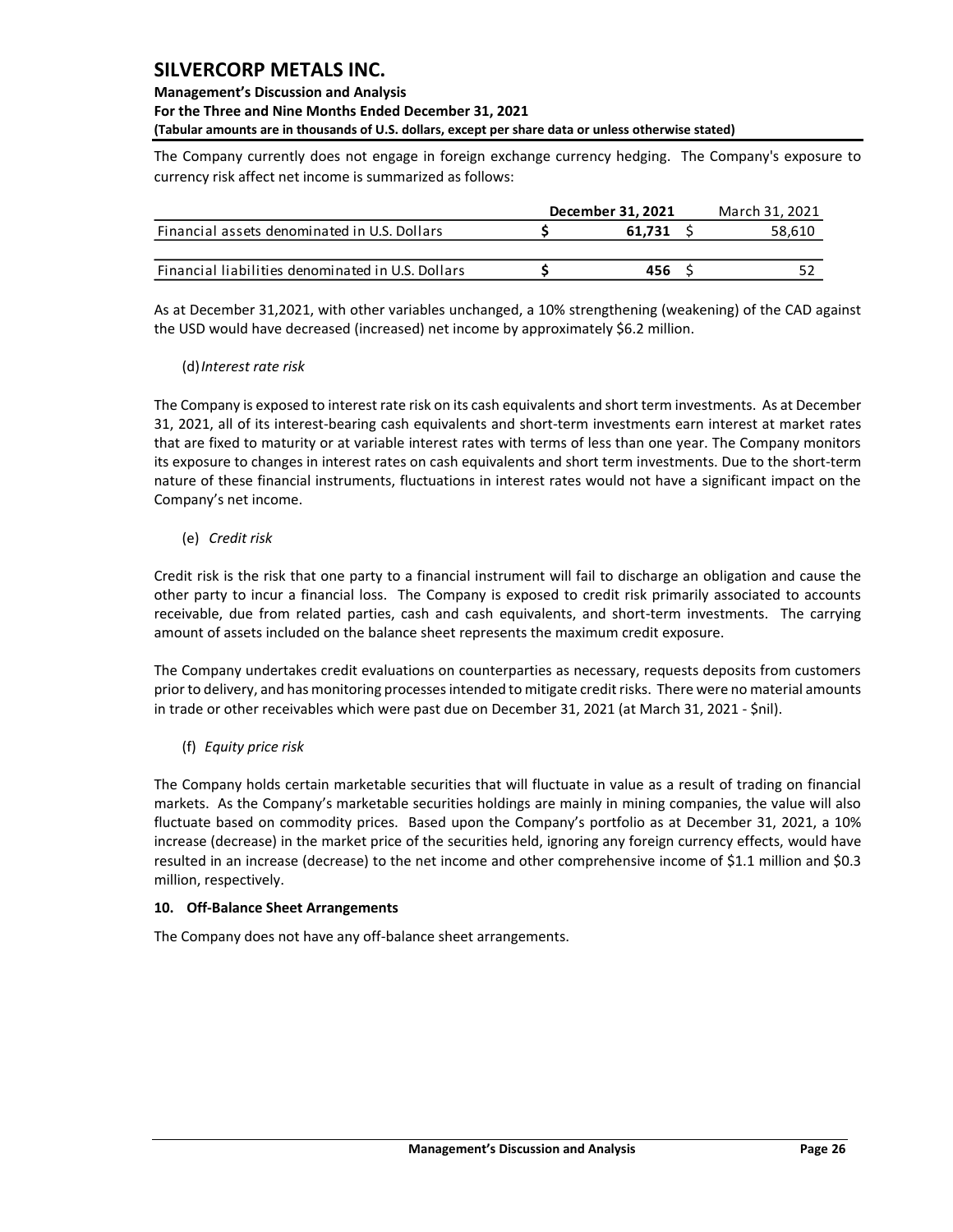## **Management's Discussion and Analysis For the Three and Nine Months Ended December 31, 2021 (Tabular amounts are in thousands of U.S. dollars, except per share data or unless otherwise stated)**

#### **11. Transactions with Related Parties**

Related party transactions are made on terms agreed upon with the related parties. The balances with related parties are unsecured. Related party transactions not disclosed elsewhere in this MD&A are as follows:

### (i) *Due from related parties*

| Due from related parties |      | <b>December 31, 2021</b> March 31, 2021 |
|--------------------------|------|-----------------------------------------|
| NUAG (a)                 | 58 S | 59                                      |
| WHG(b)                   | 19   | 19                                      |
| Henan Non-ferrous (c)    | 819  | 769                                     |
|                          | 896  | 847                                     |

(a) The Company recovers costs for services rendered to NUAG and expenses incurred on behalf of NUAG pursuant to a services and administrative costs reallocation agreement. During the three and nine months ended December 31, 2021, the Company recovered \$0.2 million and \$0.5 million (three and nine months ended December 31, 2020 - \$0.1 million and \$0.5 million), from NUAG for services rendered and expenses incurred on behalf of NUAG. The costs recovered from NUAG were recorded as a direct reduction of general and administrative expenses on the consolidated statements of income.

- (b) The Company recovers costs for services rendered to WHG and expenses incurred on behalf of WHG pursuant to a services and administrative costs reallocation agreement. During the three and nine months ended December 31, 2021, the Company recovered \$0.1 million and \$0.2 million (three and nine months ended December 31, 2020 - \$0.04 million and \$0.04 million), from WHG for services rendered and expenses incurred on behalf of WHG. The costs recovered from WHG were recorded as a direct reduction of general and administrative expenses on the consolidated statements of income.
- (c) In January 2021, Henan Found advanced a loan of \$0.8 million (RMB¥5 million) to Henan Non-ferrous. The loan bears an interest rate of 4.35% per annum.

The balances with related parties are unsecured.

## <span id="page-27-0"></span>**12. Alternative Performance (Non-IFRS) Measures**

The following alternative performance measures are used by the Company to manage and evaluate operating performance of the Company's mines and are widely reported in the silver mining industry as benchmarks for performance but are alternative performance (non-IFRS) measures that do not have standardized meaning prescribed by IFRS and therefore unlikely to be comparable to similar measures presented by other companies. Accordingly, it is intended to provide additional information and should not be considered in isolation or as a substitute for measures of performance prepared in accordance with IFRS. To facilitate a better understanding of these measures, the tables in this section provide the reconciliation of these measures to the financial statements for the three and nine months ended December 31, 2021 and 2020:

#### (a) Adjusted Earnings and Adjusted Earnings per Share

Adjusted earnings and adjusted earnings per share are non-IFRS measures and supplement information to the Company's consolidated financial statements. The Company believes that, in addition to the conventional measures prepared in accordance with IFRS, the Company and certain investors and analysts use this information to evaluate the Company's underlying core operating performance. The presentation of adjusted earnings and adjusted earnings per share is not meant to be a substitute of net income and net income per share presented in accordance with IFRS, but rather should be evaluated in conjunction with such IFRS measure.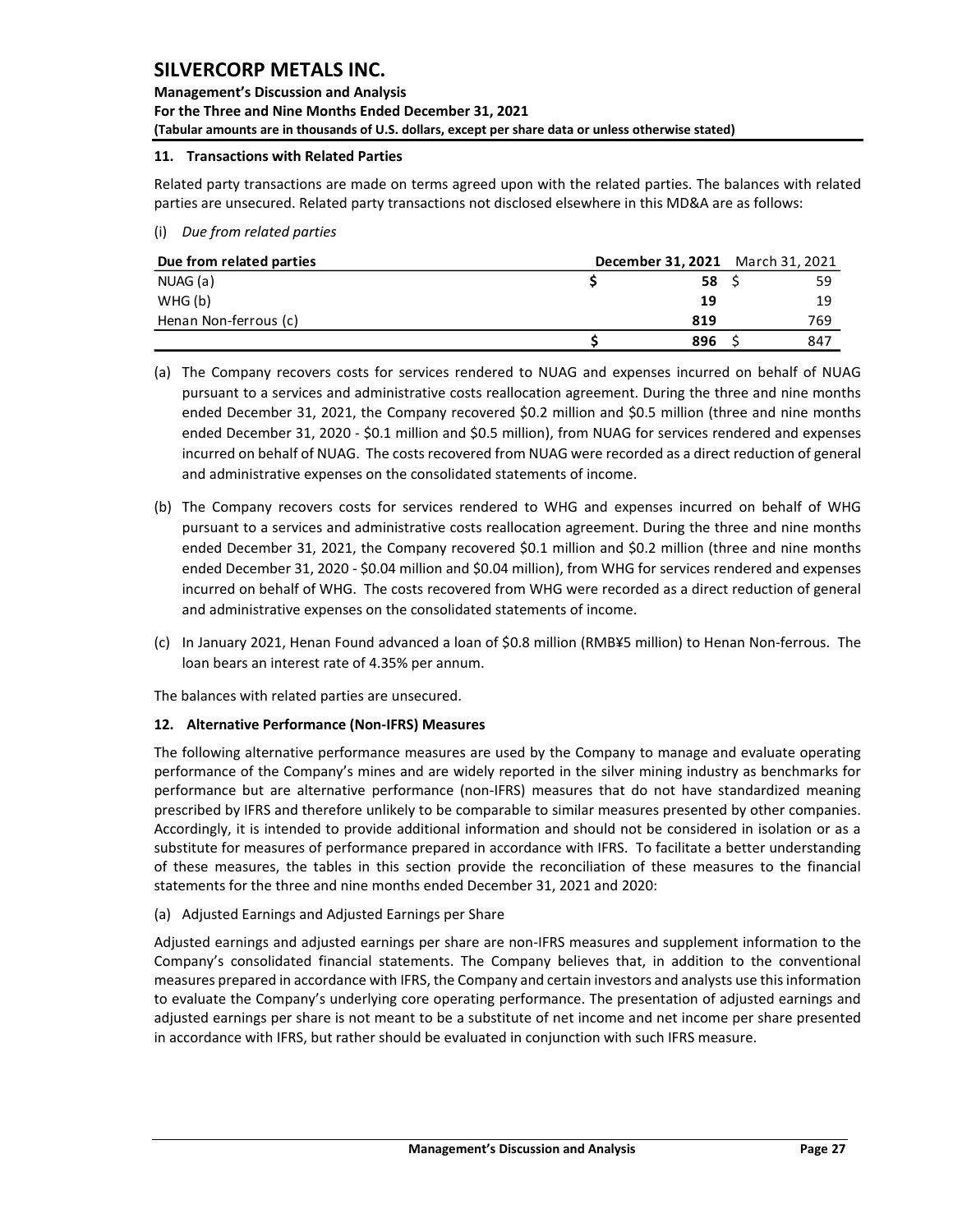### **Management's Discussion and Analysis**

**For the Three and Nine Months Ended December 31, 2021**

**(Tabular amounts are in thousands of U.S. dollars, except per share data or unless otherwise stated)** 

The Company defines the adjusted earnings as net income adjusted to exclude certain non-cash and unusual items, and items that in the Company's judgment are subject to volatility as a result of factors which are unrelated to the Company's operation in the period, and/or relate to items that will settle in future period, including impairment adjustments and reversal, foreign exchange gain or loss, dilution gain or loss, share-based compensation, share of gain or loss of associates, gain or loss on investments, and other non-recurring items. Certain items that become applicable in a period may be adjusted for, with the Company retroactively presenting comparable periods with an adjustment for such items and, conversely, items no longer applicable may be removed from the calculation. The following table provides a detailed reconciliation of net income as reported in the Company's consolidated financial statements to adjusted earnings and adjusted earning per share.

|                                                                                                                                                                                                                                                                                                                                                                                                                                                                                                                                                                                                                                                                                                                           |    | Three months ended December 31, |                | Nine months ended December 31, |      |             |  |  |  |  |
|---------------------------------------------------------------------------------------------------------------------------------------------------------------------------------------------------------------------------------------------------------------------------------------------------------------------------------------------------------------------------------------------------------------------------------------------------------------------------------------------------------------------------------------------------------------------------------------------------------------------------------------------------------------------------------------------------------------------------|----|---------------------------------|----------------|--------------------------------|------|-------------|--|--|--|--|
|                                                                                                                                                                                                                                                                                                                                                                                                                                                                                                                                                                                                                                                                                                                           |    | 2021                            | 2020           | 2021                           |      | 2020        |  |  |  |  |
| Net income as reported for the period                                                                                                                                                                                                                                                                                                                                                                                                                                                                                                                                                                                                                                                                                     | \$ | $7,932 \quad $$                 | $12,289$ \$    | $36,922$ \$                    |      | 50,338      |  |  |  |  |
| Adjustments, net of tax                                                                                                                                                                                                                                                                                                                                                                                                                                                                                                                                                                                                                                                                                                   |    |                                 |                |                                |      |             |  |  |  |  |
| Share-based compensation included in general and administrative                                                                                                                                                                                                                                                                                                                                                                                                                                                                                                                                                                                                                                                           |    | 1,216                           | $1,215$ \$     | 4,875 S                        |      | 2,911       |  |  |  |  |
| One time break fee recovery included in property evaluation and                                                                                                                                                                                                                                                                                                                                                                                                                                                                                                                                                                                                                                                           |    |                                 |                |                                |      |             |  |  |  |  |
| business development                                                                                                                                                                                                                                                                                                                                                                                                                                                                                                                                                                                                                                                                                                      |    |                                 | $\blacksquare$ |                                |      | (3,970)     |  |  |  |  |
| Foreign exchange loss (gain)                                                                                                                                                                                                                                                                                                                                                                                                                                                                                                                                                                                                                                                                                              |    | (1, 813)                        | 2,954          | (3,426)                        |      | 6,973       |  |  |  |  |
| Share of loss in associates                                                                                                                                                                                                                                                                                                                                                                                                                                                                                                                                                                                                                                                                                               |    | 403                             | 550            | 1,268                          |      | 1,030       |  |  |  |  |
| Loss (gain) on equity investments                                                                                                                                                                                                                                                                                                                                                                                                                                                                                                                                                                                                                                                                                         |    | (1, 101)                        | (600)          | 2,986                          |      | (8,837)     |  |  |  |  |
| Impairment loss on bonds investments included in finance costs                                                                                                                                                                                                                                                                                                                                                                                                                                                                                                                                                                                                                                                            |    | 9,592                           | 1,335          | 10,369                         |      | 1,376       |  |  |  |  |
| Adjusted earnings for the period                                                                                                                                                                                                                                                                                                                                                                                                                                                                                                                                                                                                                                                                                          | \$ | 16,229                          | \$<br>17,743   | \$<br>52,994                   | \$   | 49,821      |  |  |  |  |
| Non-controlling interest as reported                                                                                                                                                                                                                                                                                                                                                                                                                                                                                                                                                                                                                                                                                      |    | 2,869                           | 3,897          | 10,254                         |      | 10,983      |  |  |  |  |
| Adjusted earnings attributable to equity holders                                                                                                                                                                                                                                                                                                                                                                                                                                                                                                                                                                                                                                                                          | \$ | 13,360                          | \$<br>13,846   | \$<br>42,740                   | \$   | 38,838      |  |  |  |  |
| Adjusted earnings per share attributable to the equity shareholders of the Company                                                                                                                                                                                                                                                                                                                                                                                                                                                                                                                                                                                                                                        |    |                                 |                |                                |      |             |  |  |  |  |
| Basic adjusted earning per share                                                                                                                                                                                                                                                                                                                                                                                                                                                                                                                                                                                                                                                                                          | Ş  | 0.08                            | \$<br>0.08     | \$<br>0.24                     | - \$ | 0.22        |  |  |  |  |
| Diluted adjusted earning per share                                                                                                                                                                                                                                                                                                                                                                                                                                                                                                                                                                                                                                                                                        | \$ | 0.07                            | \$<br>0.08     | \$<br>0.24                     | \$   | 0.22        |  |  |  |  |
| Basic weighted average shares outstanding                                                                                                                                                                                                                                                                                                                                                                                                                                                                                                                                                                                                                                                                                 |    | 176,799,362                     | 175,261,808    | 176,347,530                    |      | 174,651,536 |  |  |  |  |
| Diluted weighted average shares outstanding                                                                                                                                                                                                                                                                                                                                                                                                                                                                                                                                                                                                                                                                               |    | 178,537,718                     | 177,515,646    | 178,224,810                    |      | 177,134,575 |  |  |  |  |
| liabilities. Working capital dose not have any standardized meaning prescribed by IFRS and is therefore unlikely<br>to be comparable to similar measures presented by other companies. The Company and certain investors use<br>this information to evaluate whether the Company is able to meet its current obligations using its current assets.<br>(c) Costs per Ounce of Silver                                                                                                                                                                                                                                                                                                                                       |    |                                 |                |                                |      |             |  |  |  |  |
| Cash cost and all-in sustaining cost ("AISC") per ounce of silver, net of by-product credits, are non-IFRS measures.<br>The Company produces by-product metals incidentally to our silver mining activities. We have adopted the<br>practice of calculating a performance measure with the net cost of producing an ounce of silver, our primary<br>payable metal, after deducting revenues gained from incidental by-product production. This performance<br>measure has been commonly used in the mining industry for many years and was developed as a relatively simple<br>way of comparing the net production costs of the primary metal for a specific period against the prevailing market<br>price of such metal. |    |                                 |                |                                |      |             |  |  |  |  |
| Cash cost is calculated by deducting revenue from the sales of all metals other than silver and is calculated per<br>ounce of silver sold.                                                                                                                                                                                                                                                                                                                                                                                                                                                                                                                                                                                |    |                                 |                |                                |      |             |  |  |  |  |
| AISC is an extension of the "cash cost" metric and provides a comprehensive measure of the Company's operating<br>performance and ability to generate cash flows. AISC has been calculated based on World Gold Council ("WGC")<br>guidance released in 2013 and updated in 2018. The WGC is not a regulatory organization and does not have the<br>authority to develop accounting standards for disclosure requirements.                                                                                                                                                                                                                                                                                                 |    |                                 |                |                                |      |             |  |  |  |  |
| AISC is based on the Company's cash costs, net of by-product sales, and further includes corporate general and<br>administrative expense, government fees and other taxes, reclamation cost accretion, lease liability payments,<br>and sustaining capital expenditures. Sustaining capital expenditures are those costs incurred to sustain and<br>maintain existing assets at current productive capacity and constant planned levels of production output.<br>Excluded are non-sustaining capital expenditures, which result in a material increase in the life of assets,                                                                                                                                             |    |                                 |                |                                |      |             |  |  |  |  |

#### (b) Working Capital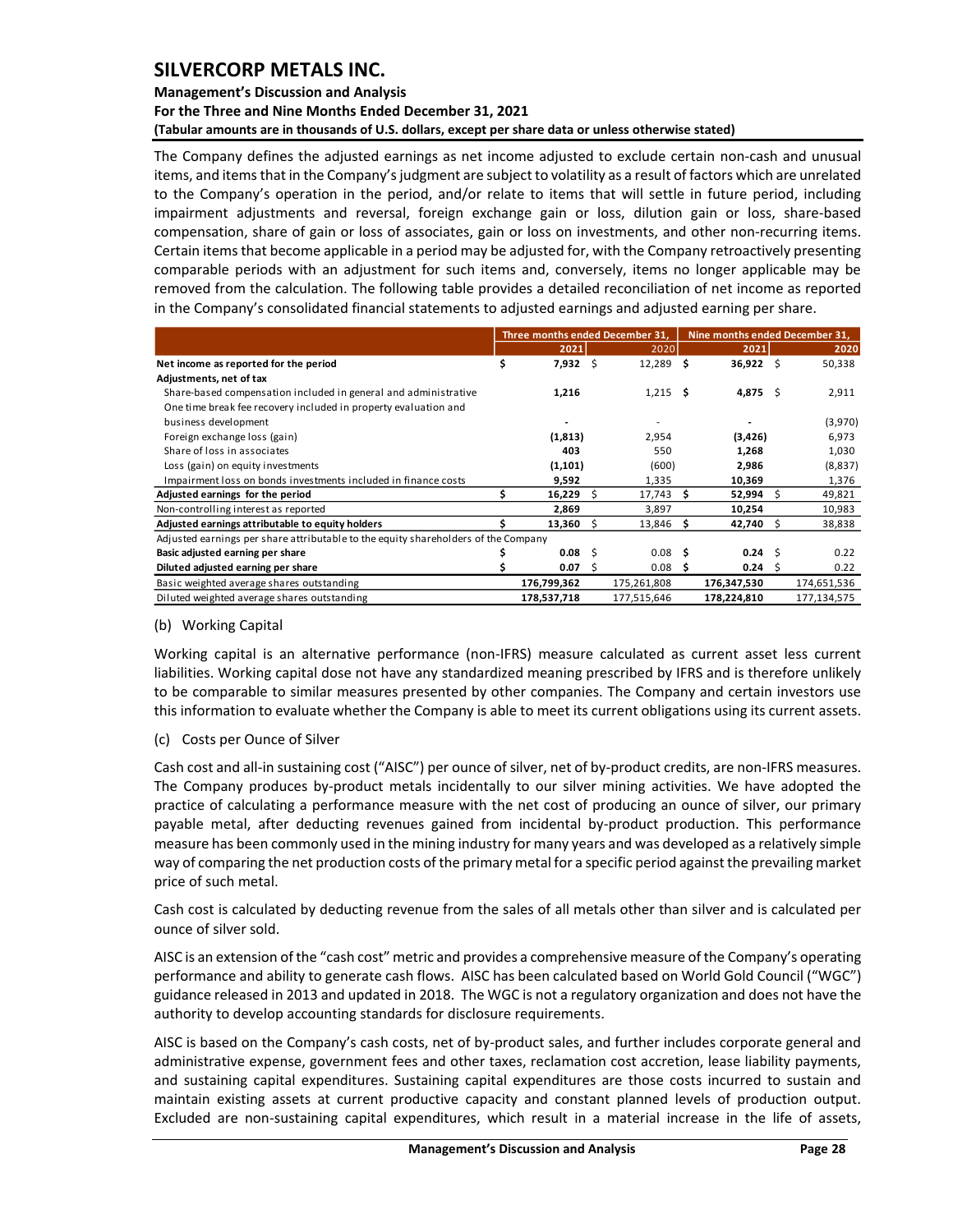#### **Management's Discussion and Analysis**

**For the Three and Nine Months Ended December 31, 2021**

**(Tabular amounts are in thousands of U.S. dollars, except per share data or unless otherwise stated)** 

materially increase resources or reserves, productive capacity, or future earning potential, or significant improvement in recovery or grade, or which do not relate to the current production activities. The Company believes that this measure represents the total sustainable costs of producing silver from current operations and provides additional information about the Company's operational performance and ability to generate cash flows.

The following table provides a reconciliation of cash cost and AISC per ounce of silver, net of by-product credits:

|                                                                                                                                                                                          |              | Three months ended December 31, 2021 |                    |                     |      |                          |   |       | Three months ended December 31, 2020 |                               |     |                    |                |    |                          |    |                          |    |                        |
|------------------------------------------------------------------------------------------------------------------------------------------------------------------------------------------|--------------|--------------------------------------|--------------------|---------------------|------|--------------------------|---|-------|--------------------------------------|-------------------------------|-----|--------------------|----------------|----|--------------------------|----|--------------------------|----|------------------------|
| (Expressed in thousands of U.S. dollars, except ounce and                                                                                                                                |              |                                      | <b>Ying Mining</b> |                     |      |                          |   |       |                                      |                               |     | <b>Ying Mining</b> |                |    |                          |    |                          |    |                        |
| per ounce amount)                                                                                                                                                                        |              |                                      | <b>District</b>    | GC.                 |      | Other                    |   |       |                                      | <b>Corporate Consolidated</b> |     | <b>District</b>    | GC             |    | Other                    |    |                          |    | Corporate Consolidated |
| Production costs expensed as reported                                                                                                                                                    | A            | Ś.                                   | 20,401             | Ś.<br>4,654         | - \$ |                          | Ś |       | Ś                                    | 25,055                        | Ś.  | 12,852             | 5,174          | \$ |                          | Ś  |                          | Ś  | 18,026                 |
| <b>By-product sales</b>                                                                                                                                                                  |              |                                      |                    |                     |      |                          |   |       |                                      |                               |     |                    |                |    |                          |    |                          |    |                        |
| Gold                                                                                                                                                                                     |              |                                      | (1, 504)           |                     |      |                          |   |       |                                      | (1,504)                       |     | (1, 194)           |                |    | (28)                     |    |                          |    | (1, 222)               |
| Lead                                                                                                                                                                                     |              |                                      | (13, 840)          | (1,974)             |      |                          |   |       |                                      | (15, 814)                     |     | (10, 892)          | (1,961)        |    |                          |    |                          |    | (12, 853)              |
| Zinc                                                                                                                                                                                     |              |                                      | (2, 236)           | (6, 122)            |      |                          |   |       |                                      | (8, 358)                      |     | (2, 114)           | (5,809)        |    |                          |    |                          |    | (7, 923)               |
| Other                                                                                                                                                                                    |              |                                      | (971)              | (693)               |      | $\overline{\phantom{a}}$ |   | ٠     |                                      | (1,664)                       |     | (273)              | (305)          |    |                          |    |                          |    | (578)                  |
| Total by-product sales                                                                                                                                                                   | в            |                                      | (18, 551)          | (8,789)             |      | ٠                        |   | ٠     |                                      | (27, 340)                     |     | (14, 473)          | (8,075)        |    | (28)                     |    | $\overline{\phantom{a}}$ |    | (22, 576)              |
| Total cash cost, net of by-product credits                                                                                                                                               | $C = A - B$  |                                      | 1,850              | (4, 135)            |      | $\sim$                   |   | ٠     |                                      | (2, 285)                      |     | (1,621)            | (2,901)        |    | (28)                     |    | $\overline{\phantom{a}}$ |    | (4,550)                |
| Add: Mineral resources tax                                                                                                                                                               |              |                                      | 1.540              | 284                 |      | $\overline{\phantom{a}}$ |   | ٠     |                                      | 1,824                         |     | 1,050              | 288            |    | $\overline{\phantom{a}}$ |    | $\overline{\phantom{a}}$ |    | 1,338                  |
| <b>General and administrative</b>                                                                                                                                                        |              |                                      | 2.237              | 738                 |      | 131                      |   | 3,310 |                                      | 6,416                         |     | 1,676              | 870            |    | 214                      |    | 3,524                    |    | 6,284                  |
| Amortization included in general and administrative                                                                                                                                      |              |                                      | (140)              | (99)                |      | (97)                     |   | (145) |                                      | (481)                         |     | (134)              | (96)           |    | (99)                     |    | (139)                    |    | (468)                  |
| Property evaluation and business development*                                                                                                                                            |              |                                      |                    |                     |      | 26                       |   | 178   |                                      | 204                           |     |                    |                |    |                          |    | 207                      |    | 207                    |
| Government fees and other taxes                                                                                                                                                          |              |                                      | 490                | 302                 |      | 4                        |   |       |                                      | 796                           |     | 483                | 290            |    | $\overline{3}$           |    |                          |    | 776                    |
| <b>Reclamation accretion</b>                                                                                                                                                             |              |                                      | 53                 | 6                   |      | 9                        |   |       |                                      | 68                            |     | 34                 | $\overline{7}$ |    | 5                        |    |                          |    | 46                     |
| Lease payment                                                                                                                                                                            |              |                                      |                    |                     |      | ٠                        |   | 159   |                                      | 159                           |     |                    | ä,             |    |                          |    | 143                      |    | 143                    |
| Sustaining capital expenditures                                                                                                                                                          |              |                                      | 7,013              | 1,334               |      | 101                      |   | 29    |                                      | 8,477                         |     | 6,083              | 1,330          |    | 194                      |    | 15                       |    | 7,622                  |
| All-in sustaining cost, net of by-product credits                                                                                                                                        | F            |                                      | 13,043             | (1,570)             |      | 174                      |   | 3,531 |                                      | 15,178                        |     | 7,571              | (212)          |    | 289                      |    | 3,750                    |    | 11,398                 |
| Add: Non-sustaining capital expenditures                                                                                                                                                 |              |                                      | 6,718              | 382                 |      | 1,686                    |   | ٠     |                                      | 8,786                         |     | 6,805              | 322            |    | 733                      |    |                          |    | 7,860                  |
| All-in cost, net of by-product credits                                                                                                                                                   | G            |                                      | 19,761             | (1, 188)            |      | 1,860                    |   | 3,531 |                                      | 23,964                        |     | 14,376             | 110            |    | 1,022                    |    | 3,750                    |    | 19,258                 |
| Silver ounces sold ('000s)                                                                                                                                                               | н            |                                      | 1,561              | 160                 |      |                          |   |       |                                      | 1,721                         |     | 1,446              | 201            |    |                          |    |                          |    | 1,647                  |
| Cash cost per ounce of silver, net of by-product credits                                                                                                                                 | $(A+B)/H$ \$ |                                      | 1.19               | \$ (25.84) \$       |      | ÷.                       | ۹ |       | \$.                                  | (1.33)                        | \$. | (1.12)             | (14.43)        | \$ |                          | Ś  | $\overline{\phantom{a}}$ | Ś. | (2.76)                 |
| All-in sustaining cost per ounce of silver, net of by-product                                                                                                                            |              |                                      |                    |                     |      |                          |   |       |                                      |                               |     |                    |                |    |                          |    |                          |    |                        |
| credits                                                                                                                                                                                  | F/H          | Ŝ.                                   | 8.36 <sub>5</sub>  | $(9.81)$ \$         |      |                          |   |       |                                      | 8.82                          | -\$ | 5.24               | (1.05)         | Š. |                          |    |                          |    | 6.92                   |
| All-in cost per ounce of silver, net of by-product credits                                                                                                                               | G/H          | Ś                                    | 12.66              | - \$<br>$(7.43)$ \$ |      |                          | Ś |       | \$.                                  | 13.92                         | Ŝ.  | 9.94               | $0.55$ \$      |    |                          | ¢. |                          |    | 11.69                  |
|                                                                                                                                                                                          |              |                                      |                    |                     |      |                          |   |       |                                      |                               |     |                    |                |    |                          |    |                          |    |                        |
| By-product credits per ounce of silver                                                                                                                                                   |              |                                      |                    |                     |      |                          |   |       |                                      |                               |     |                    |                |    |                          |    |                          |    |                        |
| Gold                                                                                                                                                                                     |              |                                      | (0.96)             |                     |      |                          |   |       |                                      | (0.87)                        |     | (0.83)             |                |    |                          |    |                          |    | (0.74)                 |
| Lead                                                                                                                                                                                     |              |                                      | (8.87)             | (12.34)             |      |                          |   |       |                                      | (9.19)                        |     | (7.53)             | (9.76)         |    |                          |    |                          |    | (7.80)                 |
| Zinc                                                                                                                                                                                     |              |                                      | (1.43)             | (38.26)             |      |                          |   |       |                                      | (4.86)                        |     | (1.46)             | (28.90)        |    |                          |    |                          |    | (4.81)                 |
| Other                                                                                                                                                                                    |              |                                      | (0.62)             | (4.33)              |      |                          |   |       |                                      | (0.97)                        |     | (0.19)             | (1.52)         |    |                          |    |                          |    | (0.35)                 |
| Total by-product credits per ounce of silver                                                                                                                                             |              | Ś.                                   | (11.88)            | $(54.93)$ \$<br>\$  |      |                          | Ś |       | Ś                                    | (15.89)                       | Ŝ   | (10.01)<br>-S      | (40.18)        | \$ |                          |    |                          | ς  | (13.70)                |
| *Recovery of \$3.970, arising the break fee of \$6.497 (CAD\$9.000) receipt from Guyana Goldfields net of expenses of \$2.527, was excluded for the nine months ended December 31, 2020. |              |                                      |                    |                     |      |                          |   |       |                                      |                               |     |                    |                |    |                          |    |                          |    |                        |

\*Recovery of \$3,970, arising the break fee of \$6,497 (CAD\$9,000) receipt from Guyana Goldfields net of expenses of \$2,527, was excluded for the nine months ended December 31, 2020.

|                                                                                |              | Nine months ended December 31, 2021   |                           |  |                          |   |                          |     | Nine months ended December 31, 2020 |     |                                       |     |              |    |          |    |                          |    |                        |
|--------------------------------------------------------------------------------|--------------|---------------------------------------|---------------------------|--|--------------------------|---|--------------------------|-----|-------------------------------------|-----|---------------------------------------|-----|--------------|----|----------|----|--------------------------|----|------------------------|
| (Expressed in thousands of U.S. dollars, except ounce and<br>per ounce amount) |              | <b>Ying Mining</b><br><b>District</b> | GC.                       |  |                          |   |                          |     | <b>Other Corporate Consolidated</b> |     | <b>Ying Mining</b><br><b>District</b> |     | GC           |    | Other    |    |                          |    | Corporate Consolidated |
| Production costs expensed as reported                                          | A            | ¢                                     | 55,955 \$14,356 \$        |  | ÷                        | Ś |                          | Ś   | 70,311                              | Ś.  | 41,916                                |     | 13,095       | -Ś | 449      | Ŝ. |                          | Ś  | 55,460                 |
| <b>By-product sales</b>                                                        |              |                                       |                           |  |                          |   |                          |     |                                     |     |                                       |     |              |    |          |    |                          |    |                        |
| Gold                                                                           |              | (4, 198)                              |                           |  |                          |   |                          |     | (4, 198)                            |     | (4, 164)                              |     |              |    | (1, 553) |    |                          |    | (5,717)                |
| Lead                                                                           |              | (38, 886)                             | (6,738)                   |  |                          |   |                          |     | (45, 624)                           |     | (35, 386)                             |     | (6, 228)     |    |          |    |                          |    | (41, 614)              |
| Zinc                                                                           |              | (5,581)                               | (17, 966)                 |  |                          |   |                          |     | (23, 547)                           |     | (4,556)                               |     | (12, 758)    |    |          |    |                          |    | (17, 314)              |
| Other                                                                          |              | (3, 176)                              | (1,250)                   |  |                          |   |                          |     | (4, 426)                            |     | (1, 112)                              |     | (665)        |    |          |    |                          |    | (1,777)                |
| Total by-product sales                                                         | B            | (51, 841)                             | (25, 954)                 |  | ٠                        |   | $\overline{\phantom{a}}$ |     | (77, 795)                           |     | (45, 218)                             |     | (19, 651)    |    | (1, 553) |    |                          |    | (66, 422)              |
| Total cash cost, net of by-product credits                                     | $C = A + B$  | 4,114                                 | (11,598)                  |  | $\sim$                   |   | ٠                        |     | (7, 484)                            |     | (3,302)                               |     | (6, 556)     |    | (1, 104) |    |                          |    | (10, 962)              |
| Add: Mineral resources tax                                                     |              | 4,045                                 | 895                       |  | $\overline{\phantom{a}}$ |   | ٠                        |     | 4,940                               |     | 3,346                                 |     | 760          |    |          |    |                          |    | 4,106                  |
| General and administrative                                                     |              | 5.985                                 | 1.994                     |  | 400                      |   | 10.897                   |     | 19,276                              |     | 4,591                                 |     | 2.114        |    | 451      |    | 8.996                    |    | 16,152                 |
| Amortization included in general and administrative                            |              | (420)                                 | (296)                     |  | (298)                    |   | (435)                    |     | (1, 449)                            |     | (371)                                 |     | (275)        |    | (276)    |    | (391)                    |    | (1, 313)               |
| Property evaluation and business development*                                  |              | $\overline{a}$                        | $\overline{\phantom{a}}$  |  | 110                      |   | 728                      |     | 838                                 |     |                                       |     | $\sim$       |    | $\sim$   |    | 519                      |    | 519                    |
| Government fees and other taxes                                                |              | 1.616                                 | 573                       |  | 8                        |   | ٠                        |     | 2,197                               |     | 1.460                                 |     | 500          |    | 5        |    |                          |    | 1,965                  |
| <b>Reclamation accretion</b>                                                   |              | 158                                   | 19                        |  | 26                       |   | ٠                        |     | 203                                 |     | 144                                   |     | 19           |    | 22       |    | $\overline{a}$           |    | 185                    |
| Lease payment                                                                  |              |                                       |                           |  | ٠                        |   | 470                      |     | 470                                 |     |                                       |     | ÷            |    |          |    | 414                      |    | 414                    |
| Sustaining capital expenditures                                                |              | 17,682                                | 3,246                     |  | 101                      |   | 123                      |     | 21,152                              |     | 18,929                                |     | 3,380        |    | 195      |    | 494                      |    | 22,998                 |
| All-in sustaining cost, net of by-product credits                              | я            | 33,180                                | (5, 167)                  |  | 347                      |   | 11,783                   |     | 40,143                              |     | 24,797                                |     | (58)         |    | (707)    |    | 10,032                   |    | 34,064                 |
| Add: Non-sustaining capital expenditures                                       |              | 18,217                                | 813                       |  | 2,489                    |   | $\sim$                   |     | 21,519                              |     | 10,164                                |     | 712          |    | 1,315    |    | $\overline{\phantom{a}}$ |    | 12,191                 |
| All-in cost, net of by-product credits                                         | G            | 51,397                                | (4, 354)                  |  | 2,836                    |   | 11,783                   |     | 61,662                              |     | 34,961                                |     | 654          |    | 608      |    | 10,032                   |    | 46,255                 |
| Silver ounces sold ('000s)                                                     | н            | 4,561                                 | 531                       |  | ٠                        |   |                          |     | 5,092                               |     | 4,674                                 |     | 585          |    |          |    |                          |    | 5,259                  |
| Cash cost per ounce of silver, net of by-product credits                       | $(A+B)/H$ \$ | 0.90                                  | \$ (21.84) \$             |  | $\overline{\phantom{a}}$ | Ś |                          | \$. | (1.47)                              | \$. | $(0.71)$ \$                           |     | (11.21)      | \$ |          | Ś  |                          | Ŝ  | (2.08)                 |
| All-in sustaining cost per ounce of silver, net of by-product                  |              |                                       |                           |  |                          |   |                          |     |                                     |     |                                       |     |              |    |          |    |                          |    |                        |
| credits                                                                        | F/H          | 7.27                                  | $(9.73)$ \$<br>\$.        |  |                          | Ś |                          | \$  | 7.88                                | Ŝ   | 5.31                                  | - S | $(0.10)$ \$  |    |          | Ś  |                          |    | 6.48                   |
| All-in cost per ounce of silver, net of by-product credits                     | G/H          | Ś<br>11.27                            | $(8.20)$ \$<br>Ŝ          |  |                          | ¢ |                          | \$. | 12.11                               | Ŝ.  | 7.48 <sup>5</sup>                     |     | $1.12 \quad$ |    |          | Ś. |                          | ¢. | 8.80                   |
| By-product credits per ounce of silver                                         |              |                                       |                           |  |                          |   |                          |     |                                     |     |                                       |     |              |    |          |    |                          |    |                        |
| Gold                                                                           |              | (0.92)                                |                           |  |                          |   |                          |     | (0.82)                              |     | (0.89)                                |     |              |    |          |    |                          |    | (1.09)                 |
| Lead                                                                           |              | (8.53)                                | (12.69)                   |  |                          |   |                          |     | (8.96)                              |     | (7.57)                                |     | (10.65)      |    |          |    |                          |    | (7.91)                 |
| Zinc                                                                           |              | (1.22)                                | (33.83)                   |  |                          |   |                          |     | (4.62)                              |     | (0.97)                                |     | (21.81)      |    |          |    |                          |    | (3.29)                 |
| Other                                                                          |              | (0.70)                                | (2.35)                    |  | ٠                        |   |                          |     | (0.87)                              |     | (0.24)                                |     | (1.14)       |    |          |    |                          |    | (0.34)                 |
| Total by-product credits per ounce of silver                                   |              | \$                                    | $(11.37)$ \$ $(48.87)$ \$ |  | ÷.                       | Ś |                          | \$. | (15.27)                             | Ŝ.  | $(9.67)$ \$                           |     | $(33.59)$ \$ |    |          | Ś  |                          | Ś  | (12.63)                |

\*Recovery of \$3,970, arising the break fee of \$6,497 (CAD\$9,000) receipt from Guyana Goldfields net of expenses of \$2,527, was excluded for the nine months ended December 31, 2020.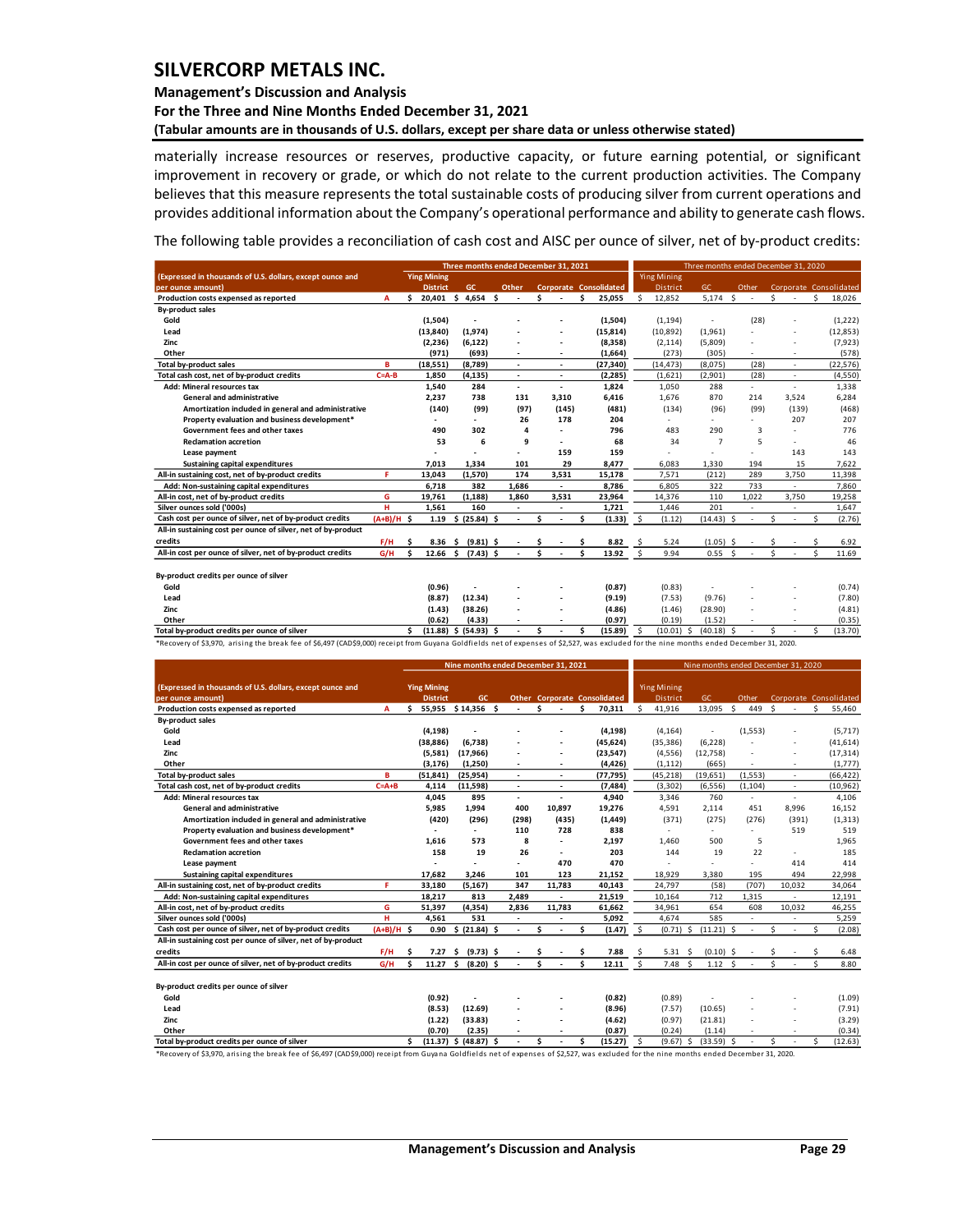## **Management's Discussion and Analysis For the Three and Nine Months Ended December 31, 2021 (Tabular amounts are in thousands of U.S. dollars, except per share data or unless otherwise stated)**

#### (d) Costs per Tonne of Ore Processed

The Company uses cost per tonne of ore processed to manage and evaluate operating performance at each of its mines. Cost per tonne of ore processed is calculated based on total production costs on a sales basis, adjusted for changes in inventory, to arrive at total production costs that relate to ore production during the period. These total production costs are then further divided into mining cost, shipping cost, and milling cost. Cost per tonne of ore processed is the total of per tonne mining cost, per tonne shipping cost, and per tonne milling cost.

All-in sustaining production cost per tonne is an extension of the cash production cost per tonne and provides a comprehensive measure of the Company's operating performance and ability to generate cash flows. All-in sustaining production cost per tonne is based on the Company's cash production cost, and further includes corporate general and administrative expenses, government fees and other taxes, reclamation cost accretion, lease liability payments, and sustaining capital expenditures. The Company believes that this measure represents the total sustainable costs of processing ore from current operations and provides additional information about the Company's operational performance and ability to generate cash flows.

The following table provides a reconciliation of production cost and all-in sustaining production cost per tonne of ore processed:

|                                                        |                     | Three months ended December 31, 2021 |                    |    |           |          |                      |     | Three months ended December 31, 2020 |    |                               |              |                    |              |                |    |                          |   |       |    |                        |
|--------------------------------------------------------|---------------------|--------------------------------------|--------------------|----|-----------|----------|----------------------|-----|--------------------------------------|----|-------------------------------|--------------|--------------------|--------------|----------------|----|--------------------------|---|-------|----|------------------------|
| (Expressed in thousands of U.S. dollars, except ounce  |                     |                                      | <b>Ying Mining</b> |    |           |          |                      |     |                                      |    |                               |              | <b>Ying Mining</b> |              |                |    |                          |   |       |    |                        |
| and per ounce amount)                                  |                     |                                      | <b>District</b>    |    | <b>GC</b> |          | Other                |     |                                      |    | <b>Corporate Consolidated</b> |              | <b>District</b>    |              | GC             |    | Other                    |   |       |    | Corporate Consolidated |
| Production costs expensed as reported                  |                     | \$                                   | 20.401 \$          |    | 4,654     | \$.      |                      | Ś   |                                      | \$ | 25,055                        | \$           | 12,852 \$          |              | $5,174$ \$     |    |                          | Ś |       | \$ | 18,026                 |
| Depreciation and amortization as reported              |                     |                                      | 5,925              |    | 897       |          |                      |     |                                      |    | 6,822                         |              | 4,623              |              | 973            |    |                          |   |       |    | 5,596                  |
| Adjustment for aggregate plant operations*             |                     |                                      | (554)              |    |           |          |                      |     |                                      |    | (554)                         |              |                    |              |                |    |                          |   |       |    |                        |
| Change in stockpile and concentrate inventory          |                     |                                      |                    |    |           |          |                      |     |                                      |    |                               |              |                    |              |                |    |                          |   |       |    |                        |
| Less: stockpile and concentrate inventory - Beginning  |                     |                                      | (4, 128)           |    | (200)     |          | (34)                 |     |                                      |    | (4, 362)                      |              | (3,052)            |              | (365)          |    | (32)                     |   |       |    | (3, 449)               |
| Add: stockpile and concentrate inventory - Ending      |                     |                                      | 5,062              |    | 725       |          | 35                   |     |                                      |    | 5.822                         |              | 6,156              |              | 499            |    | 34                       |   |       |    | 6,689                  |
| Adjustment for foreign exchange movement               |                     |                                      | (35)               |    | (1)       |          | (1)                  |     |                                      |    | (37)                          |              | (614)              |              | (30)           |    | (2)                      |   | ÷     |    | (646)                  |
|                                                        |                     |                                      | 899                |    | 524       |          | $\blacksquare$       |     | $\sim$                               |    | 1,423                         |              | 2,490              |              | 104            |    | $\overline{\phantom{a}}$ |   | ÷.    |    | 2,594                  |
| <b>Total production cost</b>                           |                     | Ś                                    | 26,671             |    | 6,075     | Ś        | $\blacksquare$       | Ś   | $\ddot{\phantom{1}}$                 | Ś  | 32,746                        | Ŝ.           | 19,965             | Ś            | 6,251          | Ś  | ÷                        |   |       | Ś  | 26,216                 |
| Depreciation and amortization charged to mining costs  | A                   |                                      | 6,099              |    | 857       |          |                      |     |                                      |    | 6,956                         |              | 4,740              |              | 880            |    |                          |   |       |    | 5,620                  |
| Depreciation and amortization charged to milling costs | в                   |                                      | 426                |    | 129       |          |                      |     |                                      |    | 555                           |              | 301                |              | 109            |    |                          |   |       |    | 410                    |
| Total non-cash production cost                         |                     | Ś                                    | 6,525              | Ŝ  | 986       | Ś        | ÷.                   | \$. | $\overline{\phantom{a}}$             | Ś  | 7,511                         | \$           | 5,041              | Ś            | 989            | ¢  | ÷.                       |   |       | Ś  | 6,030                  |
| Cash mining cost                                       | c                   |                                      | 16,791             |    | 3,585     |          |                      |     | ÷                                    |    | 20,376                        |              | 12,398             |              | 4,030          |    |                          |   | ÷     |    | 16,428                 |
| Shipping cost                                          | D                   |                                      | 781                |    |           |          |                      |     |                                      |    | 781                           |              | 720                |              |                |    |                          |   |       |    | 720                    |
| Cash milling cost                                      | F                   |                                      | 2,574              |    | 1.505     |          |                      |     |                                      |    | 4.079                         |              | 1.807              |              | 1,232          |    |                          |   |       |    | 3.039                  |
| <b>Total cash production cost</b>                      |                     | Ś.                                   | 20,146             | Ŝ  | 5,090     | Ś        | $\blacksquare$       | Ś   | $\overline{\phantom{a}}$             | \$ | 25,236                        | $\mathsf{S}$ | 14,925             | $\mathsf{S}$ | 5,262          | Ś  | $\sim$                   | Ś | ٠     | Ś  | 20,187                 |
| <b>General and administrative</b>                      |                     |                                      | 2,237              |    | 738       |          | 131                  |     | 3,310                                |    | 6,416                         |              | 1,676              |              | 870            |    | 214                      |   | 3,524 |    | 6,284                  |
| Property evaluation and business development           |                     |                                      | ٠                  |    | $\sim$    |          | 26                   |     | 178                                  |    | 204                           |              | ÷                  |              | $\sim$         |    | ÷                        |   | 207   |    | 207                    |
| Amortization included in general and administrative    |                     |                                      | (140)              |    | (99)      |          | (97)                 |     | (145)                                |    | (481)                         |              | (134)              |              | (96)           |    | (99)                     |   | (139) |    | (468)                  |
| Government fees and other taxes                        |                     |                                      | 490                |    | 302       |          | 4                    |     | ÷                                    |    | 796                           |              | 483                |              | 290            |    | 3                        |   | ÷     |    | 776                    |
| <b>Reclamation accretion</b>                           |                     |                                      | 53                 |    | 6         |          | 9                    |     |                                      |    | 68                            |              | 34                 |              | $\overline{7}$ |    | 5                        |   |       |    | 46                     |
| Lease payment                                          |                     |                                      |                    |    |           |          |                      |     | 159                                  |    | 159                           |              |                    |              |                |    |                          |   | 143   |    | 143                    |
| Adjustment for aggregate plant operations*             |                     |                                      | (90)               |    |           |          |                      |     |                                      |    |                               |              |                    |              |                |    |                          |   |       |    |                        |
| <b>Sustaining capital expenditures</b>                 |                     |                                      | 7,013              |    | 1,334     |          | 101                  |     | 29                                   |    | 8,477                         |              | 6.083              |              | 1,330          |    | 194                      |   | 15    |    | 7,622                  |
| All-in sustaining production cost                      | я                   | \$                                   | 29,709             | Ŝ  | 7,371     | Ś        | 174                  | \$. | 3,531                                | Ŝ. | 40,875                        | Ŝ            | 23.067             | Ś            | 7,663          | .s | 317                      | Ś | 3,750 | .s | 34,797                 |
| Non-sustaining capital expenditures                    |                     |                                      | 6,718              |    | 382       |          | 1,686                |     |                                      |    | 8,786                         |              | 6,805              |              | 322            |    | 733                      |   | ÷.    |    | 7,860                  |
| All in production cost                                 | G                   | Ś.                                   | 36,427             | Ŝ  | 7,753     |          | \$1.860              | \$  | 3,531                                | Ś  | 49,661                        | \$           | 29,872             | Š.           | 7,985          | Š. | 1.050                    | Ś | 3,750 | Ś  | 42,657                 |
| Ore mined ('000s)                                      | н                   |                                      | 200.946            |    | 91.126    |          |                      |     |                                      |    | 292.072                       |              | 182.268            |              | 97.177         |    |                          |   |       |    | 279.445                |
| Ore shipped ('000s)                                    |                     |                                      | 210.565            |    | 91.126    |          |                      |     | $\ddot{\phantom{1}}$                 |    | 301.691                       |              | 180.906            |              | 97.177         |    |                          |   | ÷,    |    | 278.083                |
| Ore milled ('000s)                                     |                     |                                      | 214.982            |    | 89.790    |          |                      |     | $\overline{\phantom{a}}$             |    | 304.772                       |              | 162.905            |              | 97.743         |    | ÷                        |   | ÷.    |    | 260.648                |
| <b>Per tonne Production cost</b>                       |                     |                                      |                    |    |           |          |                      |     |                                      |    |                               |              |                    |              |                |    |                          |   |       |    |                        |
| Non-cash mining cost (\$/tonne)                        | $K = A/H$           |                                      | 30.35              |    | 9.40      |          |                      |     |                                      |    | 23.82                         |              | 26.01              |              | 9.06           |    |                          |   |       |    | 20.11                  |
| Non-cash milling cost (\$/tonne)                       | L=B/J               |                                      | 1.98               |    | 1.44      |          |                      |     |                                      |    | 1.82                          |              | 1.85               |              | 1.12           |    |                          |   |       |    | 1.57                   |
| Non-cash production cost (\$/tonne)                    | $M=K+L$             | \$                                   | 32.33              | ۹  | 10.84     | Ś        | $\blacksquare$       | \$  | $\overline{\phantom{a}}$             | Ś  | 25.64                         | \$           | 27.86              | $\mathsf{s}$ | 10.18          | S  | $\overline{a}$           | Ś | ÷     | Ś  | 21.68                  |
| Cash mining cost (\$/tonne)                            | $N = C/H$           |                                      | 83.56              |    | 39.34     |          | $\ddot{\phantom{a}}$ |     | ÷                                    |    | 69.76                         |              | 68.02              |              | 41.47          |    |                          |   |       |    | 58.79                  |
| Shipping costs (\$/tonne)                              | $O=D/I$             |                                      | 3.71               |    |           |          |                      |     |                                      |    | 2.59                          |              | 3.98               |              |                |    |                          |   |       |    | 2.59                   |
| Cash milling costs (\$/tonne)                          | $P=E/J$             |                                      | 11.97              |    | 16.76     |          |                      |     | $\ddot{\phantom{1}}$                 |    | 13.38                         |              | 11.09              |              | 12.60          |    | $\overline{a}$           |   | ÷     |    | 11.66                  |
| Cash production costs (\$/tonne)                       | $Q=N+O+P$           | \$                                   | 99.24              | Ŝ. | 56.10     | Ŝ        |                      | \$  |                                      | \$ | 85.73                         | \$           | 83.09              | Š.           | 54.07          | Š. |                          | Ś |       | Ś  | 73.04                  |
| All-in sustaining production costs (\$/tonne)          | P=(F-C-D-E)/J+Q \$  |                                      | 143.72             |    | 81.50     | Ś        |                      | Ś   |                                      | ¢  | 137.04                        | Ś            | 133.07             | Ś            | 78.63          | Ś  |                          | ¢ |       | Ś  | 129.09                 |
| All in costs (\$/tonne)                                | $S = P + (G - F)/J$ | \$.                                  | 174.97             | \$ | 85.76     | <b>s</b> |                      | \$. |                                      | Ś  | 165.87                        | Ś            | 174.84             | Ś            | 81.93          | Ś  |                          | Ś | ÷     | Ś  | 159.25                 |

\*Adjustments to exclude the operating costs of the aggregate plant.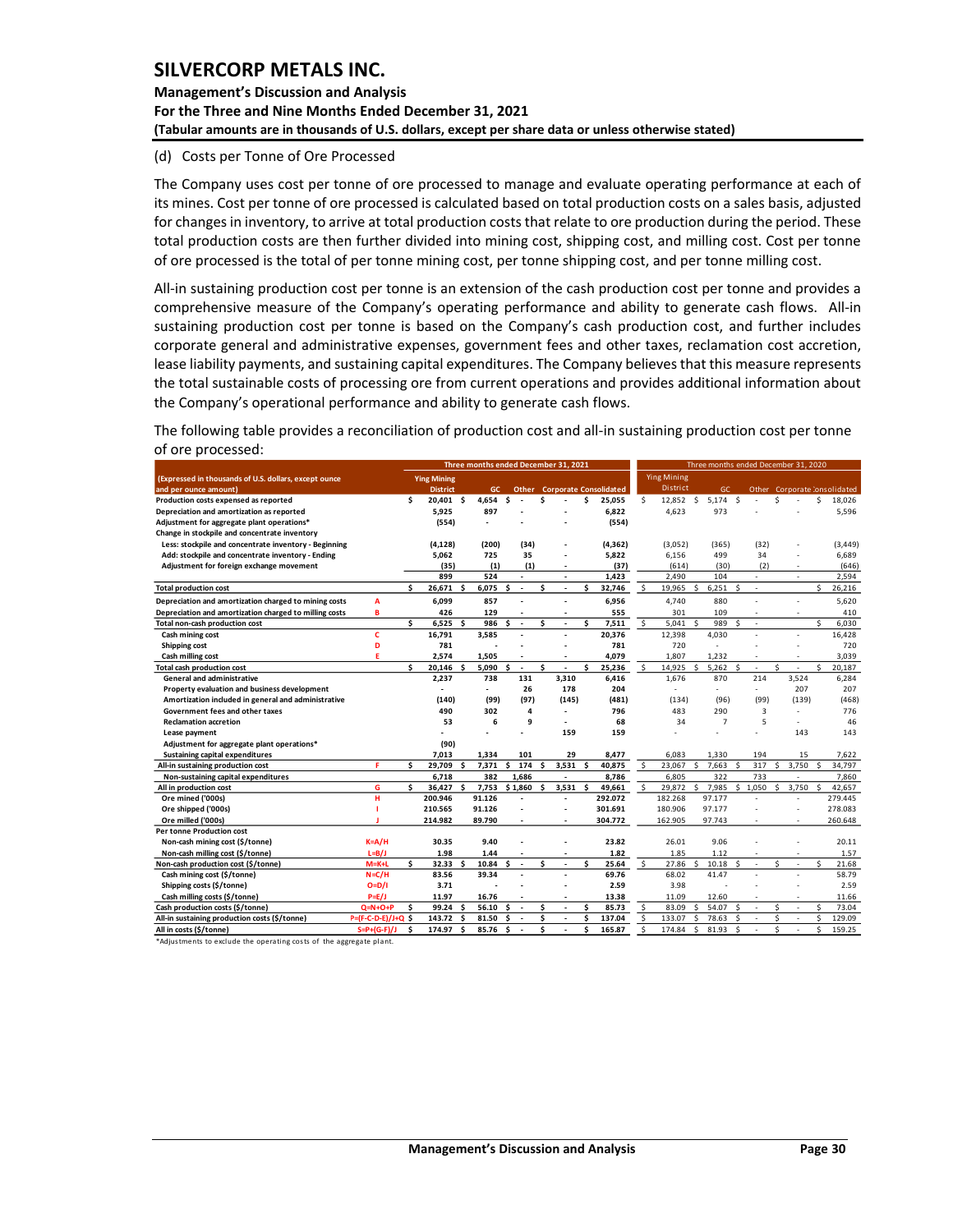#### **Management's Discussion and Analysis**

#### **For the Three and Nine Months Ended December 31, 2021**

**(Tabular amounts are in thousands of U.S. dollars, except per share data or unless otherwise stated)** 

|                                                        |                     |     |                          |    | Nine months ended December 31, 2021 |     |                          |    |                          |     |                                     |               |                    | Nine months ended December 31, 2020 |          |        |          |        |    |                        |
|--------------------------------------------------------|---------------------|-----|--------------------------|----|-------------------------------------|-----|--------------------------|----|--------------------------|-----|-------------------------------------|---------------|--------------------|-------------------------------------|----------|--------|----------|--------|----|------------------------|
| (Expressed in thousands of U.S. dollars, except ounce  |                     |     | <b>Ying Mining</b>       |    |                                     |     |                          |    |                          |     |                                     |               | <b>Ying Mining</b> |                                     |          |        |          |        |    |                        |
| and per ounce amount)                                  |                     |     | <b>District</b>          |    | GC                                  |     |                          |    |                          |     | <b>Other</b> Corporate Consolidated |               | <b>District</b>    | GC                                  |          | Other  |          |        |    | Corporate Consolidated |
| Production costs expensed as reported                  |                     | \$. |                          |    | 55,955 \$ 14,356                    | \$. | $\overline{\phantom{a}}$ | Ś  |                          | \$. | 70,311                              | Š.            | 41,916             | \$13,095                            | - Ś      | 449    | Ŝ.       |        | \$ | 55,460                 |
| Depreciation and amortization                          |                     |     | 16,981                   |    | 2.933                               |     |                          |    |                          |     | 19,914                              |               | 14,042             | 2,568                               |          | 318    |          |        |    | 16,928                 |
| Adjustment for aggregate plant operations*             |                     |     | (1,659)                  |    |                                     |     |                          |    |                          |     | (1,659)                             |               |                    | ÷                                   |          |        |          |        |    |                        |
| Changes in stockpile and concentrate inventory         |                     |     |                          |    |                                     |     |                          |    |                          |     |                                     |               |                    |                                     |          |        |          |        |    |                        |
| Less: stockpile and concentrate inventory - Beginning  |                     |     | (5,996)                  |    | (442)                               |     | (34)                     |    |                          |     | (6, 472)                            |               | (4, 474)           | (241)                               |          | (790)  |          |        |    | (5,505)                |
| Add: stockpile and concentrate inventory - Ending      |                     |     | 5,062                    |    | 725                                 |     | 35                       |    |                          |     | 5,822                               |               | 6,156              | 499                                 |          | 34     |          | ×,     |    | 6,689                  |
| Adjustment for foreign exchange movement               |                     |     | (95)                     |    | (6)                                 |     | (1)                      |    |                          |     | (102)                               |               | (724)              | (34)                                |          | (11)   |          |        |    | (769)                  |
|                                                        |                     |     | (1,029)                  |    | 277                                 |     |                          |    | $\overline{\phantom{a}}$ |     | (752)                               |               | 958                | 224                                 |          | (767)  |          | $\sim$ |    | 415                    |
| <b>Total production cost</b>                           |                     | Ś.  | 70,248                   | Ś  | 17,566                              | \$. | $\overline{\phantom{a}}$ | \$ | $\overline{\phantom{a}}$ | Ś   | 87,814                              | Ŝ.            | 56,916             | \$15,887                            | Ś        | $\sim$ |          |        | Ś. | 72,803                 |
| Depreciation and amortization charged to mining costs  | Α                   |     | 15,887                   |    | 2,610                               |     |                          |    |                          |     | 18,497                              |               | 13,329             | 2,292                               |          |        |          |        |    | 15,621                 |
| Depreciation and amortization charged to milling costs | в                   |     | 1,099                    |    | 371                                 |     | $\overline{\phantom{a}}$ |    | $\overline{\phantom{a}}$ |     | 1,470                               |               | 867                | 313                                 |          | $\sim$ |          | $\sim$ |    | 1,180                  |
| Total non-cash production cost                         |                     | \$  | 16,986                   | Ŝ  | 2,981                               | \$  | $\blacksquare$           | Ś  | $\overline{\phantom{a}}$ | Ś   | 19,967                              | \$.           | 14,196             | 2,605<br>Ŝ.                         | <b>S</b> | ÷,     | Ś        |        |    | 16,801                 |
| Cash mining cost                                       | Ċ                   |     | 44,863                   |    | 10,506                              |     |                          |    |                          |     | 55,369                              |               | 35,834             | 10.017                              |          |        |          |        |    | 45,851                 |
| <b>Shipping cost</b>                                   | D                   |     | 2,019                    |    |                                     |     |                          |    |                          |     | 2,019                               |               | 2,055              | ä,                                  |          |        |          |        |    | 2,055                  |
| Cash milling cost                                      | F                   |     | 6,381                    |    | 4,079                               |     |                          |    | $\overline{\phantom{a}}$ |     | 10,460                              |               | 4,831              | 3,265                               |          |        |          | ٠      |    | 8,096                  |
| <b>Total cash production cost</b>                      |                     | Ś   | 53,263                   | Ŝ  | 14,585                              | Ŝ.  | $\sim$                   | Ś  | $\overline{\phantom{a}}$ | Ś   | 67,848                              | -S            | 42,720             | $$13,282$ \$                        |          | ÷      | ¢        | ÷      | Š. | 56,002                 |
| General and administrative                             |                     |     | 5,985                    |    | 1.994                               |     | 400                      |    | 10.897                   |     | 19.276                              |               | 4.591              | 2.114                               |          | 451    |          | 8,996  |    | 16,152                 |
| Property evaluation and business development**         |                     |     | $\overline{\phantom{a}}$ |    | $\blacksquare$                      |     | 110                      |    | 728                      |     | 838                                 |               | ÷,                 | ÷,                                  |          | $\sim$ |          | 519    |    | 519                    |
| Amortization included in general and administrative    |                     |     | (420)                    |    | (296)                               |     | (298)                    |    | (435)                    |     | (1, 449)                            |               | (371)              | (275)                               |          | (276)  |          | (391)  |    | (1, 313)               |
| Government fees and other taxes                        |                     |     | 1,616                    |    | 573                                 |     | 8                        |    |                          |     | 2,197                               |               | 1,460              | 500                                 |          | 5      |          | ÷      |    | 1,965                  |
| <b>Reclamation accretion</b>                           |                     |     | 158                      |    | 19                                  |     | 26                       |    | $\overline{\phantom{a}}$ |     | 203                                 |               | 144                | 19                                  |          | 22     |          | ÷      |    | 185                    |
| Lease payment                                          |                     |     |                          |    |                                     |     | $\overline{a}$           |    | 470                      |     | 470                                 |               |                    |                                     |          |        |          | 414    |    | 414                    |
| Adjustment for aggregate plant operations*             |                     |     | (209)                    |    |                                     |     |                          |    |                          |     | (209)                               |               |                    |                                     |          |        |          | ä,     |    |                        |
| <b>Sustaining capital expenditures</b>                 |                     |     | 17,682                   |    | 3,246                               |     | 101                      |    | 123                      |     | 21,152                              |               | 18,929             | 3,380                               |          | 195    |          | 494    |    | 22,998                 |
| All-in sustaining production cost                      | F                   | \$. | 78,075                   | Ś  | 20.121                              | Ś   | 347                      |    | \$11,783                 | \$. | 110,326                             | \$.           | 67.473             | \$19.020                            | ς        | 397    | \$10.032 |        | Ś  | 96,922                 |
| Non-sustaining capital expenditures                    |                     |     | 18.217                   |    | 813                                 |     | 2.489                    |    |                          |     | 21,519                              |               | 10.164             | 712                                 |          | 1,315  |          |        | Ś  | 12,191                 |
| All in production cost                                 | G                   | \$. | 96,292                   | Ś  | 20,934                              |     | \$2,836                  |    | \$11,783                 | \$  | 131,845                             | <sup>\$</sup> | 77,637             | \$19,732                            | Ś        | 1,712  | \$10,032 |        |    | 109,113                |
| Ore mined ('000s)                                      | н                   |     | 550.786                  |    | 264.989                             |     |                          |    |                          |     | 815.775                             |               | 537.464            | 264.389                             |          |        |          |        |    | 801.853                |
| Ore shipped ('000s)                                    |                     |     | 555.703                  |    | 264.989                             |     |                          |    | $\ddot{\phantom{1}}$     |     | 820.692                             |               | 540.131            | 264.389                             |          |        |          |        |    | 804.520                |
| Ore milled ('000s)                                     |                     |     | 552.562                  |    | 267.103                             |     |                          |    |                          |     | 819.665                             |               | 519.677            | 267.230                             |          |        |          |        |    | 786.907                |
| <b>Per tonne Production cost</b>                       |                     |     |                          |    |                                     |     |                          |    |                          |     |                                     |               |                    |                                     |          |        |          |        |    |                        |
| Non-cash mining cost (\$/tonne)                        | $K = A/H$           |     | 28.84                    |    | 9.85                                |     |                          |    |                          |     | 22.67                               |               | 24.80              | 8.67                                |          |        |          |        |    | 19.48                  |
| Non-cash milling cost (\$/tonne)                       | $L=B/J$             |     | 1.99                     |    | 1.39                                |     |                          |    | $\overline{\phantom{a}}$ |     | 1.79                                |               | 1.67               | 1.17                                |          |        |          | ×,     |    | 1.50                   |
| Non-cash production cost (\$/tonne)                    | $M=K+L$             | Ś   | 30.83                    | Ś  | 11.24                               | \$. | $\ddot{\phantom{1}}$     | \$ | ÷                        | \$  | 24.46                               | \$            | 26.47              | \$<br>9.84                          | Ś        |        | \$       |        | Ś  | 20.98                  |
| Cash mining cost (\$/tonne)                            | $N = C/H$           |     | 81.45                    |    | 39.65                               |     |                          |    |                          |     | 67.87                               |               | 66.67              | 37.89                               |          |        |          | ÷      |    | 57.18                  |
| Shipping costs (\$/tonne)                              | $O=D/I$             |     | 3.63                     |    |                                     |     |                          |    |                          |     | 2.46                                |               | 3.80               |                                     |          |        |          | ä,     |    | 2.55                   |
| Cash milling costs (\$/tonne)                          | $P=E/J$             |     | 11.55                    |    | 15.27                               |     |                          |    |                          |     | 12.76                               |               | 9.30               | 12.22                               |          |        |          |        |    | 10.29                  |
| Cash production costs (\$/tonne)                       | $Q=N+O+P$           | \$. | 96.63                    | Ŝ  | 54.92                               | Ŝ.  |                          | Ś  |                          | Ś   | 83.09                               | Ŝ.            | 79.77              | Ŝ.<br>50.11                         | Ŝ        | $\sim$ | Ś        |        | Ś  | 70.02                  |
| All-in sustaining production costs (\$/tonne)          | P=(F-C-D-E)/J+Q \$  |     | 141.53                   | Ś  | 75.65                               | \$. |                          | Ś  | $\overline{\phantom{a}}$ | Ś   | 134.91                              | $\sf S$       | 127.40             | 71.58<br>\$                         | Ŝ        | $\sim$ | Ś        |        | Ś  | 122.02                 |
| All in costs (\$/tonne)                                | $S = P + (G - F)/J$ | \$. | 174.50                   | \$ | 78.69                               | Ŝ.  | - 4                      | Ś  |                          | Ś   | 161.17                              | Š.            | 146.96             | Ŝ.<br>74.25                         | -Ś       |        | Ś        |        | Ś  | 137.51                 |

\*Adjustments to exclude the operating costs of the aggregate plant. \*\*Recovery of \$3,970, arising the break fee of \$6,497 (CAD\$9,000) receipt from Guyana Goldfields net of expenses of \$2,527, was excluded for the nine months ended December 31, 2020.

#### <span id="page-31-0"></span>**13. Critical Accounting Policies, Judgments, and Estimates**

The preparation of financial statements in conformity with IFRS requires management to make estimates and assumptions that affect the amounts reported on the consolidated financial statements. These critical accounting estimates represent management estimates and judgements that are uncertain and any changes in these estimates could materially impact the Company's consolidated financial statements. Management continuously reviews its estimates and assumptions using the most current information available. The Company's critical accounting policies, judgements and estimates are described in Note 2 of the unaudited condensed consolidated interim financial statements for the three and nine months ended December 31, 2021, as well as the audited financial statements for the year ended March 31, 2021.

#### <span id="page-31-1"></span>**14. New Accounting Standards**

#### **(a) Adoption of new accounting standards**

#### **Amendments to IAS 16 - Property, Plant and Equipment: Proceeds before Intended Use**

The Company adopted Amendments to IAS 16 – Property, Plant and Equipment: Proceeds before Intended Use, on April 1, 2021 and the adoption has no material impact on the Company's financial statements. In May 2020, the IASB issued *Property, Plant and Equipment — Proceeds before Intended Use*, which prohibits entities deducting from the cost of an item of property, plant and equipment, any proceeds from selling items produced while bringing that asset to the location and condition necessary for it to be capable of operating in the manner intended by management. Instead, an entity recognizes the proceeds from selling such items, and the costs of producing those items, in profit or loss. The amendment is effective for annual reporting periods beginning on or after January 1, 2022 and must be applied retrospectively to items of property, plant and equipment made available for use on or after the beginning of the earliest period presented when the entity first applies the amendment.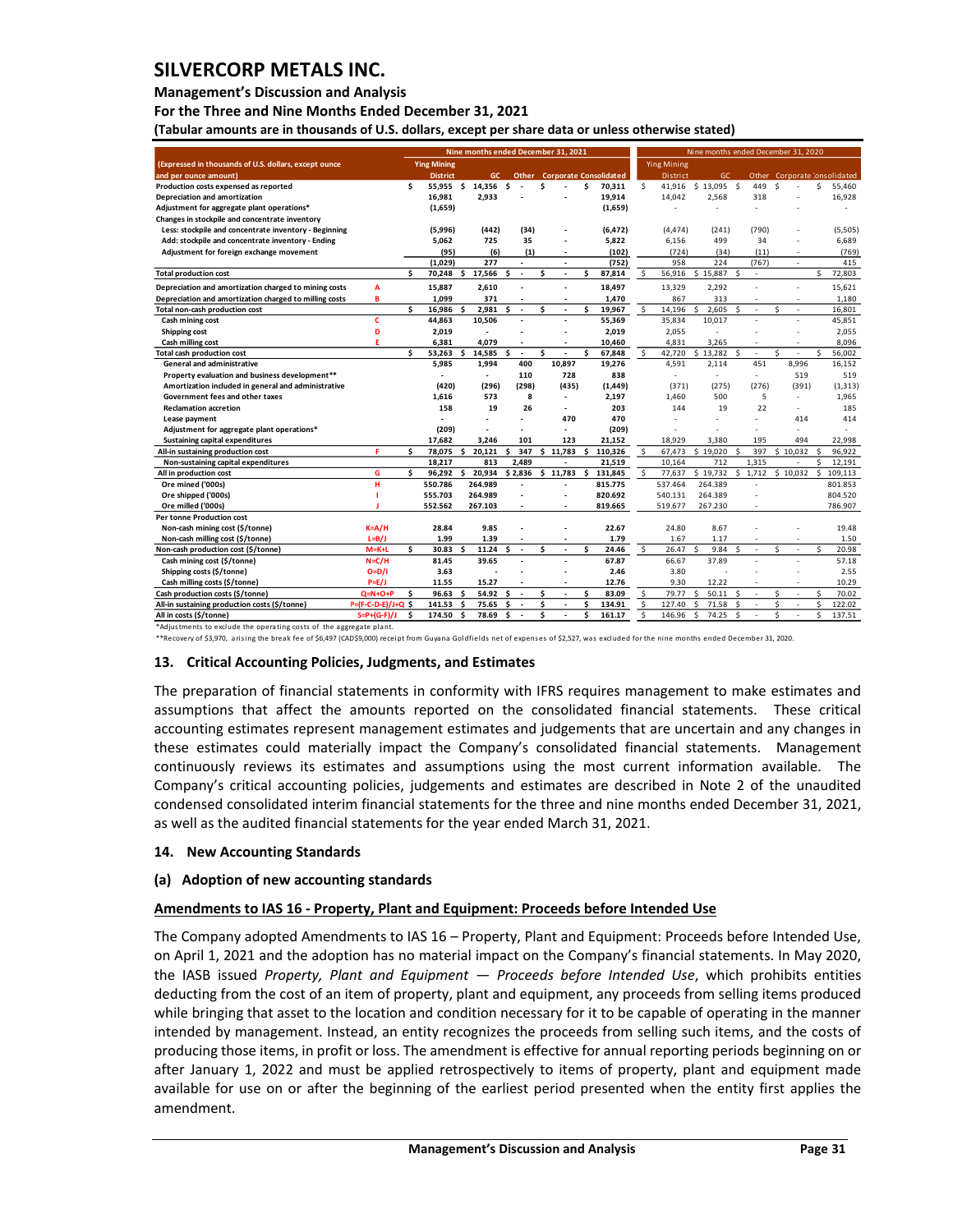**Management's Discussion and Analysis For the Three and Nine Months Ended December 31, 2021 (Tabular amounts are in thousands of U.S. dollars, except per share data or unless otherwise stated)** 

### **(b) Accounting standards not yet effective**

New accounting standards and interpretations published, but not mandatory for the current period and not yet early adopted by the Company, are not expected to have a material impact on the Company in the current or future reporting periods.

### <span id="page-32-0"></span>**15. Other MD&A Requirements**

Additional information relating to the Company:

(a) may be found on SEDAR at www.sedar.com;

(b) may be found at the Company's website www.silvercorp.ca;

(c) may be found in the Company's Annual Information Form; and

(d) is also provided in the Company's annual audited consolidated financial statements as of December 31, 2021.

### <span id="page-32-1"></span>**16. Outstanding Share Data**

As at the date of this MD&A, the following securities were outstanding:

(a) Share Capital

Authorized - unlimited number of common shares without par value

Issued and outstanding – **177,105,799** common shares with a recorded value of **\$255.4 million** 

Shares subject to escrow or pooling agreements - \$nil.

(b) Options

As at the date of this MD&A, the outstanding options comprise the following:

| Number of Options | <b>Exercise Price (CADS)</b> | <b>Expiry Date</b> |
|-------------------|------------------------------|--------------------|
| 560.335           | \$5.46                       | 2025-05-26         |
| 480,000           | \$9.45                       | 2025-11-11         |
| 1,040,335         |                              |                    |

(c) Restricted Share Units (RSUs)

Outstanding – 1,662,166 RSUs with an average grant date closing price of CAD\$6.48 per share.

## <span id="page-32-2"></span>**17. Risks and Uncertainties**

The Company is exposed to a number of risks in conducting its business, including but not limited to: metal price risk as the Company derives its revenue from the sale of silver, lead, zinc, and gold; credit risk in the normal course of dealing with other companies and financial institutions; foreign exchange risk as the Company reports its financial statements in USD whereas the Company operates in jurisdictions that utilize other currencies; equity price risk and interest rate risk as the Company has investments in marketable securities that are traded in the open market or earn interest at market rates that are fixed to maturity or at variable interest rates; inherent risk of uncertainties in estimating mineral reserves and mineral resources; political risks; economic and social risks related to conducting business in foreign jurisdictions such as China and Mexico; environmental risks; risks related to its relations with employees and local communities where the Company operates, and emerging risks relating to the spread of COVID-19, which has to date resulted in profound health and economic impacts globally and which presents future risks and uncertainties that are largely unknown at this time. **Exercise Price (CADS) Exercise Price (CADS) Exercise 2025 35.46 2025-05-26 35.46 2025-05-26 2025-11-11**<br> **CONSTANTING (PROFILM) Exercise 2026 2026 2026 2026 2026 2026 2026 2026 2026 2026** 

Management and the Board continuously assess risks that the Company is exposed to and attempt to mitigate these risks where practical through a range of risk management strategies.

These and other risks are described in the Company's Annual Information Form, NI 43-101 technical reports, Form 40-F, and Audited Consolidated Financial Statements, which are available on SEDAR at www.sedar.com and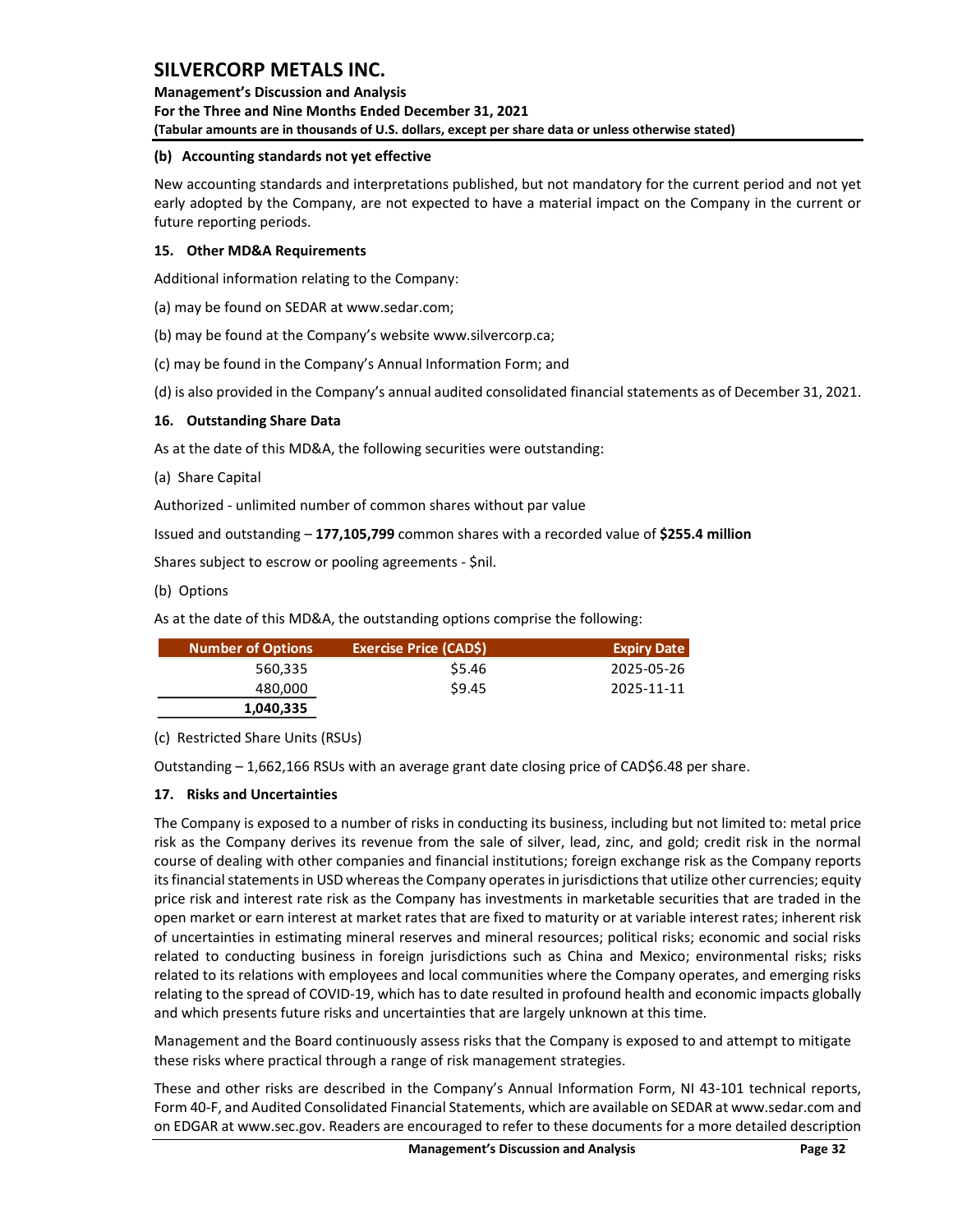## **Management's Discussion and Analysis For the Three and Nine Months Ended December 31, 2021 (Tabular amounts are in thousands of U.S. dollars, except per share data or unless otherwise stated)**

of some of the risks and uncertainties inherent to Silvercorp's business.

• COVID-19

The Company's business, operations and financial condition could be materially adversely affected by the outbreak of pandemics or other health crises, such as the outbreak of COVID-19 that was designated as a pandemic by the World Health Organization on March 11, 2020. The international response to the spread of COVID-19 has led to significant restrictions on travel, temporary business closures, quarantines, global stock market volatility, and a general reduction in consumer activity. Such public health crises can result in operating, supply chain and project development delays and disruptions, global stock market and financial market volatility, declining trade and market sentiment, reduced movement of people and labour shortages, and travel and shipping disruption and shutdowns, including as a result of government regulation and prevention measures, or a fear of any of the foregoing, all of which could affect commodity prices, interest rates, credit risk and inflation. In addition, the current COVID-19 pandemic, and any future emergence and spread of similar pathogens could have an adverse impact on global economic conditions which may adversely impact the Company's operations, and the operations of suppliers, contractors and service providers.

The Company may experience business interruptions, including suspended (whether government mandated or otherwise) or reduced operations relating to COVID-19 and other such events outside of the Company's control, which could have a material adverse impact on its business, operations and operating results, financial condition and liquidity.

As at the date of this MD&A, the duration of the business disruptions internationally and related financial impact of COVID-19 cannot be reasonably estimated. It is unknown whether and how the Company may be affected if the pandemic persists for an extended period of time.

The Company's exposure to such public health crises also includes risks to employee health and safety. Should an employee, contractor, community member or visitor become infected with a serious illness that has the potential to spread rapidly, this could place the Company's workforce at risk.

**Metal Price Risk** 

The Company's sales prices for lead and zinc pounds are fixed against the Shanghai Metals Exchange as quoted at [www.shmet.com;](http://www.shmet.com/) gold ounces are fixed against the Shanghai Gold Exchange as quoted at www.sge.com.cn and silver ounces are fixed against the Shanghai White Platinum & Silver Exchange as quoted at www.exsilver.com.

The Company's revenues, if any, are expected to be in large part derived from the mining and sale of silver, lead, zinc, and gold contained in metal concentrates. The prices of those commodities have fluctuated widely, particularly in recent years, and are affected by numerous factors beyond the Company's control including international and regional economic and political conditions; expectations of inflation; currency exchange fluctuations; interest rates; global or regional supply and demand for jewellery and industrial products containing silver and other metals; sale of silver and other metals by central banks and other holders, speculators and producers of silver and other metals; availability and cost of metal substitutes; and increased production due to new mine developments and improved mining and production methods. The price of base and precious metals may have a significant influence on the market price of the Company's shares and the value of its projects. The effect of these factors on the price of base and precious metals, and therefore the viability of the Company's exploration projects and mining operations, cannot be accurately predicted.

If silver and other metals prices were to decline significantly or for an extended period of time, the Company may be unable to continue operations, develop its projects, or fulfil obligations under agreements with the Company's joint venture partners or under its permits or licenses.

Permits, licenses and national security clearance

All mineral resources and mineral reserves of the Company's subsidiaries are owned by their respective governments, and mineral exploration and mining activities may only be conducted by entities that have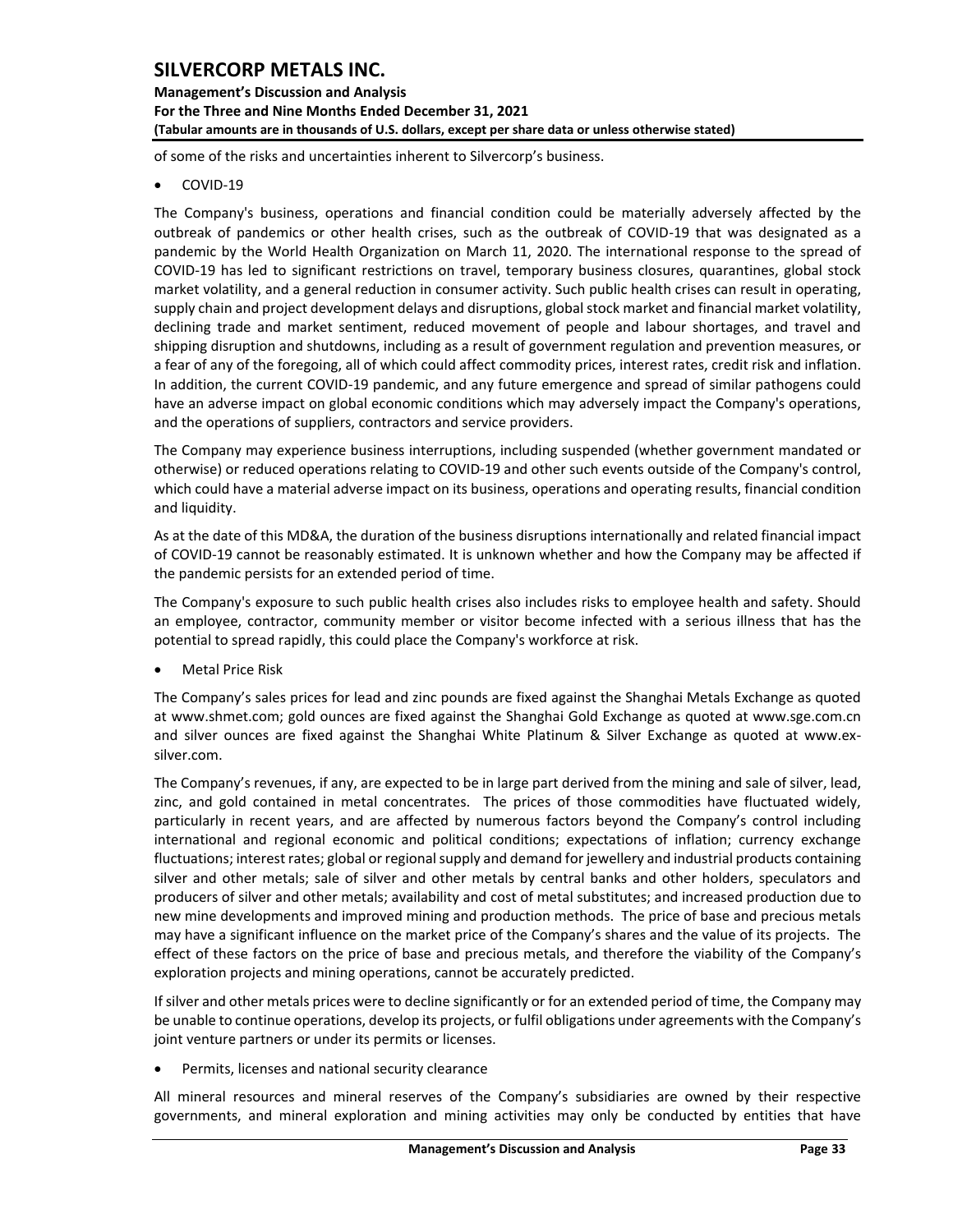### **Management's Discussion and Analysis For the Three and Nine Months Ended December 31, 2021 (Tabular amounts are in thousands of U.S. dollars, except per share data or unless otherwise stated)**

obtained or renewed exploration or mining permits and licenses in accordance with the relevant mining laws and regulations. No guarantee can be given that the necessary exploration and mining permits and licenses will be issued to the Company or, if they are issued, that they will be renewed, or if renewed under reasonable operational and/or financial terms, or in a timely manner, or that the Company will be in a position to comply with all conditions that are imposed. No guarantee can be given that the national security clearance for Zhonghe Silver Project will be issued, or if it is issued, that it will be issued under reasonable operational and/or financial terms, or in a timely manner, or that the Company will be in a position to comply with all conditions that are imposed.

Nearly all mining projects require government approval. There can be no certainty that approvals necessary to develop and operate mines on the Company's properties will be granted or renewed in a timely and/or economical manner, or at all.

• Title to properties

With respect to the Company's Chinese properties, while the Company has investigated title to all of its mineral claims and to the best of its knowledge, title to all of its properties is in good standing, the properties may be subject to prior unregistered agreements or transfers and title may be affected by undetected defects. There may be valid challenges to the title of the Company's properties which, if successful, could impair development and/or operations. The Company cannot give any assurance that title to its properties will not be challenged. Title insurance is generally not available for mineral properties and the Company's ability to ensure that it has obtained secure claims to individual mineral properties or mining concessions may be severely constrained. The Company's mineral properties in China have not been surveyed, and the precise location and extent thereof may be in doubt.

• Operations and political conditions

Most of the properties in which the Company has an interest are located in China, which has different regulatory and legal standards than those in North America. Even when the Company's mineral properties are proven to host economic reserves of metals, factors such as political instability, terrorism, opposition and harassment from local miners, or governmental expropriation or regulation may prevent or restrict mining of any such deposits or repatriation of profits.

Most of the Company's operations are located in China. These operations are subject to the risks normally associated with conducting business in China. Some of these risks are more prevalent in countries which are less developed or have emerging economies, including uncertain political and economic environments, as well as risks of war and civil disturbances or other risks which may limit or disrupt a project, restrict the movement of funds or result in the deprivation of contractual rights or the taking of property by nationalization or expropriation without fair compensation, risk of adverse changes in laws or policies, increases in foreign taxation or royalty obligations, license fees, permit fees, delays in obtaining or the inability to obtain necessary governmental permits, limitations on ownership and repatriation of earnings, and foreign exchange controls and currency devaluations.

In addition, the Company may face import and export regulations, including export restrictions, disadvantages of competing against companies from countries that are not subject to similar laws, restrictions on the ability to pay dividends offshore, and risk of loss due to disease and other potential endemic health issues. Although the Company is not currently experiencing any significant or extraordinary problems in China arising from such risks, there can be no assurance that such problems will not arise in the future. The Company currently does not carry political risk insurance coverage.

The Company's interests in its mineral properties are held through joint venture companies established under and governed by the laws of China. The Company's joint venture partners in China include state-sector entities and, like other state-sector entities, their actions and priorities may be dictated by government policies instead of purely commercial considerations. Additionally, companies with a foreign ownership component operating in China may be required to work within a framework which is different from that imposed on domestic Chinese companies. The Chinese government currently allows foreign investment in certain mining projects under central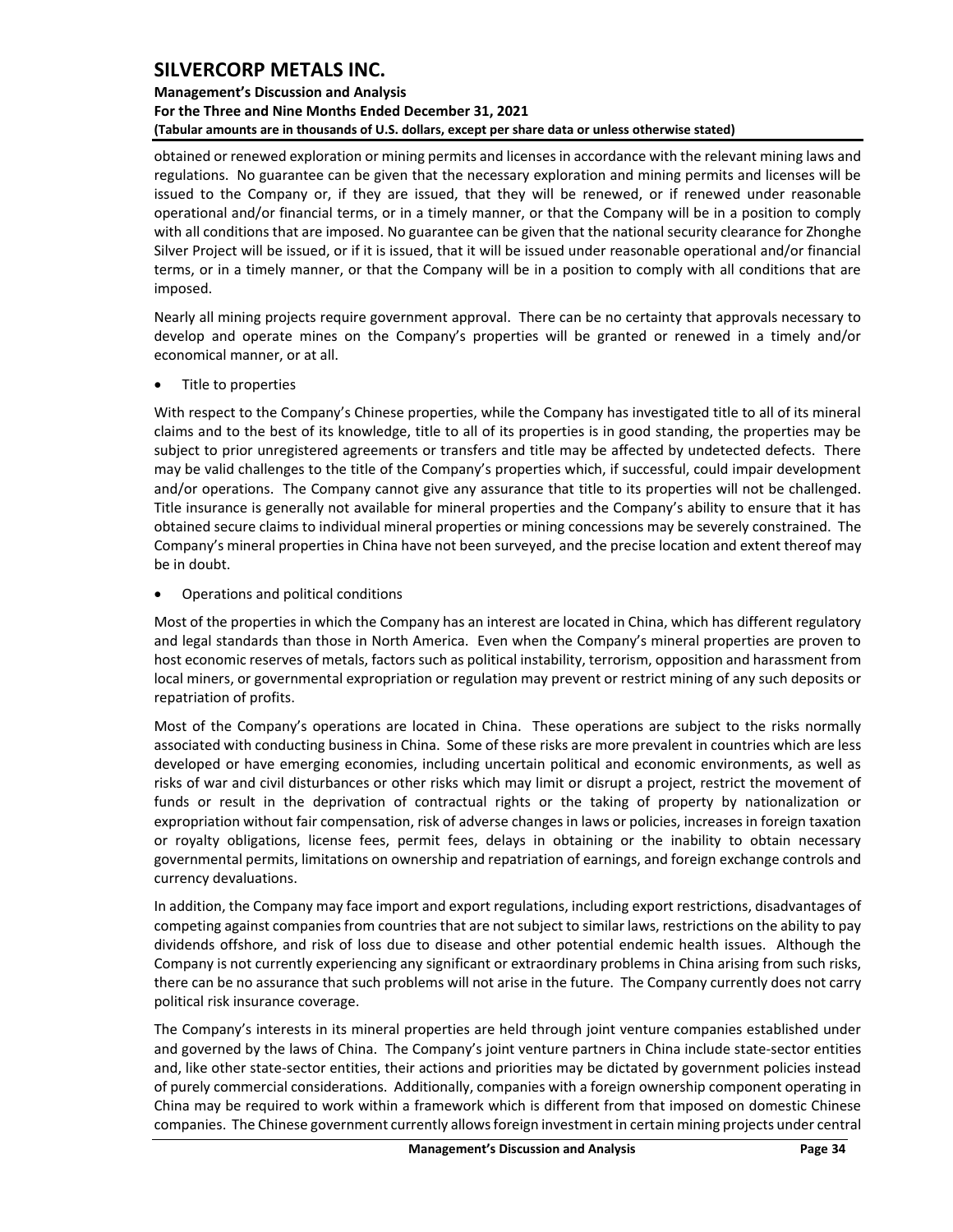**Management's Discussion and Analysis For the Three and Nine Months Ended December 31, 2021 (Tabular amounts are in thousands of U.S. dollars, except per share data or unless otherwise stated)** 

government guidelines. There can be no assurance that these guidelines will not change in the future.

Regulatory environment in China

The Company conducts its mining operations in China. The laws of China differ significantly from those of Canada and all such laws are subject to change. Mining is subject to potential risks and liabilities associated with pollution of the environment and disposal of waste products occurring as a result of mineral exploration and production.

Failure to comply with applicable laws and regulations may result in enforcement actions and may also include corrective measures requiring capital expenditures, installation of additional equipment or remedial actions. Parties engaged in mining operations may be required to compensate those suffering loss or damage by reason of mining activities and may have civil or criminal fines or penalties imposed for violations of applicable laws and regulations.

New laws and regulations, amendments to existing laws and regulations, administrative interpretation of existing laws and regulations, or more stringent enforcement of existing laws and regulations could have a material adverse impact on future cash flow, results of operations and the financial condition of the Company.

Substantial uncertainties exist with respect to the interpretation and implementation of the Foreign Investment Law. On March 15, 2019, the PRC National People's Congress approved the Foreign Investment Law, which came into effect on January 1, 2020. The Foreign Investment Law replaced the trio of prior laws regulating foreign investment in China. The Implementation Regulation of the Foreign Investment Law and the Measures for Reporting of Information on Foreign Investment, which also came into effect on January 1, 2020, clarified and elaborated the relevant provisions of the Foreign Investment Law.

The Foreign Investment Law sets out the basic regulatory framework for foreign investments and proposes to implement a system of pre-entry national treatment with a negative list for foreign investments (including certain aspects of telecommunications, mining and publication and entertainment), pursuant to which (i) foreign entities and individuals are prohibited from investing in the areas that are not open to foreign investments, (ii) foreign investments in the restricted industries must satisfy certain requirements under the law, and (iii) foreign investments in business sectors outside of the negative list will be treated equally with domestic investments. The Foreign Investment Law also sets forth necessary mechanisms to facilitate, protect and manage foreign investments and proposes to establish a foreign investment information reporting system, through which foreign investors or foreign-invested enterprises are required to submit initial report, report of changes, report of deregistration and annual report relating to their investments to the Ministry of Commerce or its local branches. As the Foreign Investment Law is still relatively new, it is unclear how the regulations will be interpreted and implemented by the relevant governmental authorities.

• Environmental risks

The Company's activities are subject to extensive laws and regulations governing environmental protection and employee health and safety, including environmental laws and regulations in China. These laws address emissions into the air, discharges into water, management of waste, management of hazardous substances, protection of natural resources, antiquities and endangered species, and reclamation of lands disturbed by mining operations.

There are also laws and regulations prescribing reclamation activities on some mining properties. Environmental legislation in many countries, including China, is evolving and the trend has been toward stricter standards and enforcement, increased fines and penalties for non-compliance, more stringent environmental assessments of proposed projects and increasing responsibility for companies and their officers, directors and employees. Compliance with environmental laws and regulations may require significant capital outlays on behalf of the Company and may cause material changes or delays in the Company's intended activities. There can be no assurance that the Company has been or will be at all times in complete compliance with current and future environmental and health and safety laws and permits will not materially adversely affect the Company's business, results of operations or financial condition. It is possible that future changes in these laws or regulations could have a significant adverse impact on some portion of the Company's business, causing the Company to re-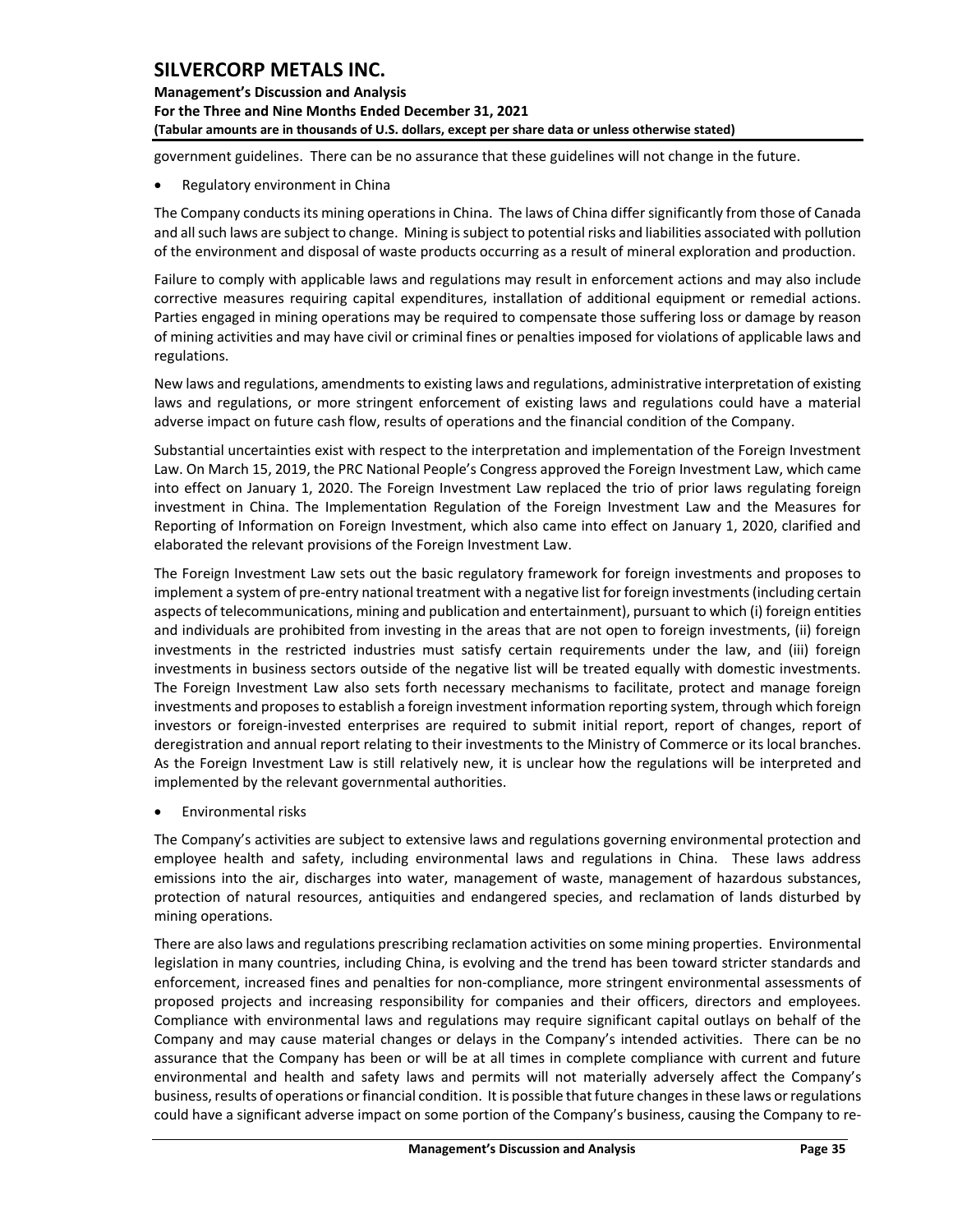## **Management's Discussion and Analysis**

**For the Three and Nine Months Ended December 31, 2021**

**(Tabular amounts are in thousands of U.S. dollars, except per share data or unless otherwise stated)** 

evaluate those activities at that time. The Company's compliance with environmental laws and regulations entails uncertain cost.

• Risks and hazards of mining operations

Mining is inherently dangerous and the Company's operations are subject to a number of risks and hazards including, without limitation:

- (i) environmental hazards;
- (ii) discharge of pollutants or hazardous chemicals;
- (iii) industrial accidents;
- (iv) failure of processing and mining equipment;
- (v) labour disputes;
- (vi) supply problems and delays;
- (vii) encountering unusual or unexpected geologic formations or other geological or grade problems;
- (viii)encountering unanticipated ground or water conditions;
- (ix) cave-ins, pit wall failures, flooding, rock bursts and fire;
- (x) periodic interruptions due to inclement or hazardous weather conditions;
- (xi) equipment breakdown;
- (xii) other unanticipated difficulties or interruptions in development, construction or production;
- (xiii) other acts of God or unfavourable operating conditions; and
- (xiv)health and safety risks associated with spread of COVID-19 pandemic, and any future emergence and spread of similar pathogens.

Such risks could result in damage to, or destruction of, mineral properties or processing facilities, personal injury or death, loss of key employees, environmental damage, delays in mining, monetary losses and possible legal liability. Satisfying such liabilities may be very costly and could have a material adverse effect on the Company's future cash flow, results of operations and financial condition.

• Cybersecurity Risks

The Company is subject to cybersecurity risks including unauthorized access to privileged information, destroy data or disable, degrade, or sabotage our systems, including through the introduction of computer viruses. Although we take steps to secure our configurations and manage our information system, including our computer systems, internet sites, emails and other telecommunications, and financial/geological data, there can be no assurance that measures we take to ensure the integrity of our systems will provide protection, especially because cyberattack techniques used change frequently or are not recognized until successful. The Company has not experienced any material cybersecurity incident in the past, but there can be no assurance that the Company would not experience in the future. If our systems are compromised, do not operate properly or are disable, we could suffer financial loss, disruption of business, loss of geology data which could affect our ability to conduct effective mine planning and accurate mineral resources estimates, loss of financial data which could affect our ability to provide accurate and timely financial reporting.

• General Economic Conditions

General economic conditions may adversely affect our growth, profitability and ability to obtain financing. Events in global financial markets in the past several years have had a profound impact on the global economy. Many industries, including the silver and gold mining industry, have been and continue to be impacted by these market conditions. Some of the key impacts of the current financial market turmoil include contraction in credit markets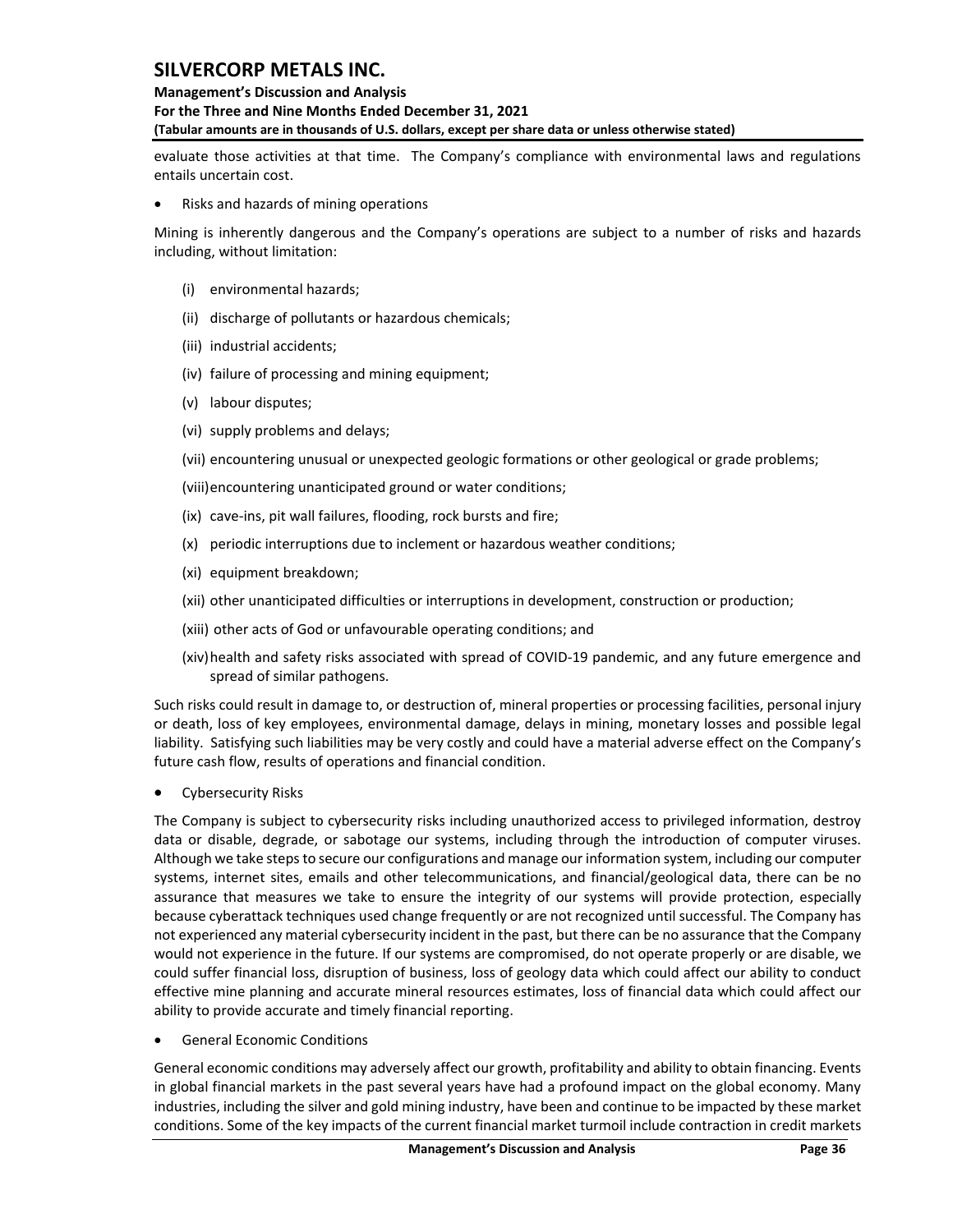## **Management's Discussion and Analysis**

**For the Three and Nine Months Ended December 31, 2021**

**(Tabular amounts are in thousands of U.S. dollars, except per share data or unless otherwise stated)** 

resulting in a widening of credit risk, devaluations, high volatility in global equity, commodity, foreign exchange and precious metal markets and a lack of market confidence and liquidity. A continued or worsened slowdown in the financial markets or other economic conditions, including but not limited to, consumer spending, employment rates, business conditions, inflation, fuel and energy costs, consumer debt levels, lack of available credit, the state of the financial markets, interest rates and tax rates, may adversely affect our growth, profitability and ability to obtain financing. A number of issues related to economic conditions could have a material adverse effect on our business, financial condition and results of operations, including:

- (i) significant disruption to the global economic conditions caused by COVID-19 as discussed above;
- (ii) contraction in credit markets could impact the cost and availability of financing and our overall liquidity;
- (iii) the volatility of silver, gold and other metal prices would impact our revenues, profits, losses and cash flow;
- (iv) recessionary pressures could adversely impact demand for our production;
- (v) volatile energy, commodity and consumables prices and currency exchange rates could impact our production costs; and
- (vi) the devaluation and volatility of global stock markets could impact the valuation of our equity and other securities.

### <span id="page-37-0"></span>**18. Disclosure Controls and Procedures**

### **(a) Management's Report on Internal Control over Financial Reporting**

Management of the Company is responsible for establishing and maintaining an adequate system of internal control, including internal controls over financial reporting. Internal control over financial reporting is a process designed by and/or under the supervision of the Chief Executive Officer and the Chief Financial Officer and effected by the Board, management and other personnel to provide reasonable assurance regarding the reliability of financial reporting and the preparation of financial statements for external purposes in accordance with IFRS as issued by IASB. The Company's internal control over financial reporting includes those policies and procedures that:

- maintaining records, that in reasonable detail, accurately and fairly reflect our transactions and dispositions of the assets of the Company;
- providing reasonable assurance that transactions are recorded as necessary for preparation of our consolidated financial statements in accordance with generally accepted accounting principles;
- providing reasonable assurance that receipts and expenditures are made in accordance with authorizations of management and the directors of the Company; and
- providing reasonable assurance that unauthorized acquisition, use or disposition of company assets that could have a material effect on the Company's consolidated financial statements would be prevented or detected on a timely basis.

The Company's management, including its Chief Executive Officer and Chief Financial Officer, believes that due to its inherent limitations, internal control over financial reporting may not prevent or detect misstatements on a timely basis. In addition, projections of any evaluation of the effectiveness of internal control over financial reporting to future periods are subject to the risk that the controls may become inadequate because of changes in conditions, or that the degree of compliance with the policies or procedures may deteriorate.

The Company's management evaluates the effectiveness of the Company's internal control over financial reporting based upon the criteria set forth in *Internal Control – Integrated Framework (2013)* issued by the Committee of Sponsoring Organization of the Treadway Commission. Based on the evaluation, management concluded that the Company's internal control over financial reporting as of December 31, 2021 was effective and provides a reasonable assurance of the reliability of the Company's financial reporting and preparation of the financial statements.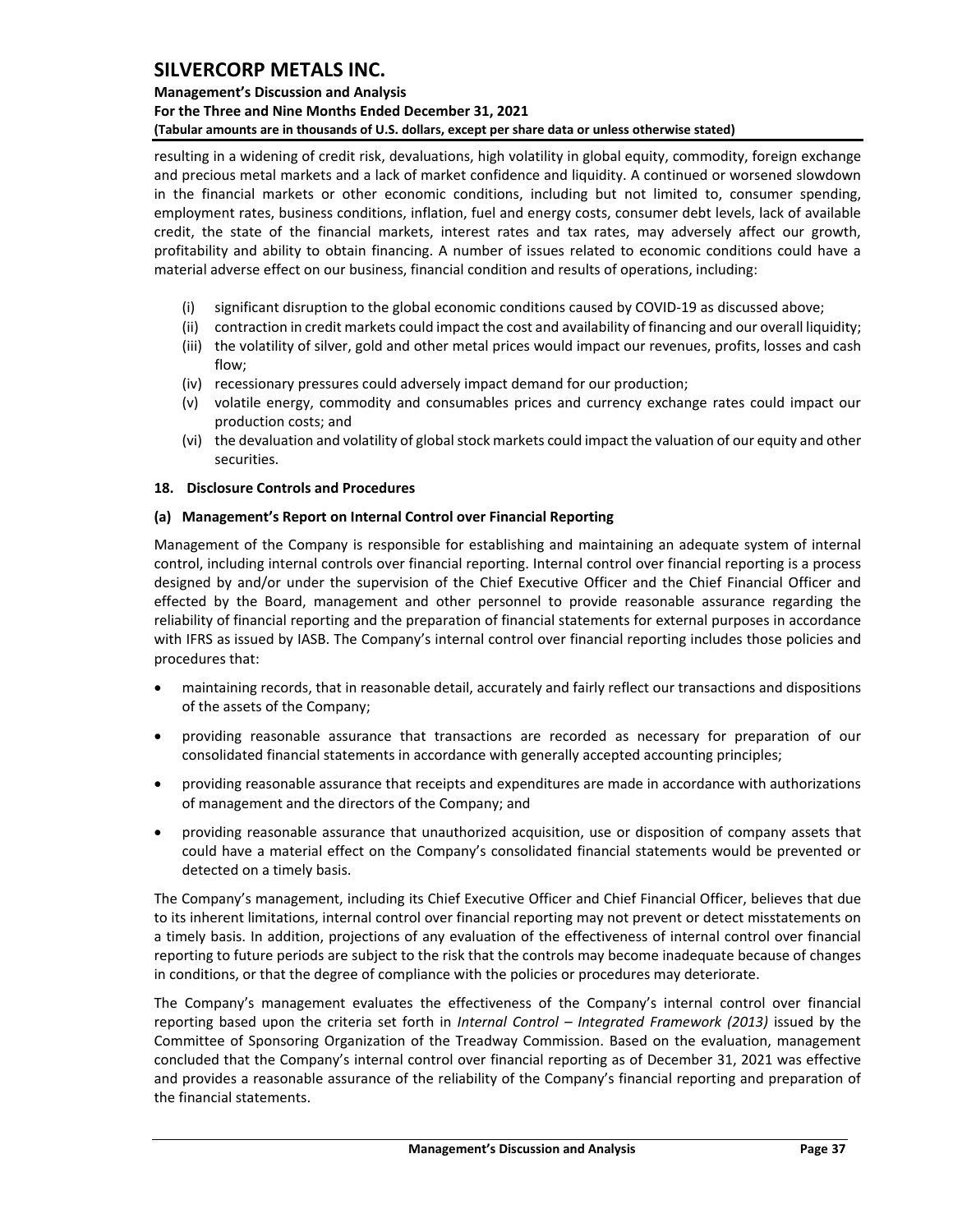**Management's Discussion and Analysis For the Three and Nine Months Ended December 31, 2021 (Tabular amounts are in thousands of U.S. dollars, except per share data or unless otherwise stated)** 

#### **(b) Changes in Internal Control over Financial Reporting**

There has been no change in the Company's internal control over financial reporting during the fiscal year ended December 31, 2021 that has materially affected or is reasonably likely to materially affect, its internal control over financial reporting.

#### <span id="page-38-0"></span>**19. Directors and Officers**

As at the date of this MD&A, the Company's directors and officers are as follows:

| <b>Directors</b>                 | <b>Officers</b>                                     |
|----------------------------------|-----------------------------------------------------|
| Dr. Rui Feng, Director, Chairman | Rui Feng, Chief Executive Officer                   |
| Yikang Liu, Director             | Derek Liu, Chief Financial Officer                  |
| Paul Simpson, Director           | Yong-Jae Kim, General Counsel & Corporate Secretary |
| David Kong, Director             | Lon Shaver, Vice President                          |
| Marina A Katusa Director         |                                                     |

Marina A. Katusa, Director

#### <span id="page-38-1"></span>**Technical Information**

Scientific and technical information contained in this MD&A has been reviewed and approved by Mr. Guoliang Ma, P.Geo., Manager of Exploration and Resources of the Company and a Qualified Person assuch term is defined in NI 43-101.

#### <span id="page-38-2"></span>**Forward Looking Statements**

*Certain of the statements and information in this MD&A constitute "forward-looking statements" within the meaning of the United States Private Securities Litigation Reform Act of 1995 and "forward-looking information" within the meaning of applicable Canadian provincial securities laws. Any statements or information that express or involve discussions with respect to predictions, expectations, beliefs, plans, projections, objectives, assumptions or future events or performance (often, but not always, using words or phrases such as "expects", "is expected", "anticipates", "believes", "plans", "projects", "estimates", "assumes", "intends", "strategies", "targets", "goals", "forecasts", "objectives", "budgets", "schedules", "potential" or variations thereof or stating that certain actions, events or results "may", "could", "would", "might" or "will" be taken, occur or be achieved, or the negative of any of these terms and similar expressions) are not statements of historical fact and may be forward-looking statements or information. Forward-looking statements or information relate to, among other things:*

- *the price of silver and other metals;*
- *estimates of the Company's revenues and capital expenditures;*
- *estimated ore production and grades from the Company's mines in the Ying Mining District and the GC Mine;*
- *projected cash operating costs and all-in sustaining costs, and budgets, on a consolidated and mine-by-mine basis;*
- *statements regarding anticipated exploration, drilling, development, construction, and other activities or achievements of the Company;*
- *plans, projections and estimates included in the Fiscal 2021 Guidance and the Fiscal 2022 Guidance;*
- *timing of national security clearance related to acquisition of the Zhonghe Project by the relevant governmental authorities and the Company's expectation that it will enter into the mineral rights transfer contract with respect to the Zhonghe Project; and*
- *timing of receipt of permits, licenses, and regulatory approvals.*

*Forward-looking statements or information are subject to a variety of known and unknown risks, uncertainties and other factors that could cause actual events or results to differ from those reflected in the forward-looking statements or information, including, without limitation, risks relating to,* 

• *COVID–19;*